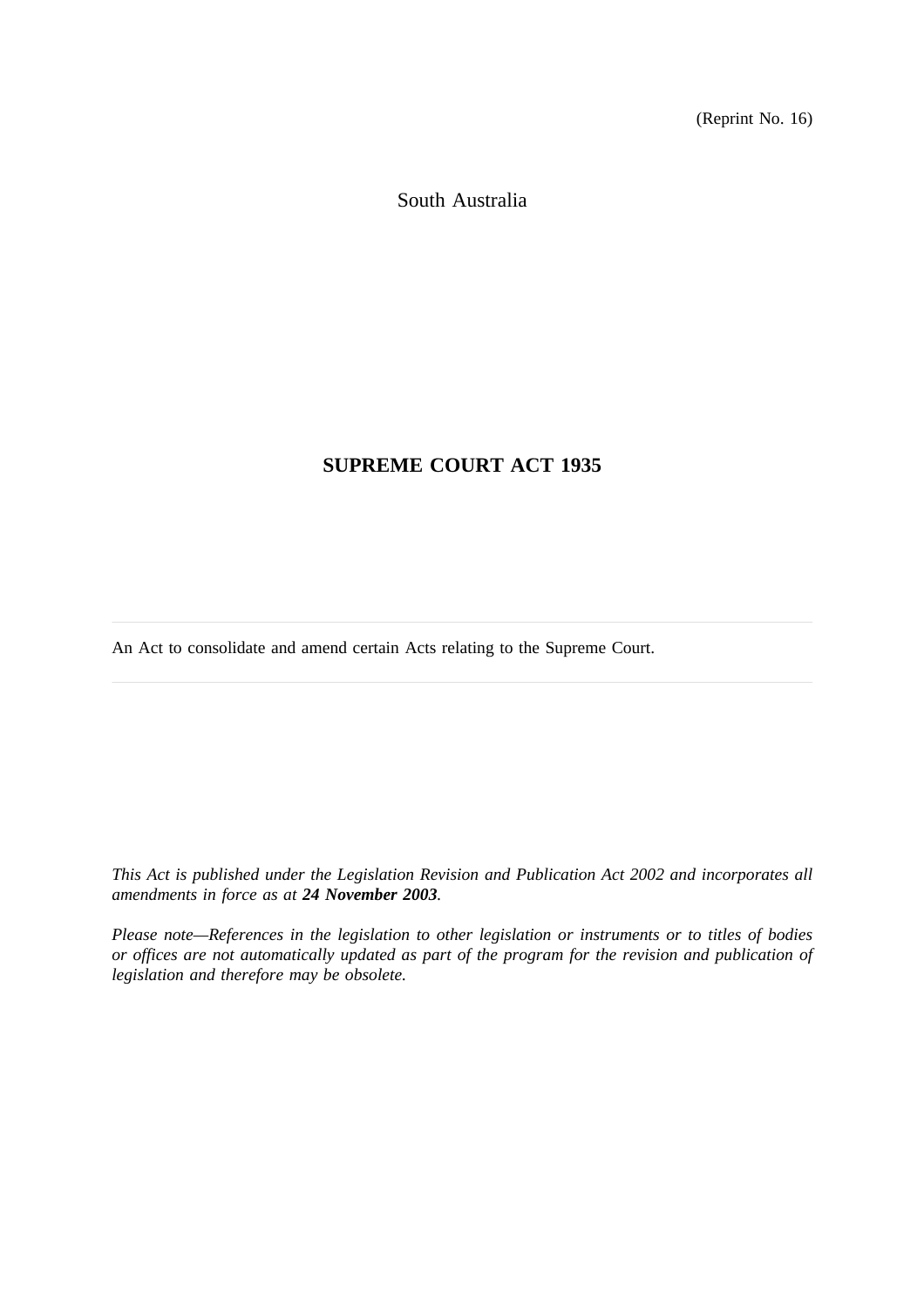### **SUPREME COURT ACT 1935**

being

Supreme Court Act 1935 No. 2253 of 1935 [Assented to 21 December  $1935$ ]<sup>1</sup>

as amended by

Statute Law Revision Act 1936 No. 2293 of 1936 [Assented to 8 October 1936] Supreme Court Act Amendment Act 1944 No. 38 of 1944 [Assented to 14 December 1944] Supreme Court Act Amendment Act 1947 No. 33 of 1947 [Assented to 4 December 1947] Supreme Court Act Amendment Act 1951 No. 6 of 1951 [Assented to 6 September 1951]<sup>2</sup> Supreme Court Act Amendment Act 1952 No. 13 of 1952 [Assented to 16 October 1952] Supreme Court Act Amendment Act 1953 No. 45 of 1953 [Assented to 17 December 1953] Statutes Amendment (Public Salaries) Act 1955 No. 3 of 1955 [Assented to 23 June 1955]<sup>3</sup> Supreme Court Act Amendment Act 1955 No. 12 of 1955 [Assented to 30 September 1955] Supreme Court Act Amendment Act 1958 No. 41 of 1958 [Assented to 27 November 1958]<sup>4</sup> Supreme Court Act Amendment Act 1960 No. 67 of 1960 [Assented to 24 November 1960] Supreme Court Act Amendment Act (No. 2) 1960 No. 71 of 1960 [Assented to 1 December 1960] Supreme Court Act Amendment Act 1962 No. 52 of 1962 [Assented to 15 November 1962] Supreme Court Act Amendment Act 1963 No. 29 of 1963 [Assented to 21 November 1963] Supreme Court Act Amendment Act 1965 No. 9 of 1965 [Assented to 23 September 1965] Supreme Court Act Amendment Act (No. 2) 1965 No. 49 of 1965 [Assented to 9 December 1965] Supreme Court Act Amendment Act (No. 1) 1966 No. 85 of 1966 [Assented to 1 December 1966]<sup>5</sup> Supreme Court Act Amendment Act 1967 No. 9 of 1967 [Assented to 30 March 1967] Supreme Court Act Amendment Act (No. 2) 1967 No. 21 of 1967 [Assented to 13 April 1967]<sup>6</sup> Supreme Court Act Amendment Act 1969 No. 10 of 1969 [Assented to 27 February 1969] Supreme Court Act Amendment Act (No. 2) 1969 No. 22 of 1969 [Assented to 26 June 1969] Supreme Court Act Amendment Act (No. 3) 1969 No. 62 of 1969 [Assented to 4 December 1969]<sup>7</sup> Supreme Court Act Amendment Act 1970 No. 14 of 1970 [Assented to 17 September 1970] Supreme Court Act Amendment Act (No. 2) 1970 No. 16 of 1970 [Assented to 17 September 1970] Supreme Court Act Amendment Act (No. 3) 1970 No. 58 of 1970 [Assented to 10 December 1970]<sup>8</sup> Judges' Pensions Act 1971 No. 30 of 1971 [Assented to 22 April 1971]<sup>9</sup> Supreme Court Act Amendment Act 1971 No. 49 of 1971 [Assented to 26 August 1971] Statutes Amendment (Judges' Salaries) Act 1972 No. 39 of 1972 [Assented to 13 April 1972] Supreme Court Act Amendment Act 1972 No. 40 of 1972 [Assented to 13 April 1972]<sup>10</sup> Crown Proceedings Act 1972 No. 41 of 1972 [Assented to 20 April 1972]<sup>11</sup> Statutes Amendment (Judges' Salaries) Act 1974 No. 8 of 1974 [Assented to 21 March 1974] Supreme Court Act Amendment Act 1974 No. 12 of 1974 [Assented to 28 March 1974]<sup>12</sup> Statutes Amendment (Judges' Salaries) Act 1975 No. 18 of 1975 [Assented to 27 March 1975] Statute Law Revision Act 1975 No. 24 of 1975 [Assented to 27 March 1975] Supreme Court Act Amendment Act 1978 No. 67 of 1978 [Assented to 26 October 1978]<sup>13</sup> Sheriff's Act 1978 No. 82 of 1978 [Assented to 30 November 1978]<sup>13</sup> Supreme Court Act Amendment Act 1980 No. 53 of 1980 [Assented to 3 July 1980] Statutes Amendment (Administration of Courts and Tribunals) Act 1981 No. 34 of 1981 [Assented to 19 March 1981]<sup>14</sup> Supreme Court Act Amendment Act 1982 No. 82 of 1982 [Assented to 16 September 1982] Judicial Remuneration Act 1982 No. 92 of 1982 [Assented to 14 October 1982]<sup>15</sup> Supreme Court Act Amendment Act 1983 No. 2 of 1983 [Assented to 14 April 1983] Supreme Court Act Amendment Act (No. 2) 1983 No. 73 of 1983 [Assented to 3 November 1983] Statutes Amendment (Oaths and Affirmations) Act 1984 No. 56 of 1984 [Assented to 24 May 1984]<sup>16</sup>

#### *NOTE:*

*Asterisks indicate repeal or deletion of text.*

- *Entries appearing in bold type indicate the amendments incorporated since the last reprint.*
- *For the legislative history of the Act see Appendix.*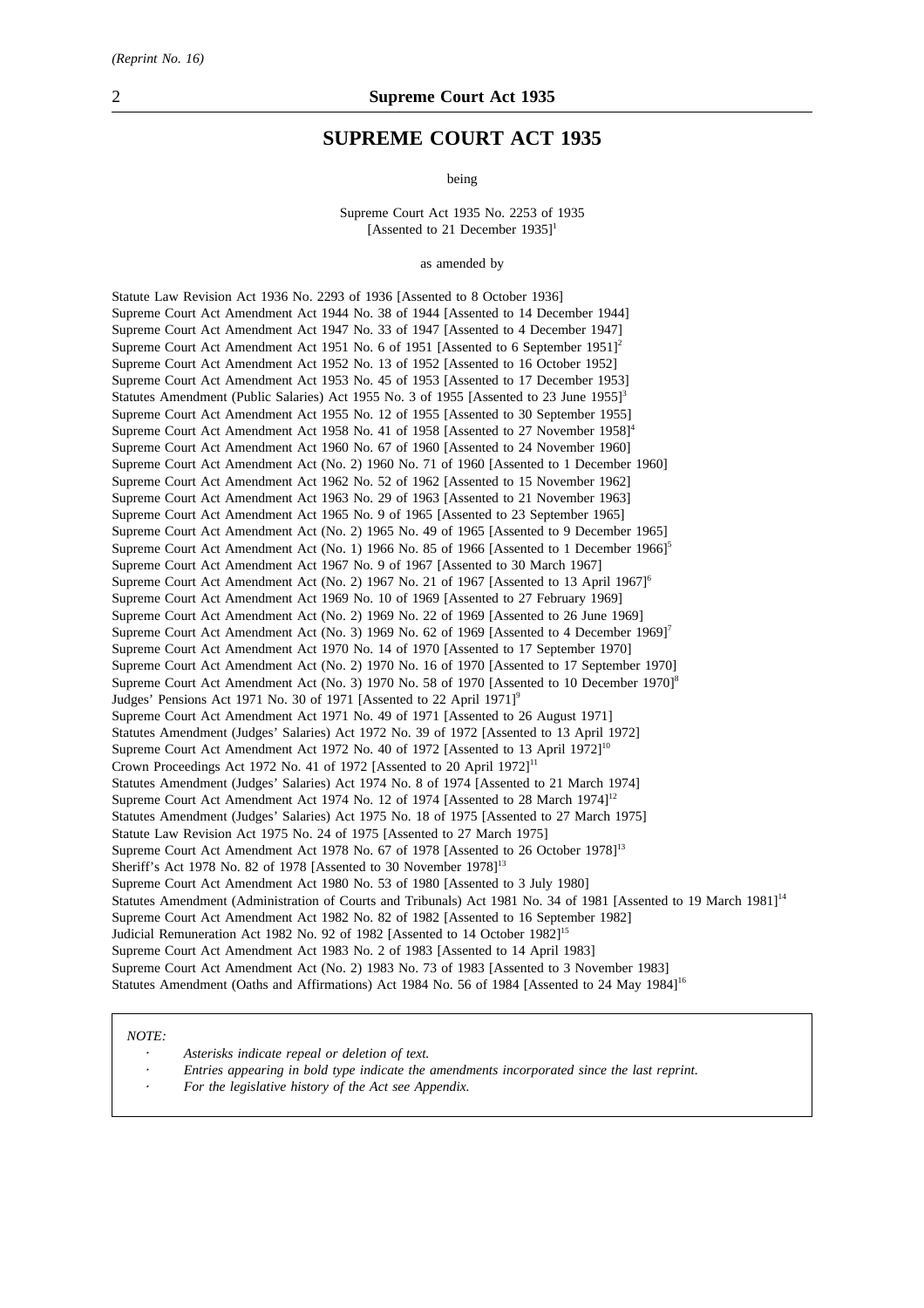Statutes Amendment (Bail) Act 1985 No. 6 of 1985 [Assented to 7 March 1985]<sup>17</sup> Statutes Amendment (Remuneration) Act 1985 No. 59 of 1985 [Assented to 30 May 1985]<sup>18</sup> Statutes Amendment (Courts) Act 1985 No. 70 of 1985 [Assented to 6 June 1985]<sup>19</sup> Commercial Arbitration Act 1986 No. 102 of 1986 [Assented to 18 December 1986]<sup>20</sup> Supreme Court Act Amendment Act 1987 No. 80 of 1987 [Assented to 19 November 1987] Judicial Administration (Auxiliary Appointments and Powers) Act 1988 No. 95 of 1988 [Assented to 15 December 1988] Statutes Amendment (Attorney-General's Portfolio) Act 1991 No. 33 of 1991 [Assented to 24 April 1991]<sup>21</sup> Director of Public Prosecutions Act 1991 No. 49 of 1991 [Assented to 21 November 1991]<sup>22</sup> Statutes Repeal and Amendment (Courts) Act 1991 No. 69 of 1991 [Assented to 12 December 1991]<sup>23</sup> Statutes Amendment (Courts) Act 1993 No. 62 of 1993 [Assented to 27 May 1993] $^{24}$ Statutes Amendment (Abolition of Compulsory Retirement) Act 1993 No. 75 of 1993 [Assented to 21 October 1993]<sup>25</sup> Statutes Amendment (Attorney-General's Portfolio) Act 1994 No. 21 of 1994 [Assented to 26 May 1994]<sup>26</sup> Statutes Amendment (Courts) Act 1994 No. 43 of 1994 [Assented to 2 June 1994]<sup>27</sup> Statutes Amendment (Recording of Interviews) Act 1995 No. 65 of 1995 [Assented to 10 August 1995]<sup>28</sup> Statutes Amendment (Courts) Act 1995 No. 84 of 1995 [Assented to 30 November 1995]<sup>29</sup> Statutes Amendment (Courts Administration Staff) Act 1995 No. 85 of 1995 [Assented to 30 November 1995]<sup>30</sup> Statutes Amendment (Mediation, Arbitration and Referral) Act 1996 No. 46 of 1996 [Assented to 27 June 1996]<sup>31</sup> Statutes Amendment (Attorney-General's Portfolio) Act 1996 No. 67 of 1996 [Assented to 15 August 1996]<sup>32</sup> Supreme Court (Rules of Court) Amendment Act 1999 No. 6 of 1999 [Assented to 11 March 1999]<sup>33</sup> Financial Sector Reform (South Australia) Act 1999 No. 33 of 1999 [Assented to 17 June 1999]<sup>34</sup> Statutes Amendment (Magistrates Court Appeals) Act 1999 No. 66 of 1999 [Assented to 18 November 1999]<sup>35</sup> Statutes Amendment (Courts and Judicial Administration) Act 2001 No. 69 of 2001 [Assented to 6 December 2001]<sup>36</sup> Statutes Amendment (Structured Settlements) Act 2002 No. 16 of 2002 [Assented to 5 September 2002]<sup>37</sup> **Statute Law Revision Act 2003 No. 44 of 2003 [Assented to 23 October 2003]38**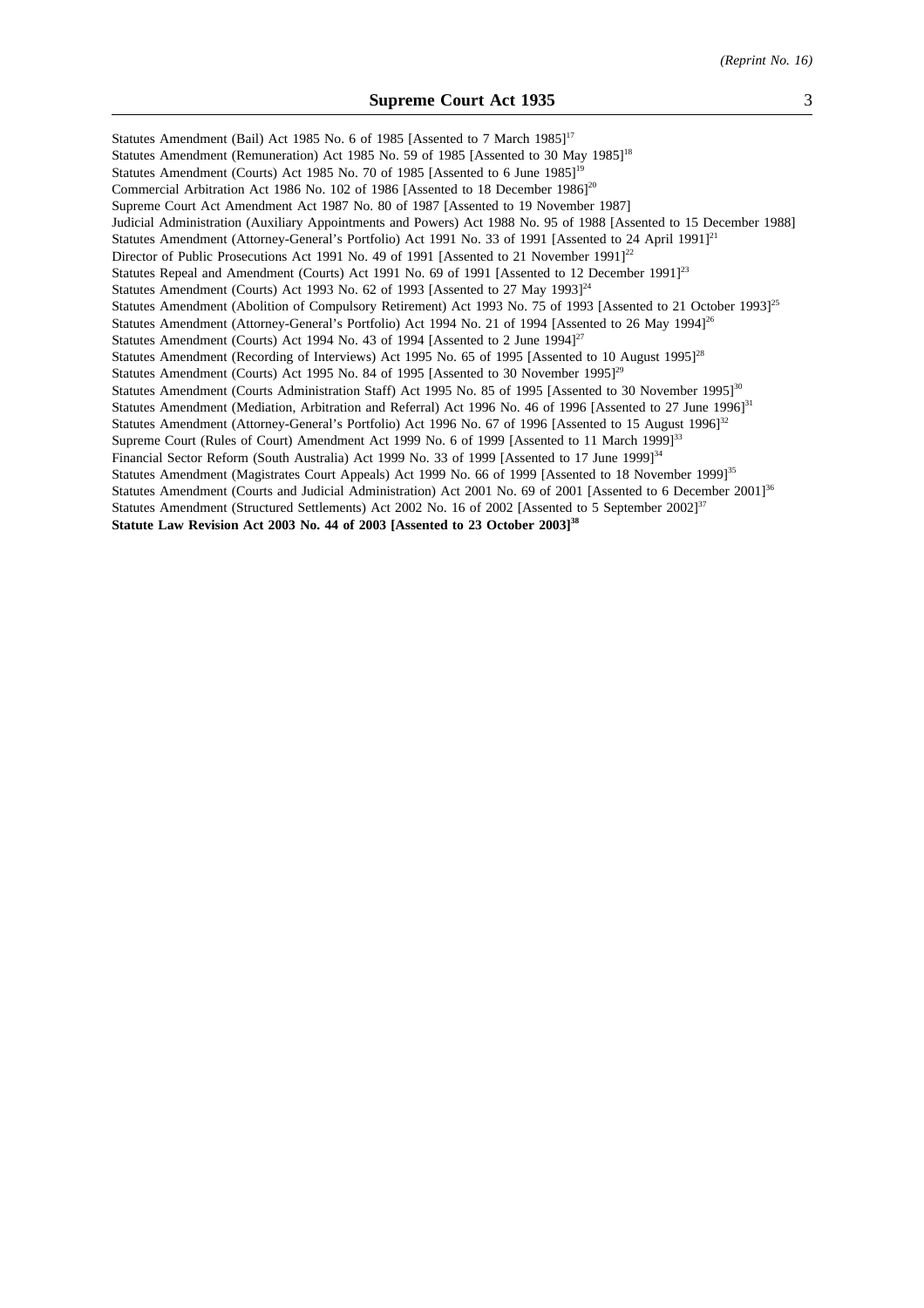- <sup>1</sup> Came into operation 1 November 1937: *Gaz*. 25 March 1937, p. 646.
- <sup>2</sup> Came into operation 1 July 1951: s. 4.
- $\frac{3}{4}$  Came into operation 1 June 1955: s. 16(2).
- Came into operation 1 July 1958: s. 4.
- <sup>5</sup> Came into operation 12 January 1967: *Gaz*. 12 January 1967, p. 51.
- <sup>6</sup> Came into operation 22 June 1967: *Gaz*. 22 June 1967, p. 1850
- <sup>7</sup> Came into operation 21 May 1970: *Gaz*. 21 May 1970, p. 1842.
- <sup>8</sup> Came into operation 1 January 1971: *Gaz*. 10 December 1970, p. 2646.
- <sup>9</sup> Came into operation 1 May 1971: *Gaz*. 22 April 1971, p. 2186.
- <sup>10</sup> Came into operation 9 November 1972: *Gaz*. 9 November 1972, p. 2254.
- <sup>11</sup> Came into operation 14 December 1972: *Gaz*. 14 December 1972, p. 2630.
- <sup>12</sup> Came into operation 20 June 1974: *Gaz*. 20 June 1974, p. 2450.<br><sup>13</sup> Came into a paration 6 July 1993: *G*<sub>re</sub> 2 July 1993, p. 299.
- <sup>13</sup> Came into operation 6 July 1992: *Gaz*. 2 July 1992, p. 209.
- <sup>14</sup> Came into operation 1 July 1981: *Gaz*. 25 June 1981, p. 1896.
- <sup>15</sup> Came into operation 28 October 1982: *Gaz.* 28 October 1982, p. 1214.
- <sup>16</sup> Came into operation 1 July 1984: *Gaz.* 28 June 1984, p. 1897.
- <sup>17</sup> Came into operation 7 July 1985: *Gaz*. 9 May 1985, p. 1398.<br><sup>18</sup> Came into operation 13 June 1985: *Gaz*. 13 June 1985, p. 21
- <sup>18</sup> Came into operation 13 June 1985: *Gaz*. 13 June 1985, p. 2132.
- <sup>19</sup> Came into operation 1 August 1985: *Gaz*. 11 July 1985, p. 92.<br><sup>20</sup> Came into operation 9 July 1987: *Gaz*. 9 July 1987, p. 57
- <sup>20</sup> Came into operation 9 July 1987: *Gaz*. 9 July 1987, p. 57.
- <sup>21</sup> Came into operation 6 June 1991: *Gaz*. 6 June 1991, p. 1776.
- <sup>22</sup> Came into operation 6 July 1992: *Gaz*. 25 June 1992, p. 1869.
- <sup>23</sup> Came into operation 6 July 1992: *Gaz*. 2 July 1992, p. 209.
- <sup>24</sup> Came into operation (except s. 4) 1 July 1993: *Gaz*. 24 June 1993, p. 2047; s. 4 came into operation 28 October 1993: *Gaz*. 27 October 1993, p. 1892.
- <sup>25</sup> Came into operation 1 January 1994: s. 2.<br>
<sup>26</sup> Came into operation 7 July 1994:  $G = 7.1$
- <sup>26</sup> Came into operation 7 July 1994: *Gaz*. 7 July 1994, p. 4.
- <sup>27</sup> Came into operation 9 June 1994: *Gaz*. 9 June 1994, p. 1669
- <sup>28</sup> Clauses 2-4 of Sched. came into operation 21 December 1995: *Gaz*. 21 December 1995, p. 1760.
- <sup>29</sup> Came into operation 21 December 1995: *Gaz*. 21 December 1995, p. 1759.
- <sup>30</sup> Came into operation 14 December 1995: *Gaz*. 14 December 1995, p. 1641.
- <sup>31</sup> Came into operation 30 September 1996: *Gaz*. 29 August 1996, p. 808.<br> *Came into operation 17 October 1996: <i>Gaz*. 17 October 1996, p. 1361
- <sup>32</sup> Came into operation 17 October 1996: *Gaz*. 17 October 1996, p. 1361.<br><sup>33</sup> Came into operation 22 April 1999: *Gaz*. 22 April 1999 p. 2171.
- <sup>33</sup> Came into operation 23 April 1999: *Gaz*. 22 April 1999, p. 2171.
- <sup>34</sup> Schedule (item 57) came into operation 1 July 1999: being the date specified under section 3(16) of the *Financial Sector Reform (Amendments and Transitional Provisions) Act (No. 1) 1999* of the Commonwealth as the transfer date for the purposes of that Act.
- <sup>35</sup> Part 3 (s. 6) came into operation 3 January 2000: *Gaz*. 9 December 1999, p. 3114.
- <sup>36</sup> Part 14 (s. 32) came into operation 13 January 2002: *Gaz*. 10 January 2002, p. 4.
- <sup>37</sup> Part 4 (s. 6) came into operation 1 December 2002: *Gaz*. 7 November 2002, p. 4043.
- **<sup>38</sup> Schedule 1 came into operation 24 November 2003:** *Gaz***. 13 November 2003, p. 4048.**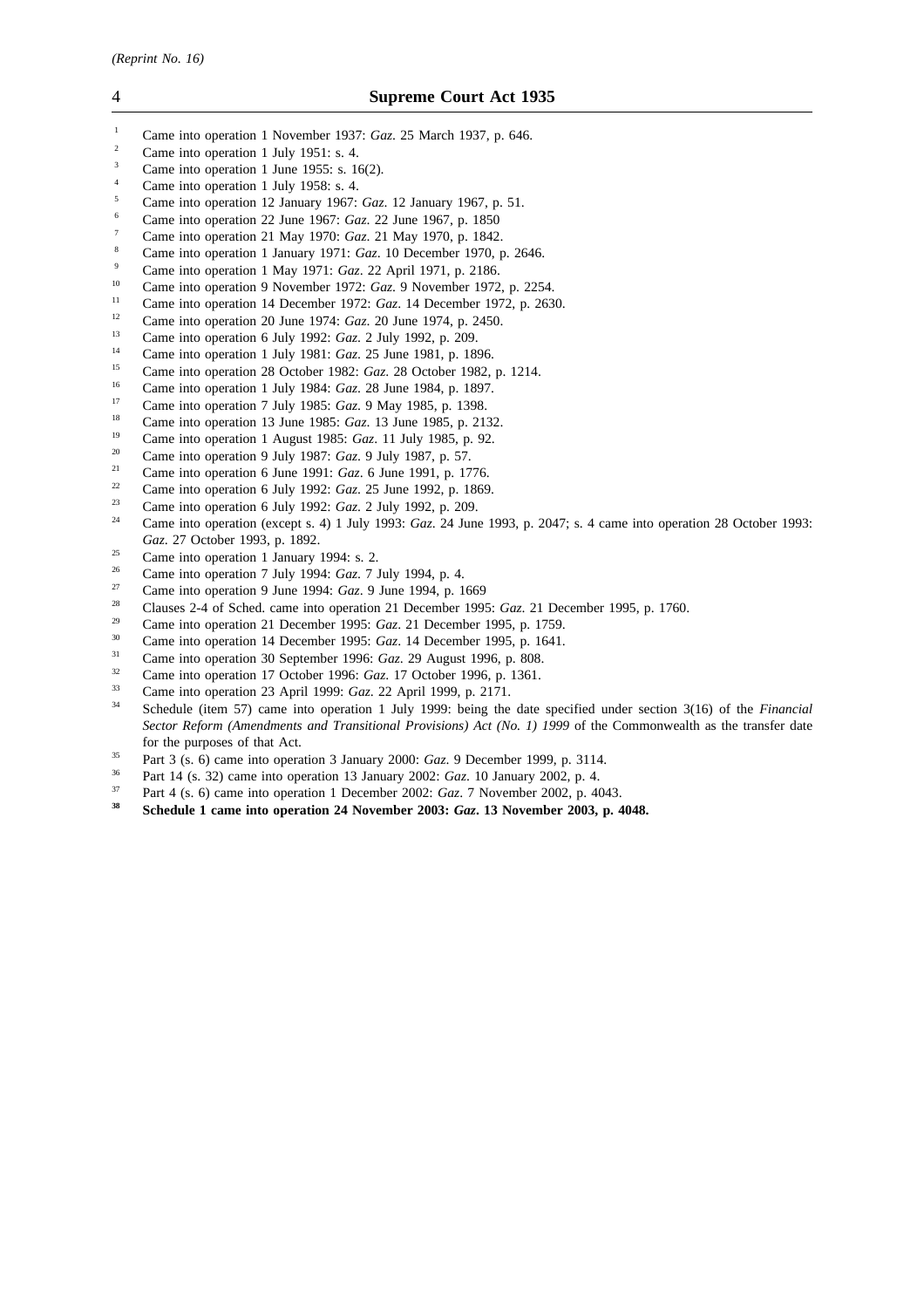# **SUMMARY OF PROVISIONS**

### **Part A1—Preliminary**

| Short title |  |
|-------------|--|
|             |  |

- 3. Repeal
- 4. Savings
- 5. Interpretation

### **Part 1—Constitution of the Supreme Court**

| 6.   | Continuance of Supreme Court                                           |
|------|------------------------------------------------------------------------|
| 7.   | Constituent members of the court                                       |
| 8.   | Qualifications for appointment as judges and masters                   |
| 9.   | Appointments to the court                                              |
| 9A.  | The Chief Justice                                                      |
| 10.  | <b>Acting Chief Justice</b>                                            |
| 11.  | Acting judges and acting masters                                       |
| 12.  | Remuneration of judges and masters                                     |
| 13.  | Salaries of Judges, and officers to be in lieu of fees                 |
| 13A. | Retirement of judges and masters                                       |
| 13B. | Special leave                                                          |
| 13H. | Pre-retirement leave                                                   |
| 14.  | Certain interests not to disqualify                                    |
| 15.  | Seal of court                                                          |
| 16.  | Councils of judges to consider procedure and administration of justice |

# **Part 2—Jurisdiction and powers of the court**

### **Division 1—Jurisdiction**

- 18. Probate jurisdiction
- 19. Matrimonial jurisdiction

### **Division 2—Law and equity**

- 20. Concurrent administration of law and equity
- 21. Equities of plaintiff
- 22. Equitable defences
- 23. Counter-claims and third parties
- 24. Equities appearing incidentally
- 25. Defence instead of injunction or prohibition
- 26. Common law and statutory rights and duties
- 27. Court to do complete justice in cause so as to avoid multiplicity of suits
- 28. Rules of equity to prevail where in conflict with common law

### **Division 3—Miscellaneous powers**

29. Court may make orders to have effect of mandamus or injunction, and may appoint receivers 30. Damages in certain cases 30A. Power to direct payment to infant 30B. Power to make interim assessment of damages 30BA. Consent orders for structured settlements<br>30C. Power to award interest Power to award interest 31. Declaratory orders 32. Court may order mortgage instead of sale in certain cases 34. Court may direct sale of mortgaged property etc 35. Power to require attendance of witnesses and production of evidentiary material 36. Appointment of commissioners for taking affidavits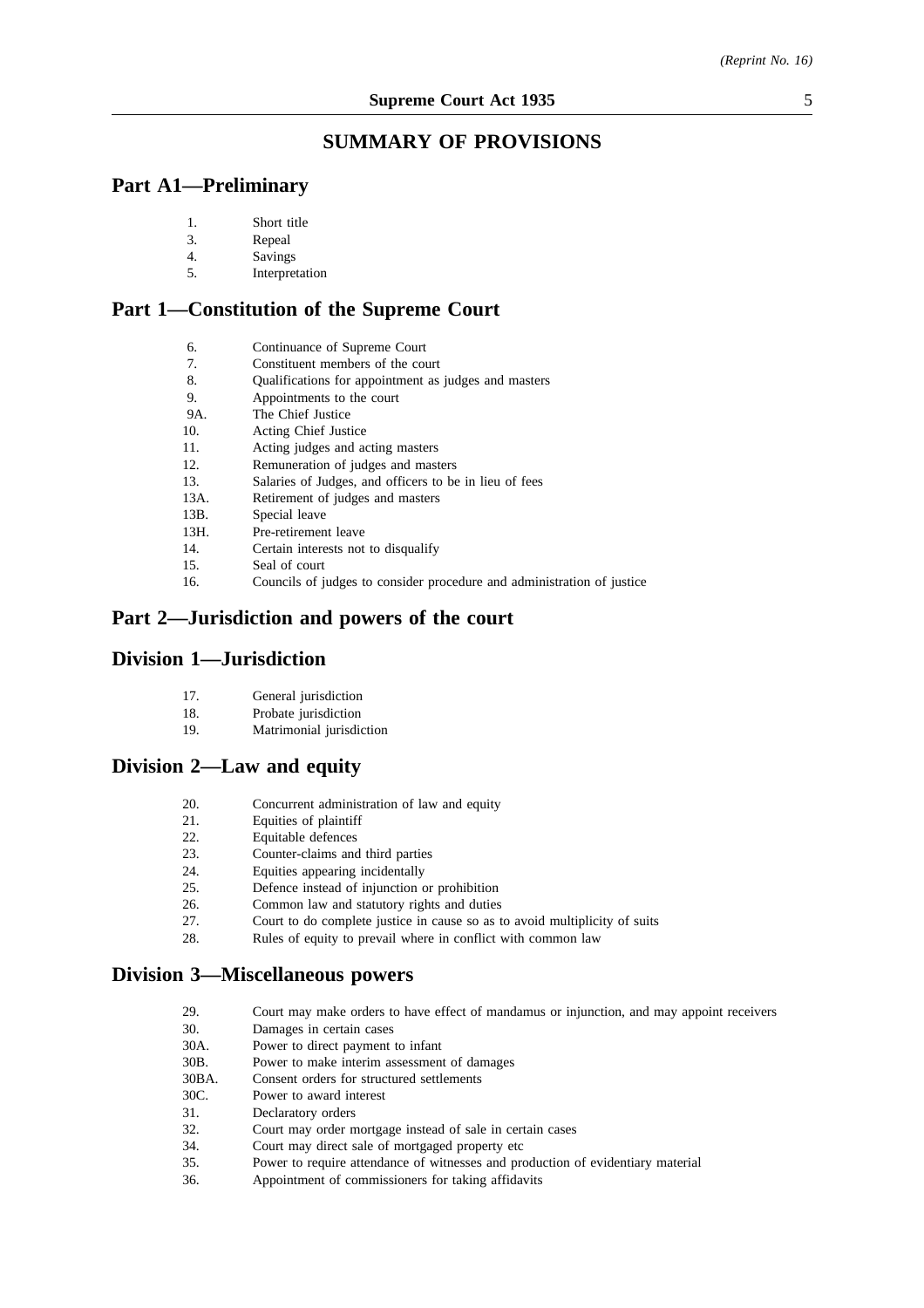- 38. Inspection of property in legal proceedings
- 39. Vexatious proceedings
- 40. Power of court with regard to costs
- 41. Power to revive orders on abatement of cause

# **Part 3—Sittings and distribution of business**

| 42.  | Abolition of terms                                  |
|------|-----------------------------------------------------|
| 43.  | Reference to terms for computing time               |
| 44.  | Sitting in vacation                                 |
| 45.  | Time and place of sittings                          |
| 46.  | Adjournment from time to time and place to place    |
| 46A. | Sittings in open court or in chambers               |
| 46B. | Sittings required by proclamation                   |
| 47.  | Power to sit in several jurisdictions at one time   |
| 48.  | Jurisdiction of Full Court, single judge and master |
| 49.  | Cases or points of law reserved for Full Court      |
| 50.  | Appeals against decisions of judges and masters     |
| 51.  | Applications for leave to appeal                    |

# **Part 3A—The Land and Valuation Court**

| 62A. | Interpretation                                       |
|------|------------------------------------------------------|
| 62B. | Transitional provisions                              |
| 62C. | Establishment of Land and Valuation Court            |
| 62D. | Jurisdiction of the Court                            |
| 62E. | Reference of matters involving question of valuation |
| 62F. | Appeals and cases stated                             |
| 62G. | Right of Crown                                       |
| 62H. | Rules of Court                                       |
| 62I. | Sittings of Court                                    |
|      |                                                      |

# **Part 4—Procedure generally**

- 64. Saving of existing procedure<br>65. Mediation and conciliation
- 65. Mediation and conciliation<br>66. Trial of issues by arbitrator
- Trial of issues by arbitrator
- 67. Expert reports
- 71. Assessors
- 72. Rules of court

# **Part 6—Officers of the court**

# **Division 1—Registrar**

82. The registrar

### **Division 2—Tipstaves**

- 106. Appointment of tipstaves
- 107. Duty of tipstaves<br>108. Other duties
- Other duties

# **Division 3—Further provisions as to officers**

- 109. Appointment of other officers
- 110. Duties of officers
- 110A. Administrative and ancillary staff
- 110B. Responsibilities of non-judicial staff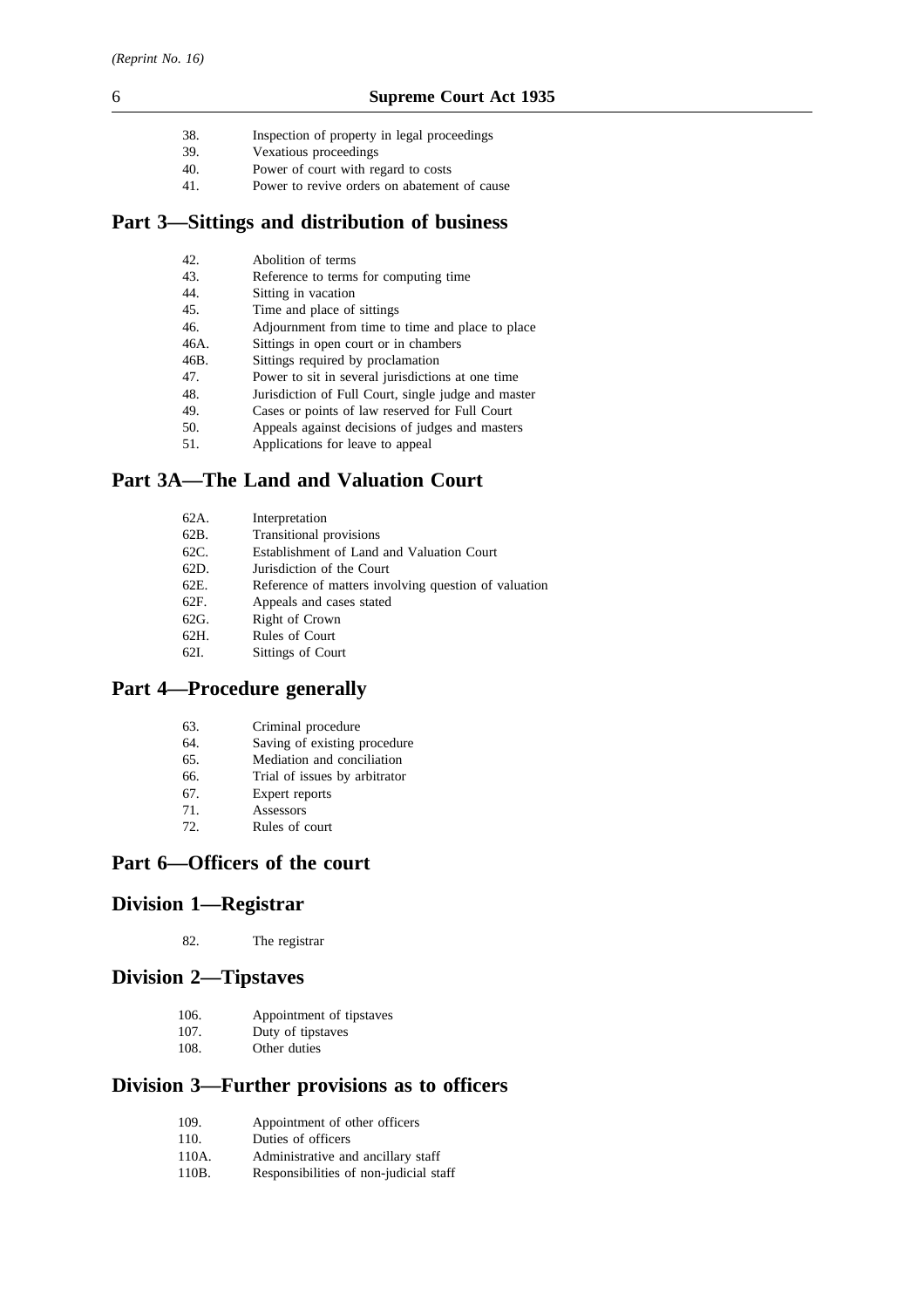# **Part 7—Miscellaneous provisions**

| 111.  | Rules as to division of loss upon collision at sea              |
|-------|-----------------------------------------------------------------|
| 112.  | Damages for personal injuries                                   |
| 113.  | Right of contribution                                           |
| 114.  | Interest on judgment debts                                      |
| 117.  | Orders to bring prisoners for examination                       |
| 118.  | Legal process                                                   |
| 118A. | Service                                                         |
| 119.  | Suitors' funds to vest in master                                |
| 120.  | Securities in court                                             |
| 121.  | Liability of Treasurer for default of master                    |
| 122.  | Banking and investment of suitors' funds                        |
| 123.  | Investments made under order of the court                       |
| 124.  | Validity of payments etc pursuant to rules of court             |
| 125.  | Remittances by post                                             |
| 126.  | Power to appoint deputies                                       |
| 127.  | Rules of Court                                                  |
| 128.  | Payment to the Treasurer of unclaimed suitors' funds            |
| 129.  | Party subsequently claiming may petition the Supreme Court etc. |
| 130.  | Court fees                                                      |
|       |                                                                 |

131. Accessibility of evidence etc

# **Schedule—Acts repealed**

#### **APPENDIX LEGISLATIVE HISTORY**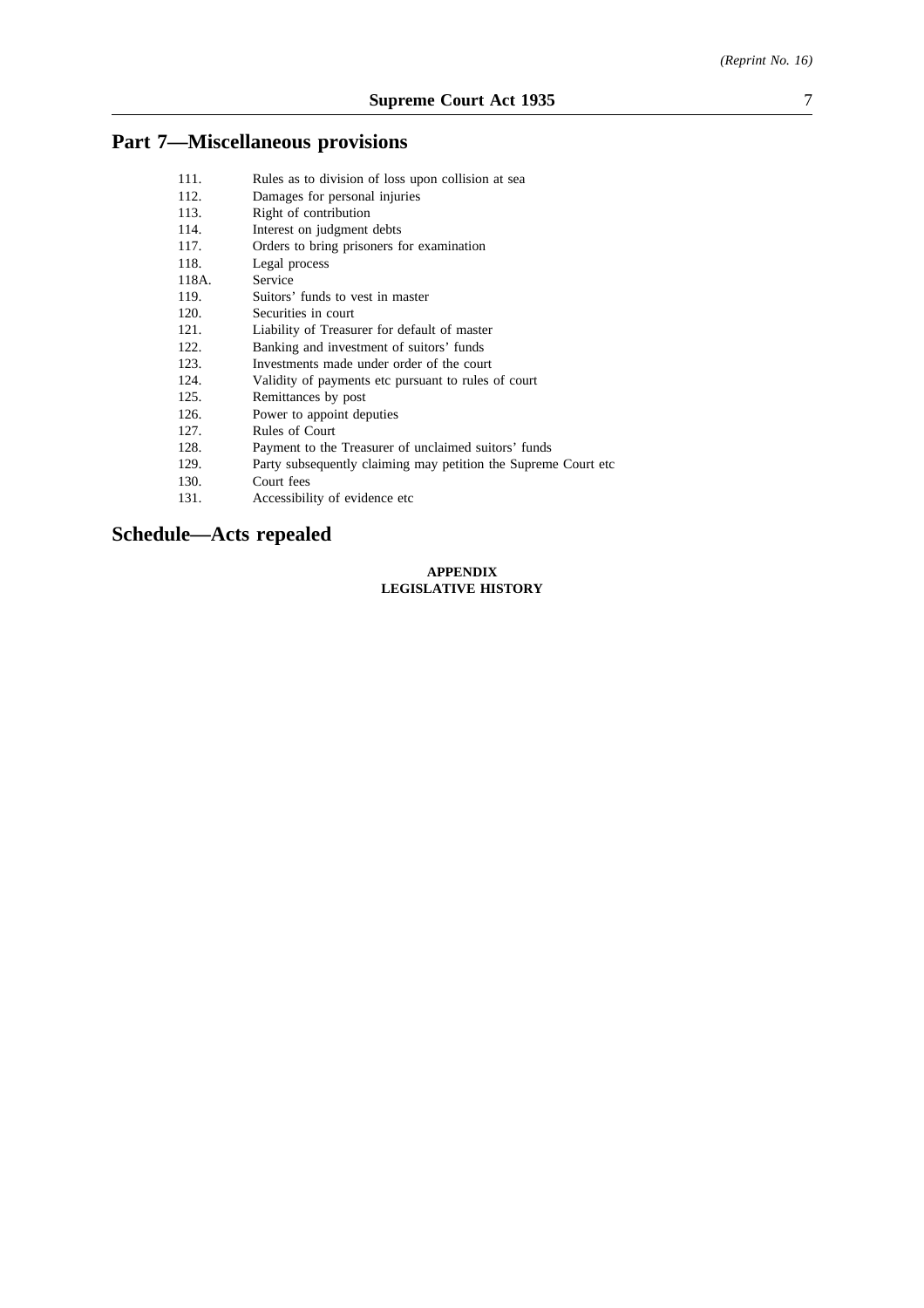### **The Parliament of South Australia enacts as follows:**

### **Part A1—Preliminary**

### **Short title**

**1.** This Act may be cited as the *Supreme Court Act 1935*.

\*\*\*\*\*\*\*\*\*\*

### **Repeal**

**3.** The Acts mentioned in the Schedule to this Act are repealed to the extent shown in that Schedule:

Provided that—

- *(a)* the repeal shall not affect any principle or rule of law, or any established jurisdiction, notwithstanding that the same may have been affirmed by, or derived from, any of the repealed enactments; and
- *(b)* any rule, order, or regulation made, and any commission issued, direction given, or thing done, under any enactment repealed by this Act shall continue in force so far as it could have been made, issued, given, or done under this Act, and shall have effect as if it had been so made, issued, given, or done.

### **Savings**

**4.** (1) Nothing in this Act shall—

- *(a)* take away or impair any substantive right or privilege of any person:
- *(b)* affect any rule of practice or procedure existing at the time of the passing of this Act except to the extent expressly mentioned in this Act or in any rules of court made under this Act:
- *(c)* revive any law, enactment, regulation, or rule of court not in force at the time of the passing of this Act:
- *(d)* affect in any way anything done or suffered before the passing of this Act under any Act repealed by this Act:
- *(e)* affect in any way any proceedings pending at the time of the passing of this Act.

(2) Save as otherwise expressly provided, nothing in this Act shall affect the operation of any enactment, which is in force at the commencement of this Act, and is not repealed by this Act.

### **Interpretation**

**5.** (1) In this Act, unless the context otherwise requires, or some other meaning is clearly intended—

"**court**" means the Supreme Court of South Australia;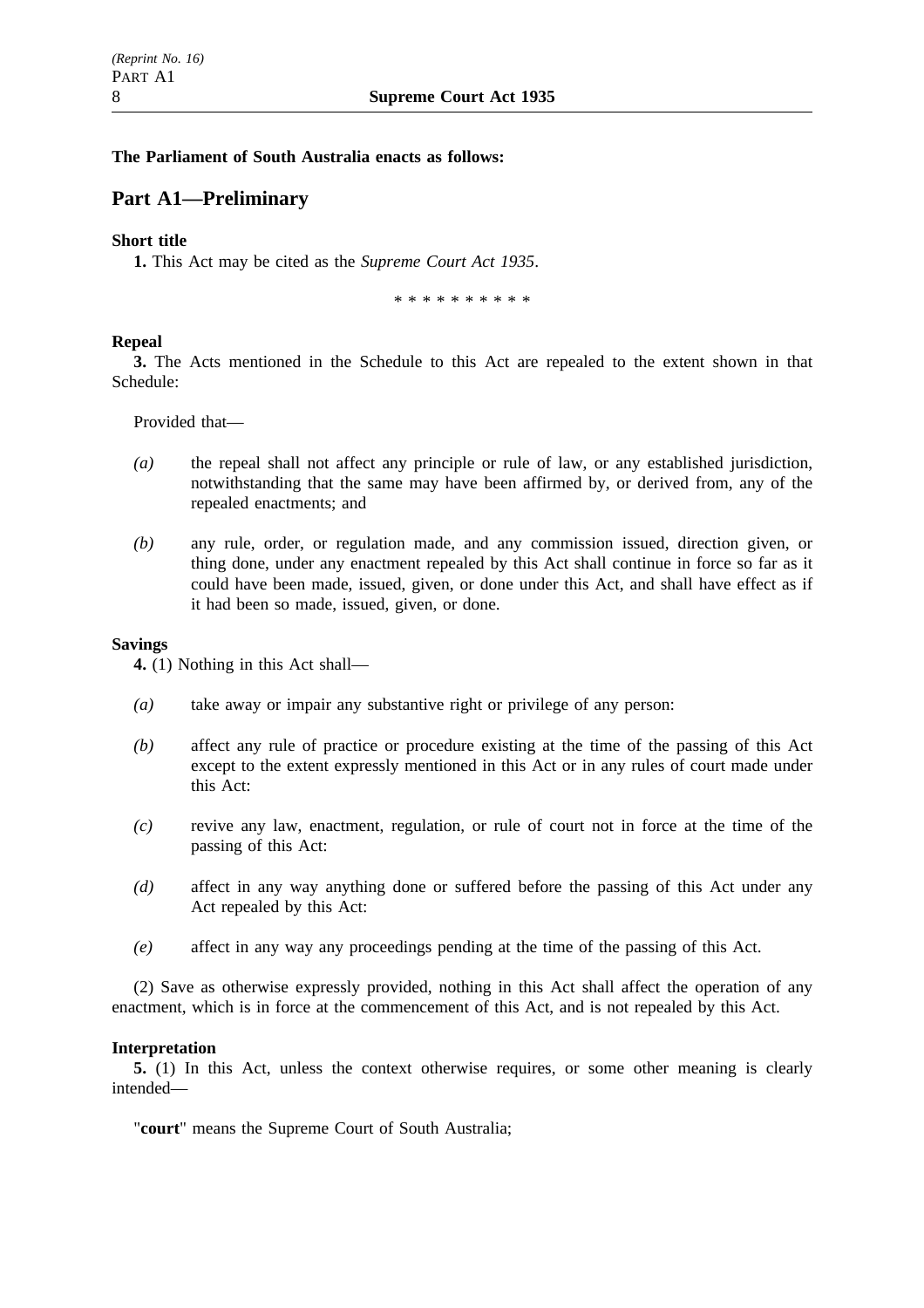"**cause**" includes any action, suit, or other original proceeding between a plaintiff and a defendant;

"**defendant**" includes every person served with any writ of summons or process or served with notice of, or entitled to attend any proceeding;

"**evidentiary material**" means any document, object or substance of evidentiary value in proceedings before the court and includes any document, object or substance that should, in the opinion of the court, be produced for the purpose of enabling the court to determine whether or not it has evidentiary value;

"**existing**" means existing at the time of the passing of this Act;

"**formerly**", when used in relation to the courts or the law or practice in England, means prior to the *Supreme Court of Judicature Act 1873* and when used in relation to the court or the law or practice in South Australia, means before the passing of the *Supreme Court Act 1878*;

"**Full Court**" means the Supreme Court consisting of—

- *(a)* not less than three judges; or
- *(b)* if three judges are not available to sit in the Full Court, any two judges;

"**judge**" includes the Chief Justice and any puisne judge of the court;

"**judgment**" includes decree;

"**jurisdiction**" of the court includes powers and authorities (whether of a judicial, ministerial or administrative nature) vested in the court, a judge, or a master by law or custom;

"**master**" means a person holding the office of master of the court;

"**matter**" includes every proceeding in the court not in a cause;

"**order**" includes rule;

"**parties**" includes as well as the plaintiff and defendant in the action any person not originally a party against whom any counterclaim is set up, or who has been served with notice to appear under any of the rules of court; and also every person served with notice of or attending any proceeding, although not named on the record;

"**petitioner**" includes every person making any application to the court, either by petition, motion, or summons, otherwise than as against any defendant;

"**plaintiff**" includes every person asking any relief (otherwise than by way of counterclaim as a defendant) against any other person by any form of proceeding, whether the same be taken by action, suit, petition, motion, summons, or otherwise;

"**pleading**" includes any petition or summons, and also the statement in writing of the claim or demand of any plaintiff and of the defence of any defendant thereto, and also any other matter by rules of court to be included under the term "**pleading**";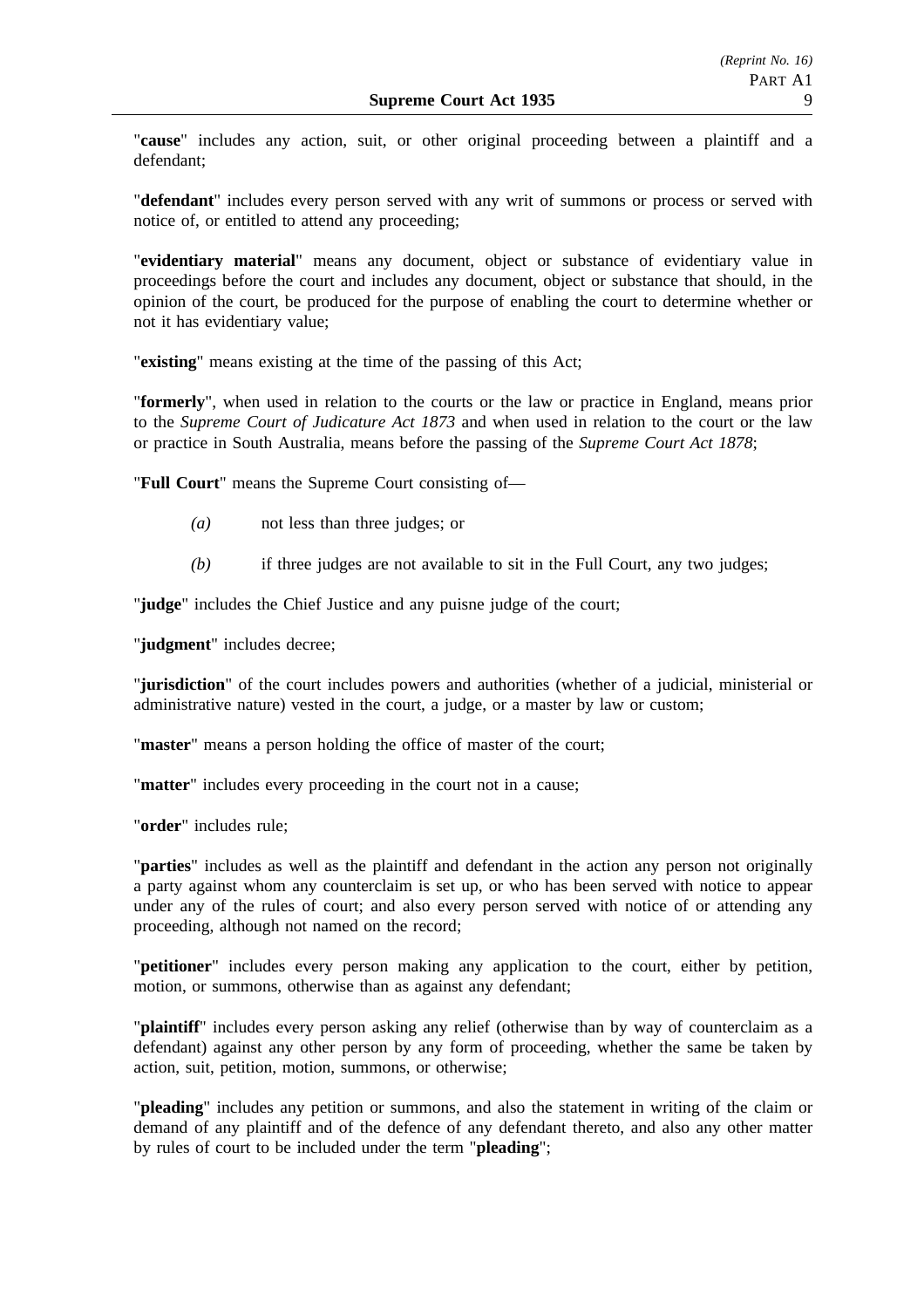"**registrar**" means a person holding, or acting in, the office of registrar of the court;

"**rules of court**" includes forms;

"**suit**" includes action;

"**suitors' funds**" means moneys in the custody or charge of the court that have been paid into the court for or on account of, or to the use or credit of, any person in a cause or matter, and includes interest and accretions upon any such moneys.

(2) Subject to the rules of court, a reference in an Act, or in any regulation, by-law, or instrument made under an Act, to the master or a deputy master of the court shall—

- *(a)* where the reference occurs in connection with the performance of an act of a judicial nature—be construed as a reference to a master; and
- *(b)* where the reference occurs in connection with the performance of an act of an administrative nature—be construed as a reference to the registrar.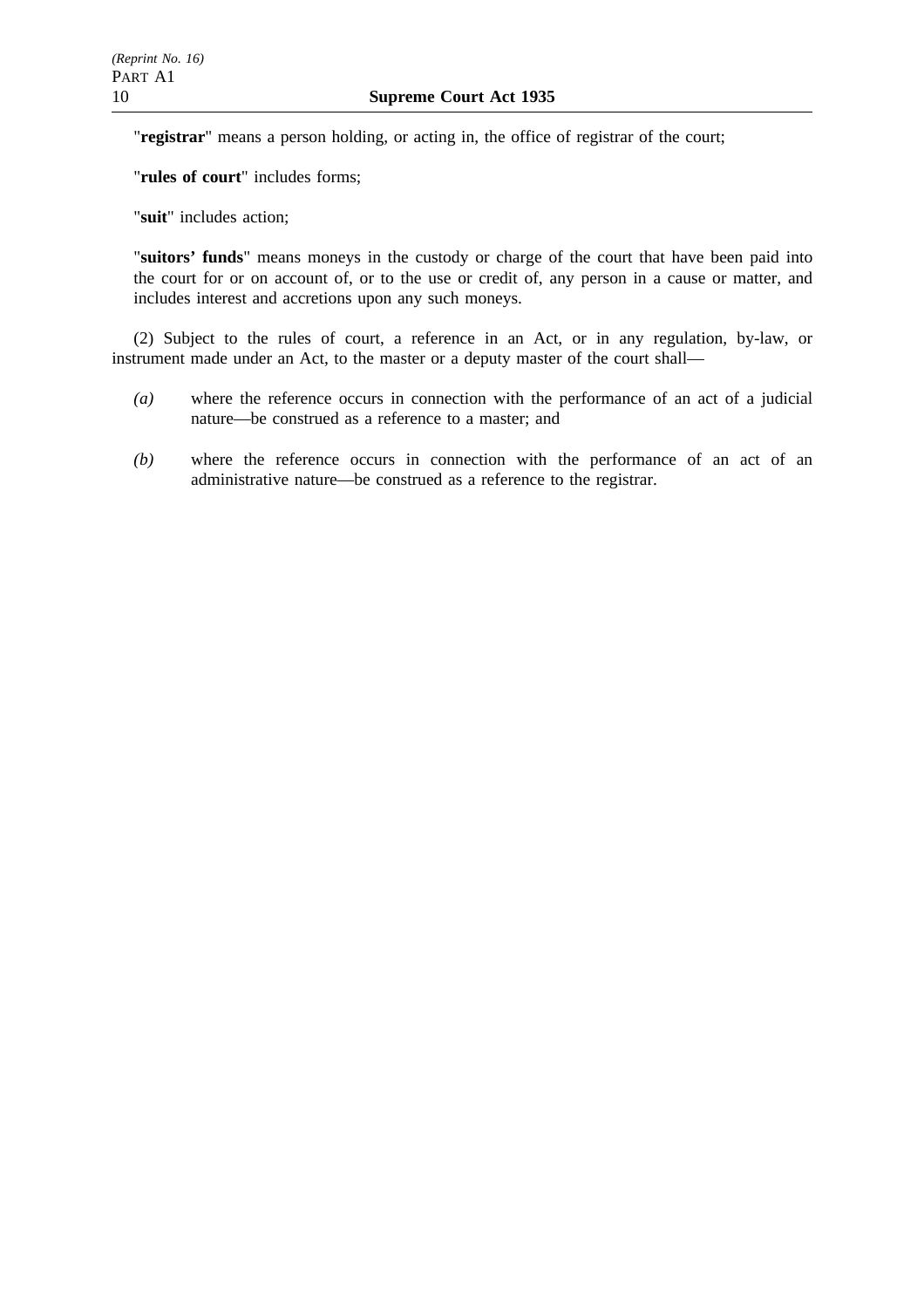# **Part 1—Constitution of the Supreme Court**

### **Continuance of Supreme Court**

**6.** The Supreme Court of South Australia as by law established is hereby continued as the superior court of record, in which has been vested all such jurisdiction (whether original or appellate) as is at the passing of this Act vested in, or capable of being exercised by that court.

### **Constituent members of the court**

**7.** (1) The court shall be constituted of the Chief Justice, the puisne judges and the masters appointed, and for the time being holding office, under this Act.

(2) Subject to any express provision in this or any other Act, all the judges shall have, in all respects, equal power, authority and jurisdiction and the masters shall have power, authority and jurisdiction to the extent authorised by this or any other Act or by rules of court made under this or any other Act.

(3) The puisne judges shall be styled "Justices of the Supreme Court of South Australia".

(4) A Master is, while holding that office, also a District Court Judge.

### **Qualifications for appointment as judges and masters**

**8.** (1) No person shall be qualified for appointment as a puisne judge of the court unless he is a practitioner of the court of not less than ten years' standing.

(2) No person shall be qualified for appointment as Chief Justice unless he is a practitioner of the court of not less than fifteen years' standing or a puisne judge of the court.

(3) No person shall be qualified for appointment as a master unless he is a practitioner of the court of not less than seven years standing.

(4) For the purpose of determining whether a practitioner of the court has the standing necessary for appointment as a judge or master, periods of legal practice and (where relevant) judicial service within and outside the State will be taken into account.

### **Appointments to the court**

**9.** (1) Whenever necessary, the Governor shall appoint a qualified person to hold the office of judge of the court with the tenure prescribed by the *Constitution Act 1934*, but subject to the provisions of this Act as to retirement.

(2) Appointments to the office of master shall be made by the Governor whenever necessary.

(3) Subject to the provisions of this Act as to retirement, the commission of a master shall remain in full force during his good behaviour but the Governor may, upon the address of both Houses of Parliament, remove a master from office and revoke his commission.

### **The Chief Justice**

**9A.** (1) The Chief Justice is the principal judicial officer of the court.

(2) The Chief Justice is responsible for the administration of the court.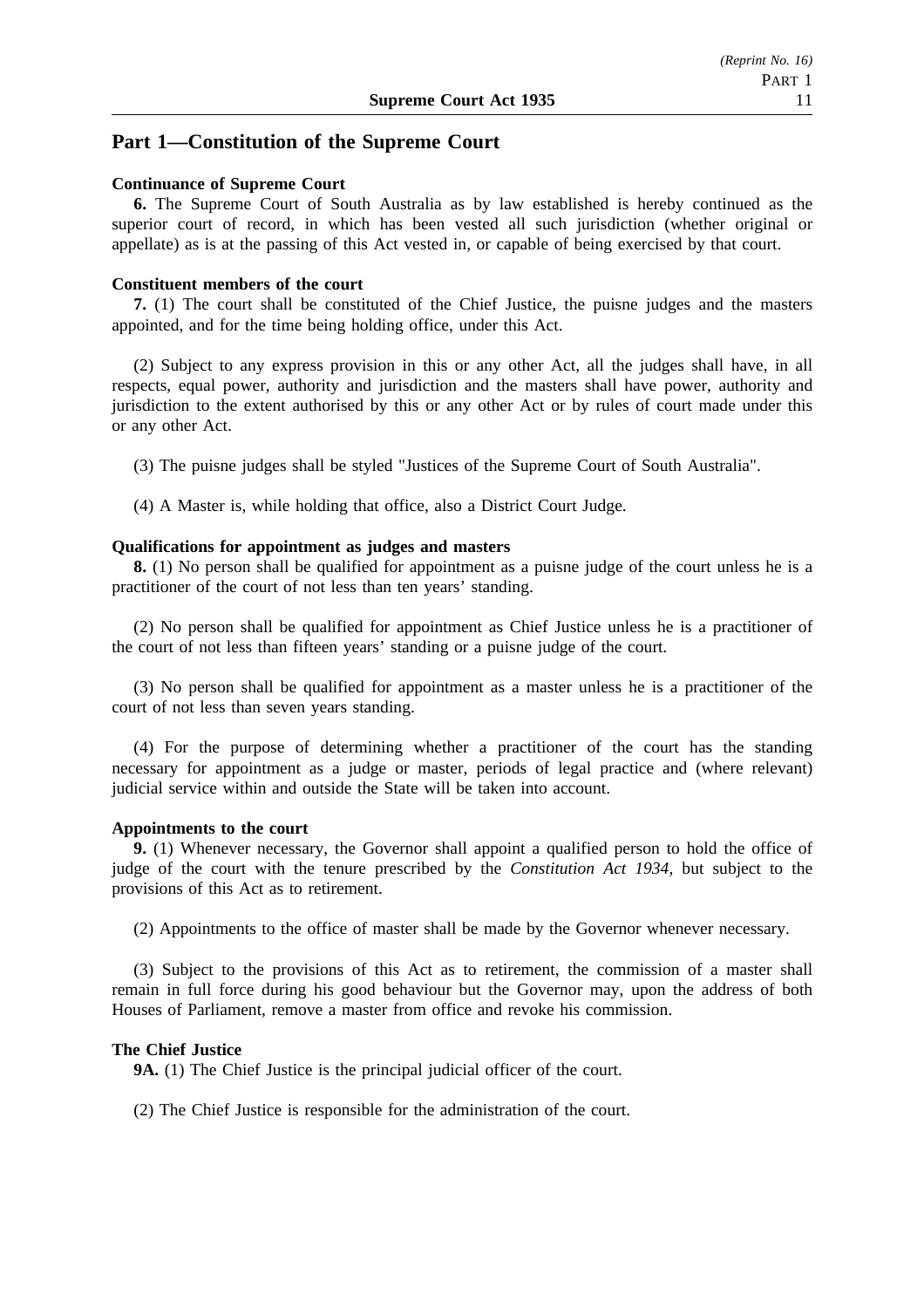### **Acting Chief Justice**

**10.** (1) If the Chief Justice is absent on leave, or for any reason is unable for the time being to perform the duties of his office, the Governor may appoint a puisne judge of the court to be Acting Chief Justice thereof until the Chief Justice returns to the execution of the duties of his office.

(2) Upon every such appointment any power or duty, which is attached by this or any other Act to the office of the Chief Justice, shall devolve upon the judge so appointed, and in default of any such appointment, shall devolve (during the absence or inability of the Chief Justice) upon the senior puisne judge.

### **Acting judges and acting masters**

**11.** (1) Where it appears necessary or desirable to do so in the interests of the administration of justice, the Governor may, subject to subsection (6)—

- *(a)* appoint a person who is qualified for appointment as a puisne judge as an acting judge; or
- *(b)* appoint a person who is qualified for appointment as a master as an acting master.

(1a) A former judge or master who has retired from office is eligible for appointment as an acting judge or an acting master.

(1b) An appointment under this section will be for a term not exceeding 12 months.

(2) The jurisdiction of the court is exercisable by an acting judge to the same extent as by a judge, and by an acting master to the same extent as by a master.

(3) An acting judge or acting master has the same privileges and immunities as a judge or master.

\*\*\*\*\*\*\*\*\*\*

(5) An acting judge or an acting master may, notwithstanding the expiration of the period of his appointment, complete the hearing of any proceedings part-heard by him before the expiration of that period and, in relation to any such proceedings, shall be deemed to continue as an acting judge, or acting master.

(6) A Deputy President of the Industrial Court or a District Court Judge shall not be appointed as an acting judge under subsection (1) except on the recommendation of the Chief Justice made with the concurrence of the President of the Industrial Court or the Senior Judge of the District Court, as the case requires.

### **Remuneration of judges and masters**

**12.** (1) The Chief Justice and each puisne judge are entitled to salary and allowances at rates determined by the Remuneration Tribunal in relation to the respective offices.

(2) A master is entitled to salary and allowances at the rates applicable to a District Court Judge.

(3) A rate of salary for a judge or master cannot be reduced by determination of the Remuneration Tribunal.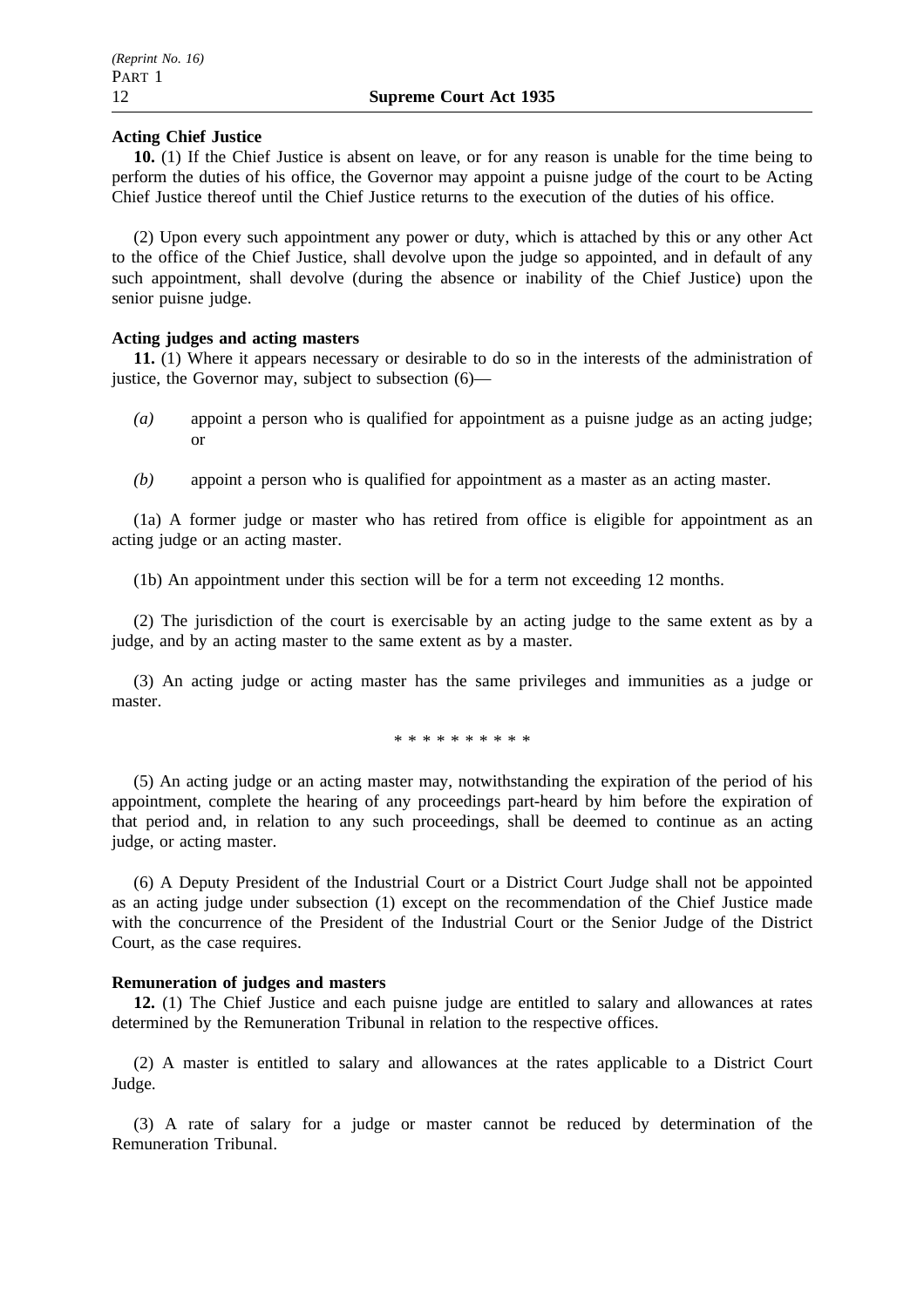(4) The remuneration of the judges and masters is payable from the General Revenue of the State, which is appropriated to the necessary extent.

#### **Salaries of Judges, and officers to be in lieu of fees**

**13.** The salaries of the judges, and of the officers of the court, shall be in lieu of all fees or other emoluments whatsoever, it being the intent of this Act that the judges and the officers of the court shall derive no emolument from any fees payable under the authority of this Act, but that such fees shall be paid to the Treasurer in aid of the general revenue of the State.

#### **Retirement of judges and masters**

**13A.** (1) A judge or master shall retire on reaching the age of seventy years.

(2) Section 74 of the *Constitution Act 1934* shall be read subject to this section.

(3) A judge or master who retires or resigns may nevertheless complete the hearing and determination of proceedings part-heard by him before his retirement or resignation and, in relation to any such proceedings, shall be deemed to continue as a judge or master (as the case may require).

#### **Special leave**

**13B.** (1) A judge may apply to the Chief Justice for special leave without remuneration.

(2) The Governor may, on the recommendation of the Chief Justice, grant an application for special leave under this section.

(3) A period of special leave under this section will not be taken to be judicial service within the meaning of the *Judges' Pensions Act 1971*.

\*\*\*\*\*\*\*\*\*\*

#### **Pre-retirement leave**

**13H.** (1) Subject to this section, the Governor may grant to any judge or master immediately prior to his retirement not more than six months leave of absence on full salary.

(2) Where a judge or master retires or resigns without taking any leave which had been or could have been granted to him under subsection (1) of this section, the Governor may direct that a cash payment be made to him in lieu of the leave not so taken. The payment shall not exceed the amount of the salary of the judge or master for a period equal to the period of the leave not so taken, calculated at the rate at which he was being paid at the time of the retirement or resignation.

(3) A direction under subsection (2) of this section may be given before or after the retirement or resignation of the judge or master and a payment under that subsection may be made before or after that retirement or resignation.

(4) If any judge or master dies before the commencement or during the currency of any leave granted or before such leave has been granted pursuant to subsection (1) of this section the Governor may, in respect of the period of the leave so granted or the unexpired portion thereof, or in respect of the period of the leave which might have been granted (according to the circumstances of the case), pay to the dependants (if any) of such judge or master the amounts of salary which would have been payable to such judge or master himself if he had survived.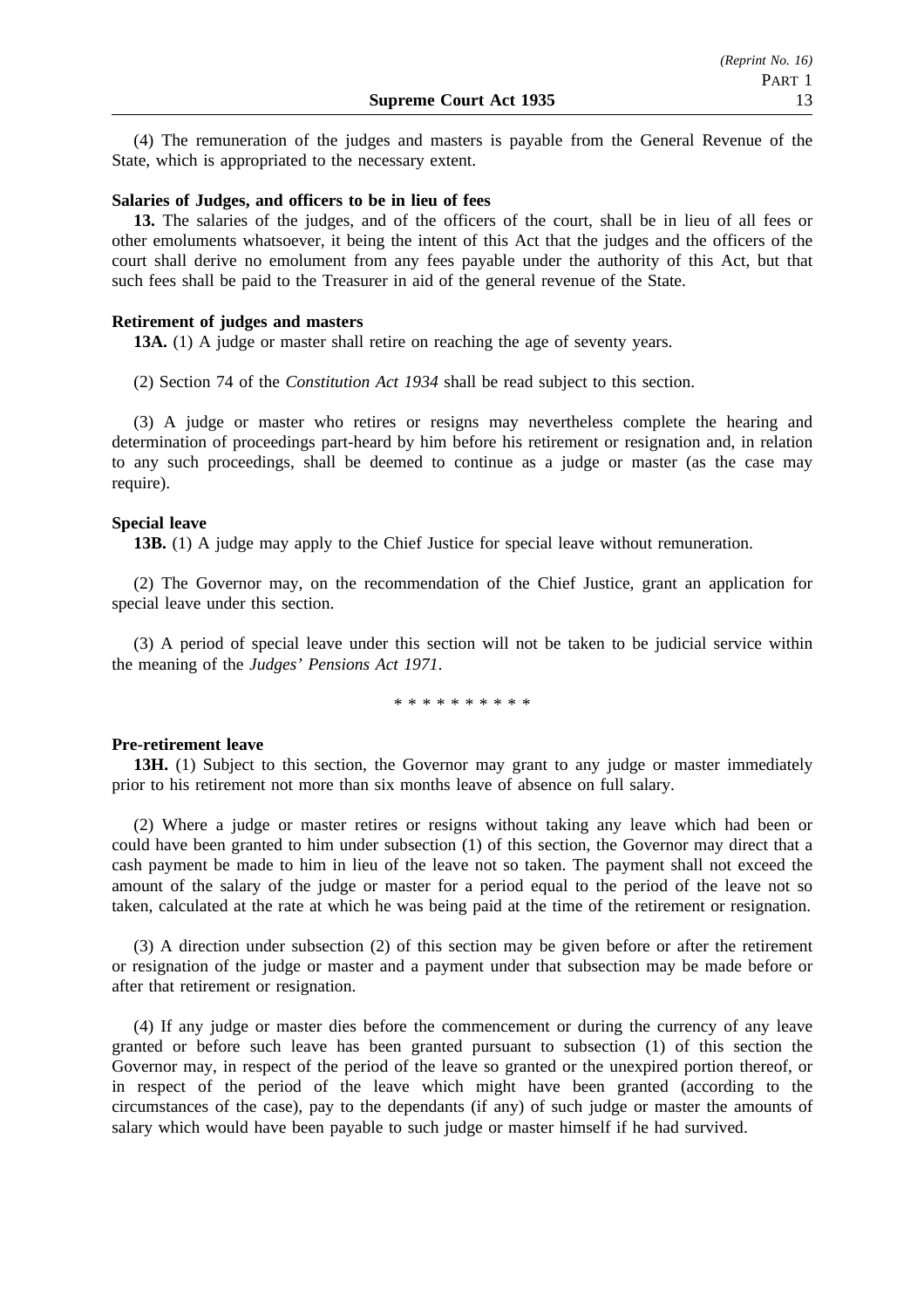(4a) If the judge or master died without leaving any dependants the Governor may pay the said amounts of salary to his personal representatives.

(4b) Any question as to—

- *(a)* whether there are any dependants in any particular case, or who are the dependants;
- *(b)* what dependant or dependants shall be entitled to the benefit of payments made under this subsection, and in what proportions if more than one dependant,

shall be settled by the Governor, as he deems proper.

(4c) In this section—

"**dependants**" means those members of the family of a judge or master who were wholly or in part dependent upon his earnings at the time of his death;

"**members of the family**" includes wife or husband, parents, grandparents, step-parents, children, grandchildren, step-children, brothers, sisters, half-brothers and half-sisters.

(5) Where leave is granted to any judge or master under this section, that judge or master may, at the commencement of such leave, be paid the total salary which would be payable to him during the currency of the leave.

(6) This section shall not apply to a master who was, immediately before the commencement of the *Statutes Amendment (Administration of Courts and Tribunals) Act 1981*, the master or a deputy master of the court.

#### **Certain interests not to disqualify**

**14.** A judge or master of the court shall not be incapable of acting in his judicial office in any proceeding by reason of his being one of several ratepayers or taxpayers or one of any other class of persons liable in common with others to contribute to or to be benefited by any rate or tax which may be increased, diminished or in any way affected by that proceeding.

#### **Seal of court**

**15.** (1) The court shall continue to have and use a seal bearing a device or impression of the Royal Arms, within an exergue or label surrounding the same, and with the following inscription: "Supreme Court, South Australia"; and the said seal shall be kept in the custody of the registrar.

(2) There shall also be kept and used such other seals as are required for the business of the court, and such seals shall be in such form and kept in such custody as the Chief Justice directs.

(3) All documents and exemplifications and copies thereof purporting to be sealed with any such seal shall be receivable in evidence without further proof of the seal.

#### **Councils of judges to consider procedure and administration of justice**

**16.** The judges shall—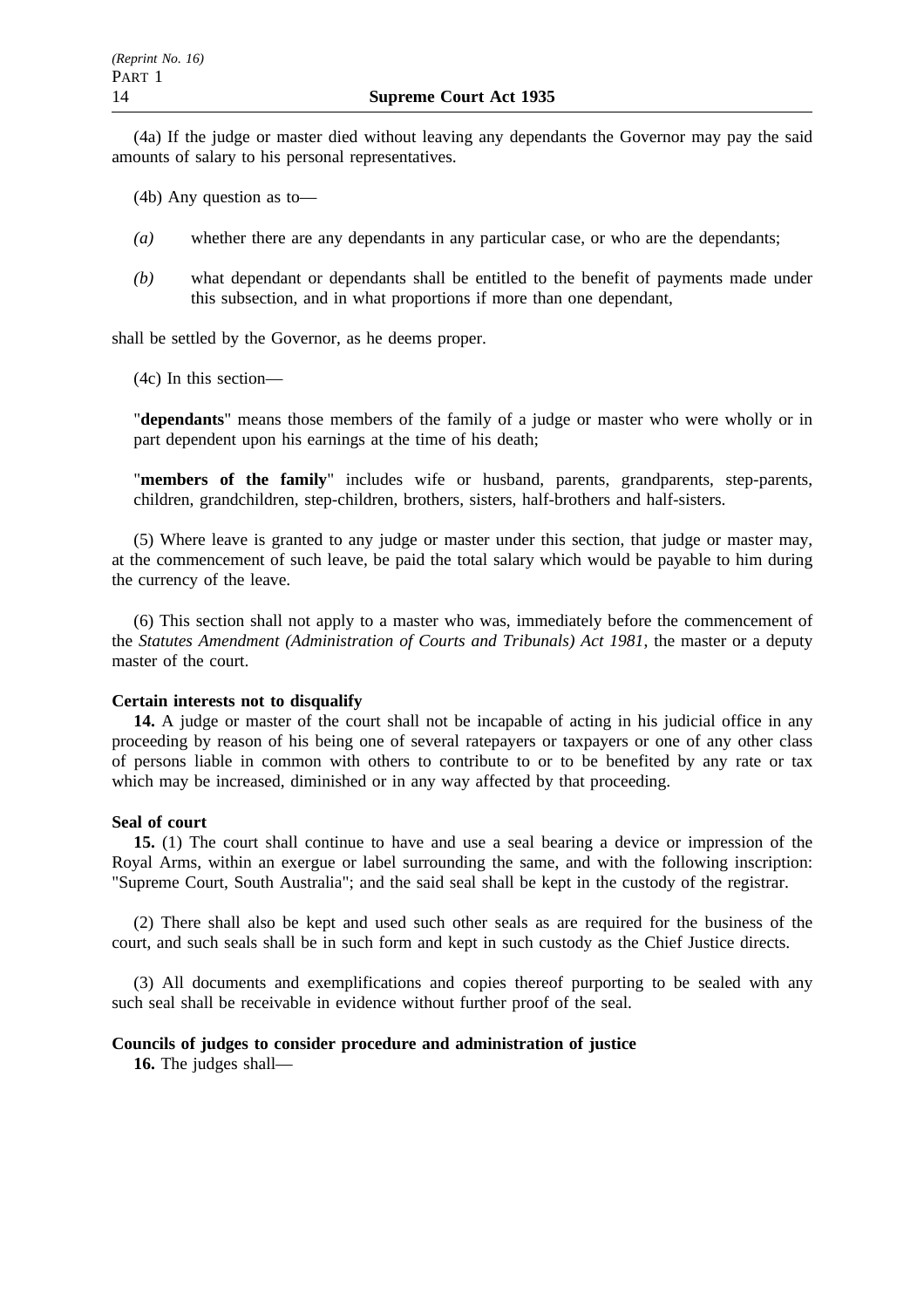- *(a)* assemble once at least in every year for the purpose of considering the operation of this Act and of the rules of court for the time being in force, and also the working of the several offices, and the arrangements relative to the duties of the officers of the court respectively, and of inquiring and examining into any defects which appear to exist in the system of procedure or the administration of the law in the said court; and
- *(b)* report annually to the Attorney-General of the State what (if any) amendments it would, in their judgment, be expedient to make in this Act, or otherwise relating to the administration of justice, and what other provisions (if any) which cannot be carried into effect without the authority of Parliament, it would be expedient to make for the better administration of justice.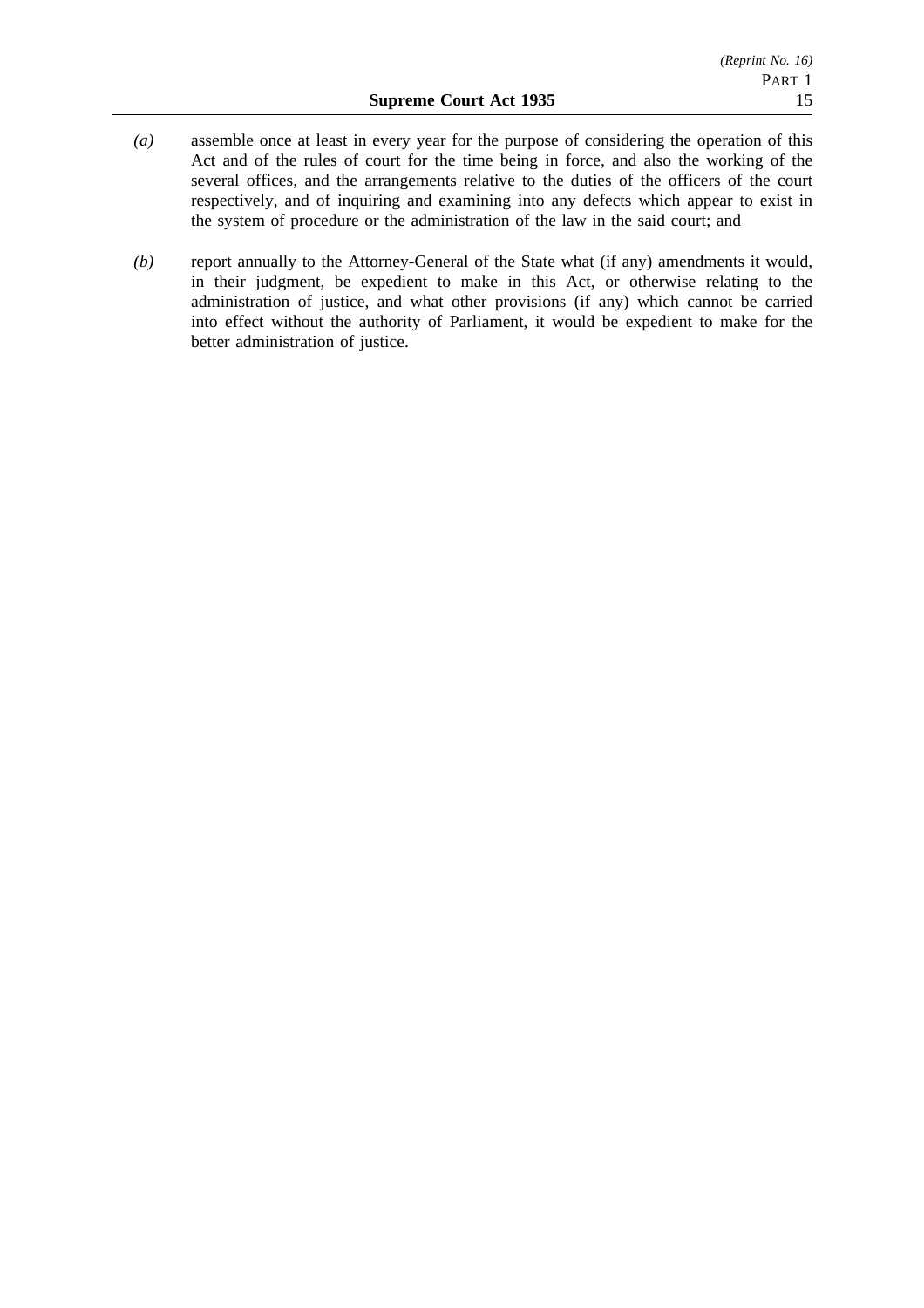# **Part 2—Jurisdiction and powers of the court**

# **Division 1—Jurisdiction**

### **General jurisdiction**

**17.** (1) The court shall be a court of law and equity.

(2) There shall be vested in the court—

- *(a)* the like jurisdiction, in and for the State, as was formerly vested in, or capable of being exercised by, all or any of the courts in England, following:
	- (i) The High Court of Chancery, both as a common law court and as a court of equity:
	- (ii) The Court of Queen's Bench:
	- (iii) The Court of Common Pleas at Westminster:
	- (iv) The Court of Exchequer both as a court of revenue and as a court of common law:
	- (v) The courts created by commissions of assize:
- *(b)* such other jurisdiction, whether original or appellate, as is vested in, or capable of being exercised by the court:
- *(c)* such other jurisdiction as is in this Act conferred upon the court.

### **Probate jurisdiction**

**18.** The court shall, in relation to probates and letters of administration, have the following jurisdiction, that is to say:

- *(a)* The like voluntary and contentious jurisdiction and authority in and for the State in relation to the granting or revoking of probate of wills, and administration of the effects of deceased persons, as was vested in or exercisable by the Court of Probate established in England under the *Court of Probate Act 1857*, together with full authority to hear and determine all questions relating to testamentary causes and matters:
- *(b)* The like jurisdiction and powers with respect to the real estate of deceased persons as it has with respect to the personal estate of deceased persons:
- *(c)* All probate jurisdiction which, under or by virtue of any enactment not repealed by this Act, is vested in or capable of being exercised by the court.

# **Matrimonial jurisdiction**

**19.** There shall be vested in the court—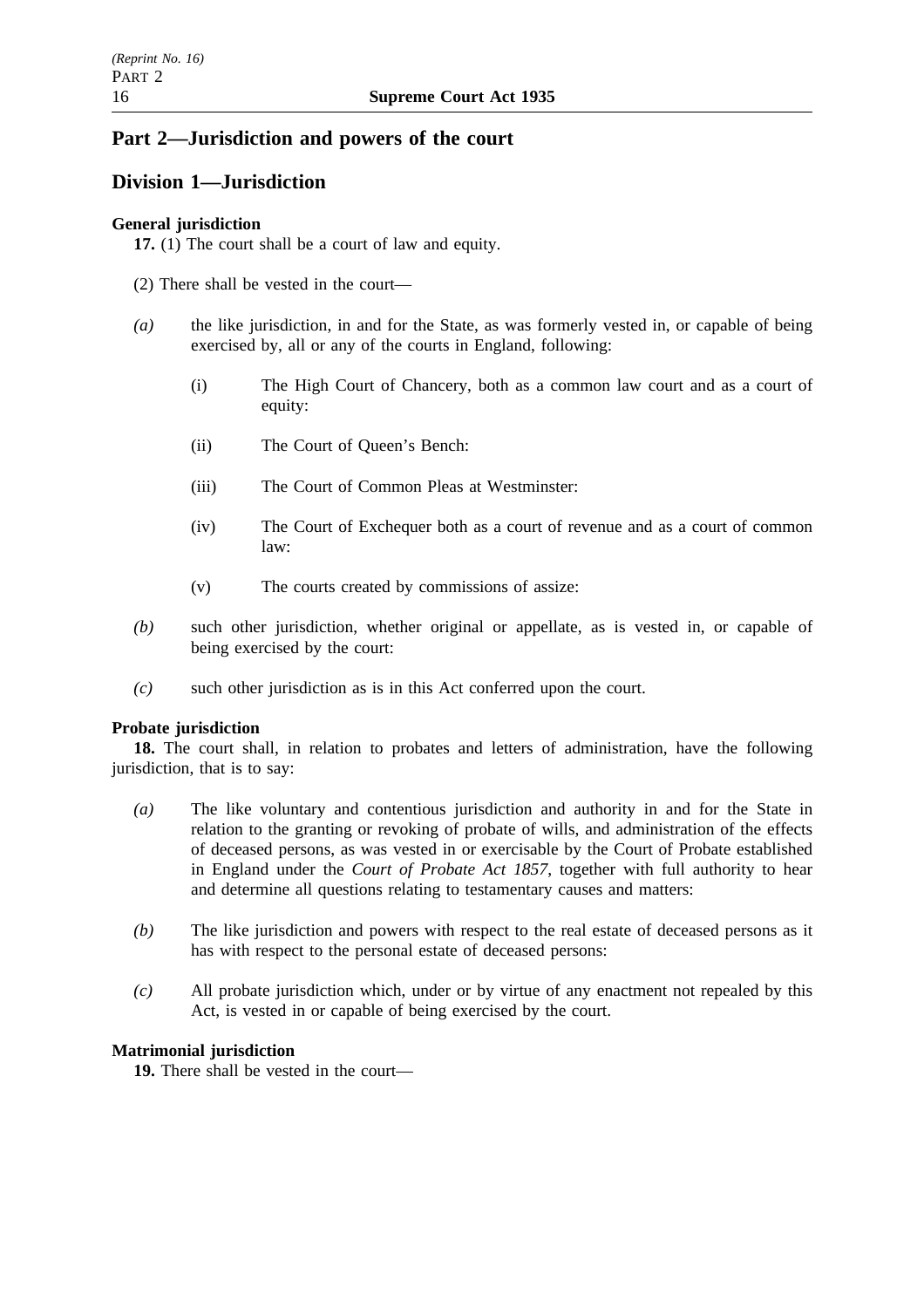- *(a)* the like jurisdiction in relation to matrimonial causes and matters as was immediately before the commencement of the *Matrimonial Causes Act 1857* vested in or exercisable by any ecclesiastical court or person in England in respect of divorce *a mensa et thoro*, nullity of marriage, jactitation of marriage or restitution of conjugal rights, and in respect of any matrimonial cause or matter except marriage licences:
- *(b)* all such jurisdiction in relation to matrimonial causes and matters as under or by virtue of any enactment not repealed by this Act, is vested in or capable of being exercised by the court.

# **Division 2—Law and equity**

### **Concurrent administration of law and equity**

**20.** In every civil cause or matter commenced in the court, law and equity shall be administered by the court according to the provisions of the seven sections of this Act next following.

### **Equities of plaintiff**

**21.** If a plaintiff or petitioner claims to be entitled to any equitable estate or right, or to relief upon any equitable ground against any deed, instrument, or contract, or against any right, title, or claim whatsoever, asserted by any defendant or respondent in the cause or matter, or to any relief founded upon a legal right which formerly could only have been given by the court in its equitable jurisdiction, the court shall give to the plaintiff or petitioner the same relief as ought formerly to have been given by the court in its equitable jurisdiction in a suit or proceeding properly instituted for the like purpose.

### **Equitable defences**

**22.** If a defendant claims to be entitled to any equitable estate or right, or to relief upon any equitable ground against any deed, instrument, or contract, or against any right, title, or claim asserted by any plaintiff or petitioner in the cause or matter, or alleges any ground of equitable defence to any such claim of the plaintiff or petitioner, the court shall give to every equitable estate, right, or ground of relief so claimed, and to every equitable defence so alleged the same effect by way of defence against the claim of the plaintiff or petitioner as the court in its equitable jurisdiction ought formerly to have given if the same or the like matters had been relied on by way of defence in a suit or proceeding instituted in that court for the like purpose.

### **Counter-claims and third parties**

**23.** (1) The court shall have power to grant to any defendant, in respect of any equitable estate or right, or other matter of equity, and also in respect of any legal estate, right, or title claimed or asserted by him—

- *(a)* all such relief against any plaintiff or petitioner as the defendant has properly claimed by his pleading, and as the court or judge might have granted in any suit instituted for that purpose by the same defendant against the same plaintiff or petitioner; and
- *(b)* all such relief relating to or connected with the original subject of the cause or matter, and in like manner claimed against any other person, whether already a party to the same cause or matter or not, who has been duly served with notice in writing of such claim, pursuant to any rules of court, as might properly have been granted against that person if he had been made a defendant to a cause duly instituted by the same defendant for the like purpose.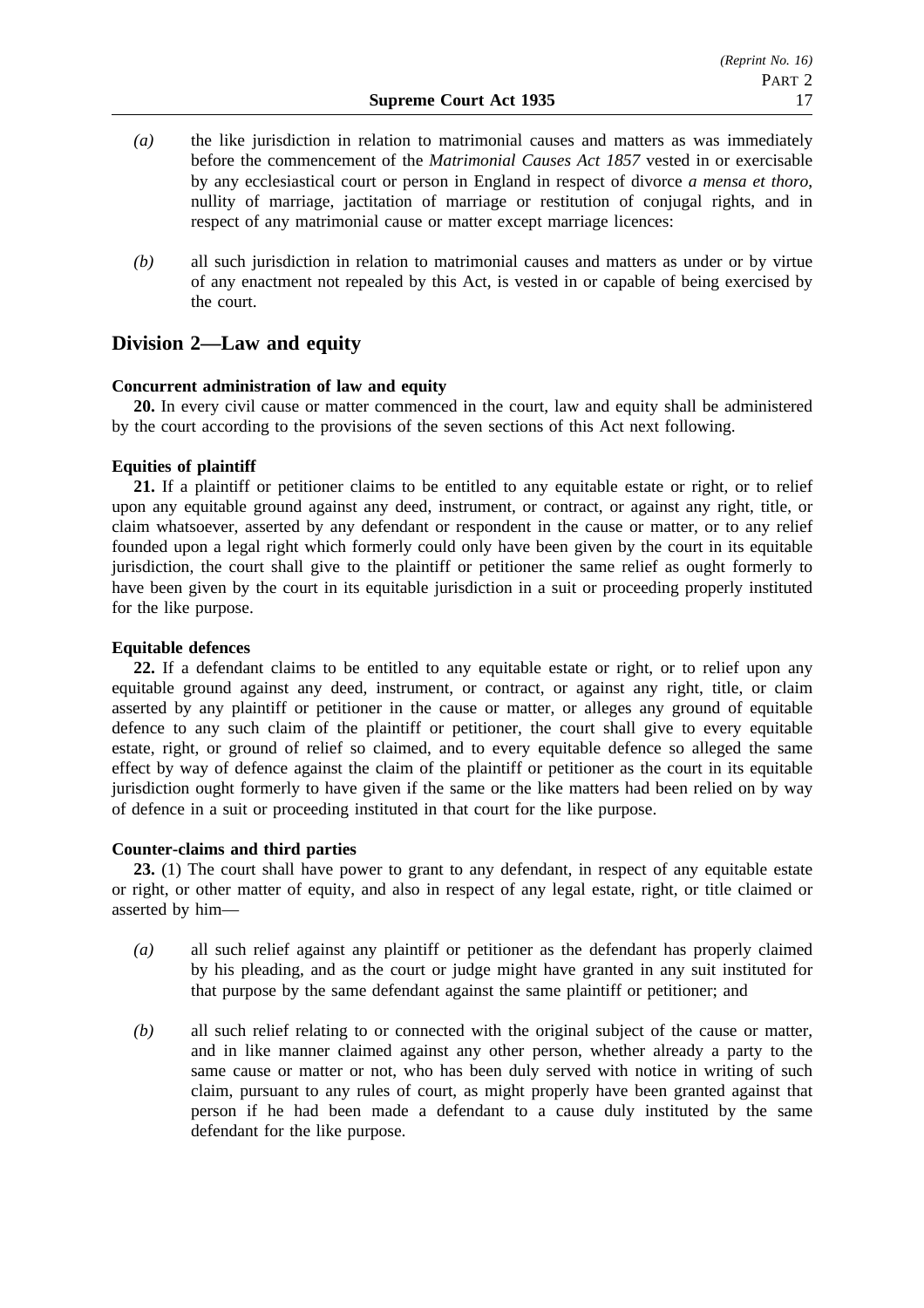(2) Every person served with any such notice shall thenceforth be deemed a party to the cause or matter with the same rights in respect of his defence against the claim, as if he had been duly sued in the ordinary way by the defendant.

### **Equities appearing incidentally**

**24.** The court shall recognise and take notice of all equitable estates, titles, and rights, and all equitable duties and liabilities appearing incidentally in the course of any cause or matter pending before it, in the same manner in which the said court in its equitable jurisdiction would formerly have recognised and taken notice of the same in any suit or proceeding duly instituted therein.

### **Defence instead of injunction or prohibition**

**25.** No cause or proceeding at any time pending in the court shall be restrained by prohibition or injunction, but every matter of equity on which an unconditional injunction against the prosecution of any such cause or proceeding might formerly have been obtained, may be relied on by way of defence thereto:

### Provided that—

- *(a)* nothing in this Act shall disable the court, if it thinks fit, from directing a stay of proceedings in any cause or matter pending before it; and
- *(b)* any person, whether a party or not to any such cause or matter, who would formerly have been entitled to apply to the court, in any of its jurisdictions, to restrain the prosecution thereof, or who may be entitled to enforce, by attachment or otherwise, any judgment, decree, rule, or order, in contravention of which all or any part of the proceedings in such cause or matter may have been taken, shall be at liberty to apply to the court, in a summary way, for a stay of proceedings in the cause or matter, either generally or so far as may be necessary for the purposes of justice, and the court shall thereupon make such order as is just.

### **Common law and statutory rights and duties**

**26.** Subject to the provisions of this Act for giving effect to equitable rights and other matters of equity, the court shall recognise and give effect to all legal claims and demands, and all estates, titles, rights, duties, obligations, and liabilities, existing by the common law, or by any custom, or created by any statute, in the same manner as those matters would formerly have been recognised and given effect to by the court in any branch of its jurisdiction.

### **Court to do complete justice in cause so as to avoid multiplicity of suits**

**27.** The court in every cause or matter pending before it shall have power to grant, and shall grant, either absolutely or on such reasonable terms and conditions as it deems just, all such remedies whatsoever as any of the parties thereto may appear to be entitled to in respect of every legal or equitable claim properly brought forward by them respectively, in such cause or matter, so that, as far as possible, all matters so in controversy between the parties may be completely and finally determined, and all multiplicity of legal proceedings concerning any of such matters avoided.

### **Rules of equity to prevail where in conflict with common law**

**28.** Subject to the express provisions of any other Act, in questions relating to the custody and education of infants, and generally in all matters not particularly mentioned in this Act in which there was formerly any conflict or variance between the rules of equity and the rules of common law with reference to the same matter, the rules of equity shall prevail in all the courts of the State, so far as the matters to which those rules relate, are cognizable by those courts.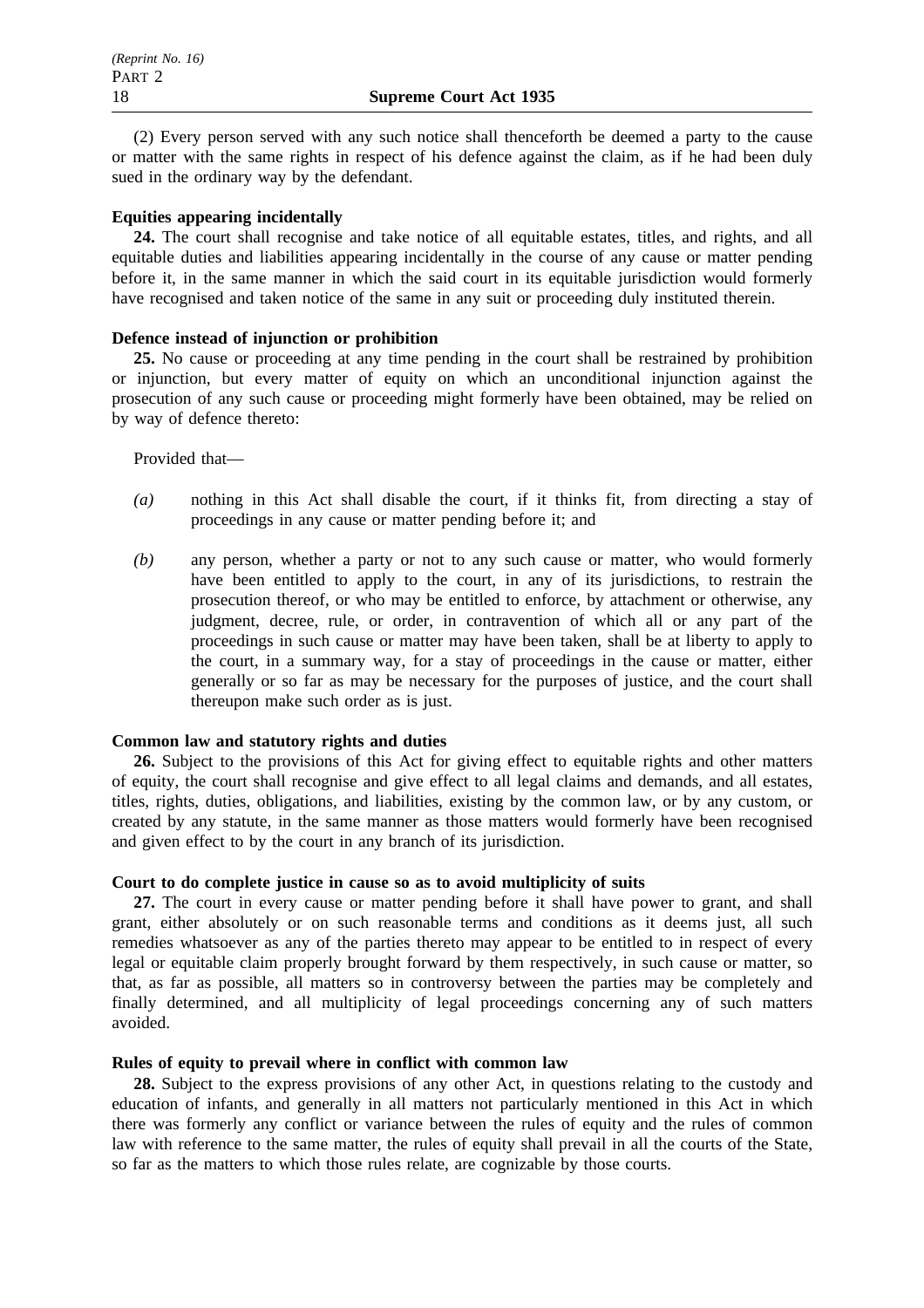### **Division 3—Miscellaneous powers**

#### **Court may make orders to have effect of mandamus or injunction, and may appoint receivers**

**29.** (1) The court may grant a mandamus, or an injunction, or appoint a receiver, by an interlocutory order in all cases in which it appears to the court to be just or convenient so to do.

(2) Any such order may be made either unconditionally or upon such terms and conditions as the court thinks just.

(3) If an application is made (whether before, or at, or after the hearing of any cause or matter for an injunction) to prevent any threatened or apprehended waste or trespass, the injunction may be granted, if the court thinks fit, whether the person against whom the order is sought is or is not in possession under any claim of title or otherwise, or (if out of possession) does or does not claim a right to do the act sought to be restrained under any colour of title, and whether the estates claimed by both or by either of the parties are legal or equitable.

#### **Damages in certain cases**

**30.** In any action arising out of the breach of any covenant, contract, or agreement, or instituted to prevent the commission or continuance of any wrongful act or for the specific performance of any covenant, contract, or agreement, the court shall have power to award damages to the party injured either in addition to or substitution for the injunction or specific performance, and those damages may be assessed by the court or in such manner as it directs.

#### **Power to direct payment to infant**

**30A.** Where in any action the court determines that a party (being an infant) is entitled to recover damages from another party, the court may by final or declaratory judgment finally determining the question of liability between the parties order payment of any amount or amounts of damages, direct to the plaintiff. Any acknowledgment or receipt in writing of any moneys paid on account of any such amount or amounts pursuant to a judgment under this section shall not if the court so orders be invalid merely on the ground that the person giving the same was under the age of twenty-one years at the time of his signing or giving the same.

### **Power to make interim assessment of damages**

**30B.** (1) Where in any action the court determines that a party is entitled to recover damages from another party, it shall be lawful for the court to enter declaratory judgment finally determining the question of liability between the parties, in favour of the party who is entitled to recover damages as aforesaid, and to adjourn the final assessment thereof.

(2) It shall be lawful for the court when entering declaratory judgment and for any judge of the court at any time or times thereafter—

- *(a)* to make orders that the party held liable make such payment or payments on account of the damages to be assessed as to the court seems just; and
- *(b)* in addition to any such order or in lieu thereof, to order that the party held liable make periodic payments to the other party on account of the damages to be assessed during a stated period or until further order: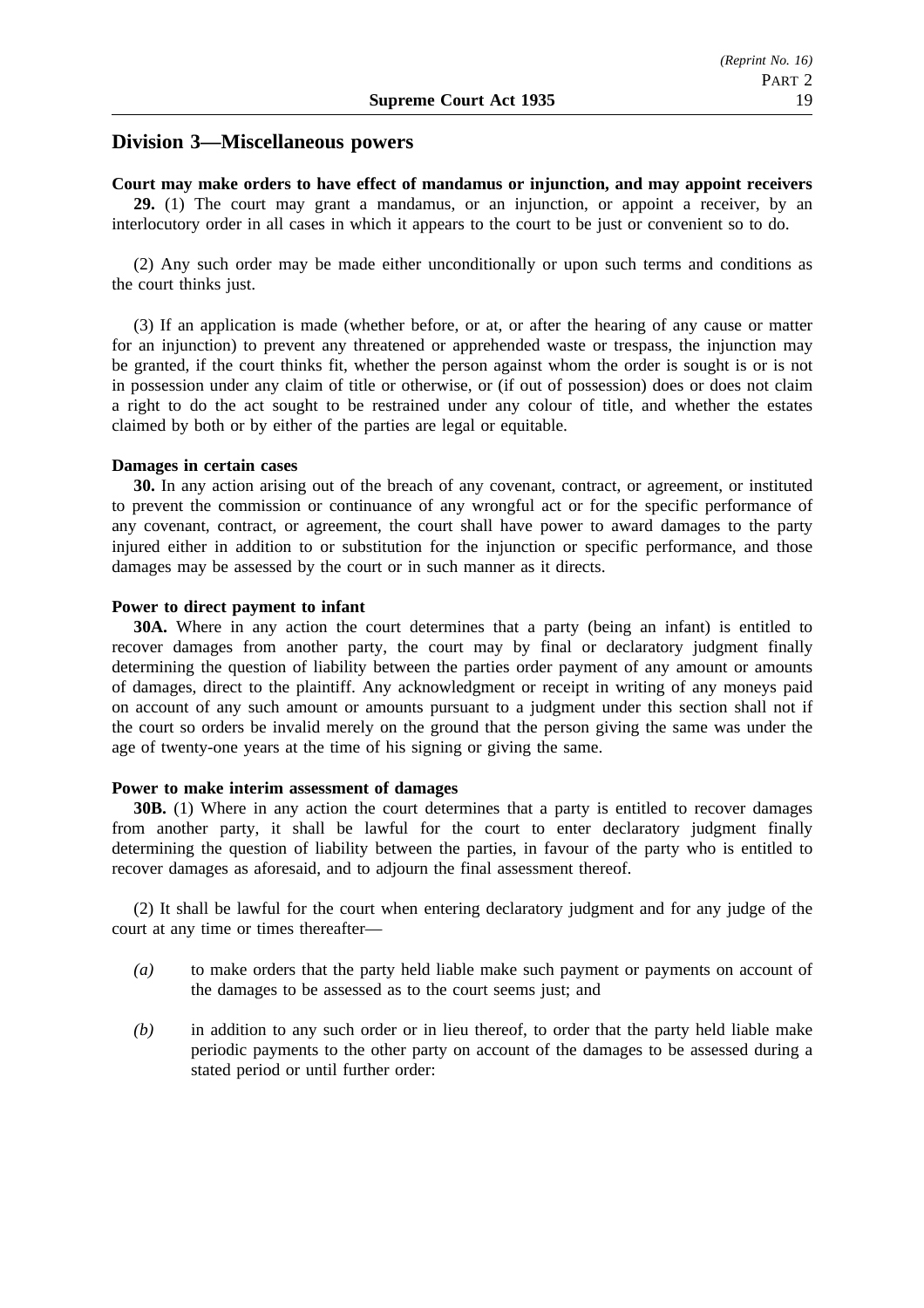Provided, however, that where the declaratory judgment has been entered in an action for damages for personal injury, such payment or payments shall not include an allowance for pain or suffering or for bodily or mental harm (as distinct from pecuniary loss resulting therefrom) except where serious and continuing illness or disability results from the injury or except that, where the party entitled to recover damages is incapacitated or partially incapacitated for employment and being in part responsible for his injury is not entitled to recover the full amount of his present or continuing loss of earnings, or of any hospital, medical or other expenses resulting from his injury, the court may order payment or payments not to exceed such loss of earnings and expenses and such payment or payments may be derived either wholly or in part from any damages to which the party entitled to recover damages has, but for the operation of this proviso, established a present and immediate right or except where the judge is of opinion that there are special circumstances by reason of which this proviso should not apply.

(3) Any order for payment of moneys on account of damages made hereunder may be enforced as a judgment of the court.

(4) Where the court adjourns assessment of damages under this section, it may order the party held liable to make such payment into court or to give such security for payment of damages when finally assessed as it deems just.

(5) When damages are finally assessed credit shall be given in the final assessment for all payments which have been made under this section and the final judgment shall state the full amount of damages, the total of all amounts already paid pursuant to this section and the amount of damages then remaining payable, and judgment shall be entered for the last-named amount.

(6) Where the court adjourns assessment of damages under this section, any party to the proceedings may apply to any judge of the court at any time and from time to time—

- *(a)* for an order that the court proceed to final assessment of the damages; or
- *(b)* for the variation or termination of any order which may have been made for the making of periodic payments.

On the hearing of any such application the judge shall make such order as he considers just: Provided that, in an action for damages for personal injury, upon an application for an order that the court proceed to final assessment of damages, the Judge to whom such application is made shall not refuse such order if the medical condition of the party entitled to recover damages is such that neither substantial improvement nor substantial deterioration thereof is likely to occur or if a period of four years or more has expired since the date of the declaratory judgment unless the judge is of opinion that there are special circumstances by reason of which such assessment should not then be made.

(7) If it appears to the court that a person in whose favour declaratory judgment has been entered has without reasonable cause failed to undertake such reasonable medical or remedial treatment as his case might have required or require, it shall not award damages for such disability, pain or suffering as would have been remedied but for such failure.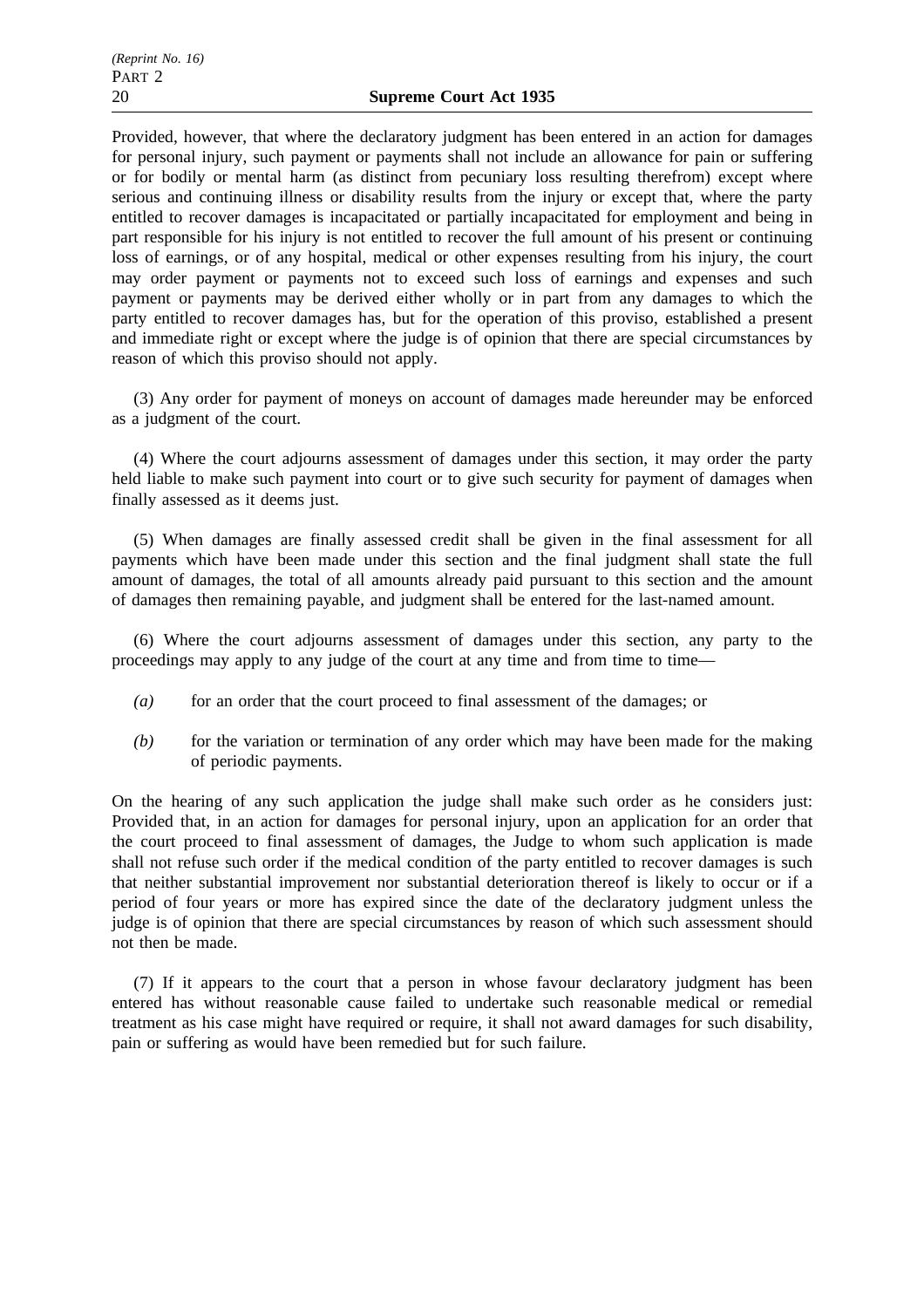(8) If at any time it appears to a judge that a person in whose favour declaratory judgment has been entered and who is incapacitated or partially incapacitated for employment, is not sincerely or with the diligence which should be expected of him in the circumstances of his case, attempting to rehabilitate himself for employment any payment or payments under subsection (2) of this section shall not include by way of allowance for loss of earnings a sum in excess of seventy-five per centum of such person's loss of earnings.

 $(9)$ 

- *(a)* Notwithstanding anything in the *Survival of Causes of Action Act 1940*, when damages are finally assessed under this section for the benefit of the estate of a deceased person where the deceased person died after action brought and declaratory judgment has been entered in favour of such person, the damages finally assessed may include such damages in respect of any of the matters referred to in section 3 of that Act as the court deems proper.
- *(b)* Where a party dies after declaratory judgment has been entered in his favour but before final assessment of his damages in circumstances which would have entitled any person to recover damages, *solatium* or expenses by action pursuant to Part 2 of the *Wrongs Act 1936*, it shall be lawful for the executor or administrator of the deceased to proceed in the same action for the recovery of such damages, *solatium* or expenses for the benefit of such person notwithstanding the declaratory judgment or that the deceased has received moneys thereunder, provided, however, that in any such proceedings all moneys paid to the deceased pursuant to the declaratory judgment in excess of any actual and subsisting pecuniary loss resulting to him from the wrongful act of the party held liable shall be deemed to have been paid towards satisfaction of the damages, *solatium* or expenses awarded pursuant to the *Wrongs Act 1936* and no further damages shall be payable in respect of the injury sustained by the deceased. In any proceedings hereunder, the declaratory judgment and any finding of fact made in the course of proceedings consequent thereupon shall enure as between the party held liable and the executor or administrator of the deceased.
- *(c)* Where a party dies in the circumstances referred to in the preceding paragraph of this subsection except that the death of the deceased is not wholly attributable to the personal injury, the subject of the declaratory judgment, but was accelerated thereby, it shall be lawful for proceedings to be taken and for the court to assess damages, *solatium* or expenses as in the preceding paragraph but such damages, *solatium* or expenses shall be proportioned to the injury to the person for whom and for whose benefit the proceedings are taken resulting from such acceleration of death.
- *(d)* The court may, if the justice of a case so requires, assess damages under paragraph *(a)* of this subsection notwithstanding the commencement or prosecution of proceedings under paragraph *(b)* or *(c)* of this subsection and the damages so assessed shall be for the benefit of the estate of the deceased and no damages shall be awarded under paragraph *(b)* or *(c)* of this subsection.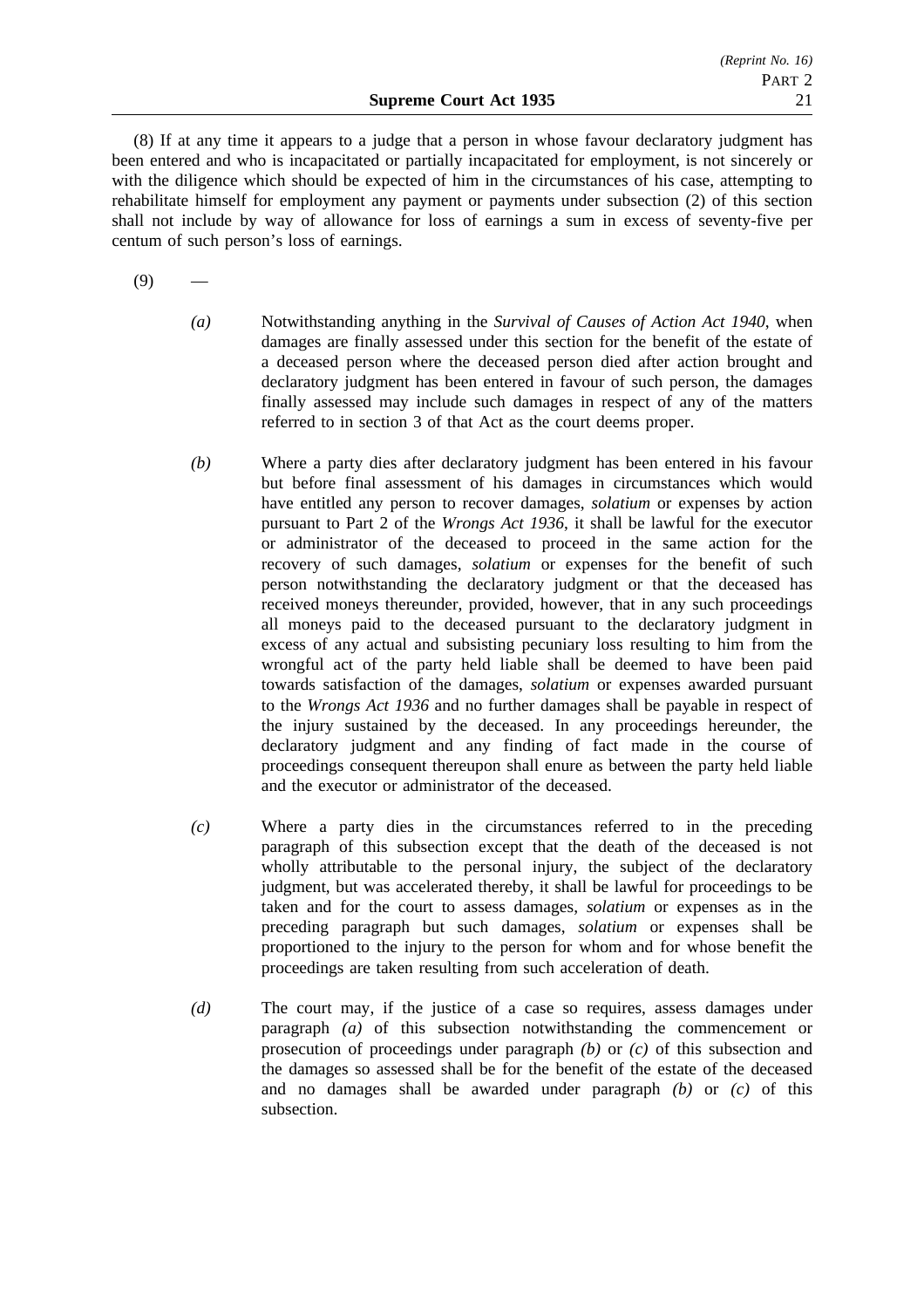(10) In the exercise of the powers conferred by this section the court shall have regard to the facts and circumstances of the particular case, as they exist from time to time, and any allowance, or the final assessment, as the case may be, shall be such as to the court may seem just and reasonable as compensation to the person actually injured or to his or her dependants as the case may be.

### **Consent orders for structured settlements**

**30BA.** In an action for damages for personal injury, the court may, with the consent of the parties, make an order for damages to be paid wholly or in part in the form of periodic payments, by way of an annuity or otherwise, instead of in a lump sum.

### **Power to award interest**

**30C.** (1) Unless good cause is shown to the contrary, the court shall, upon the application of a party in favour of whom a judgment for the payment of damages, compensation or any other pecuniary amount has been, or is to be, pronounced, include in the judgment an award of interest in favour of the judgment creditor in accordance with the provisions of this section.

- (2) The interest—
- *(a)* will be calculated at a rate fixed by the court; and
- *(b)* will be calculated in respect of a period fixed by the court (which must, however, in the case of a judgment given on a liquidated claim, be the period running from when the liability to pay the amount of the claim fell due to the date of judgment unless the court otherwise determines); and
- *(c)* is payable, in accordance with the court's determination, in respect of the whole or part of the amount for which judgment is given.

(3) Where a party to any proceedings before the court is entitled to an award of interest under this section, the court may, in the exercise of its discretion, and without proceeding to calculate the interest to which that party may be entitled in accordance with subsection (2) of this section, award a lump sum in lieu of that interest.

(4) This section does not—

- *(a)* authorise the award of interest upon interest; or
- *(ab)* authorise the award of interest upon exemplary or punitive damages; or
- *(b)* apply in relation to any sum upon which interest is recoverable as of right by virtue of an agreement or otherwise; or
- *(c)* affect the damages recoverable upon the dishonour of a negotiable instrument; or
- *(d)* authorise the award of any interest otherwise than by consent upon any sum for which judgment is pronounced by consent; or
- *(e)* limit the operation of any other enactment or rule of law providing for the award of interest.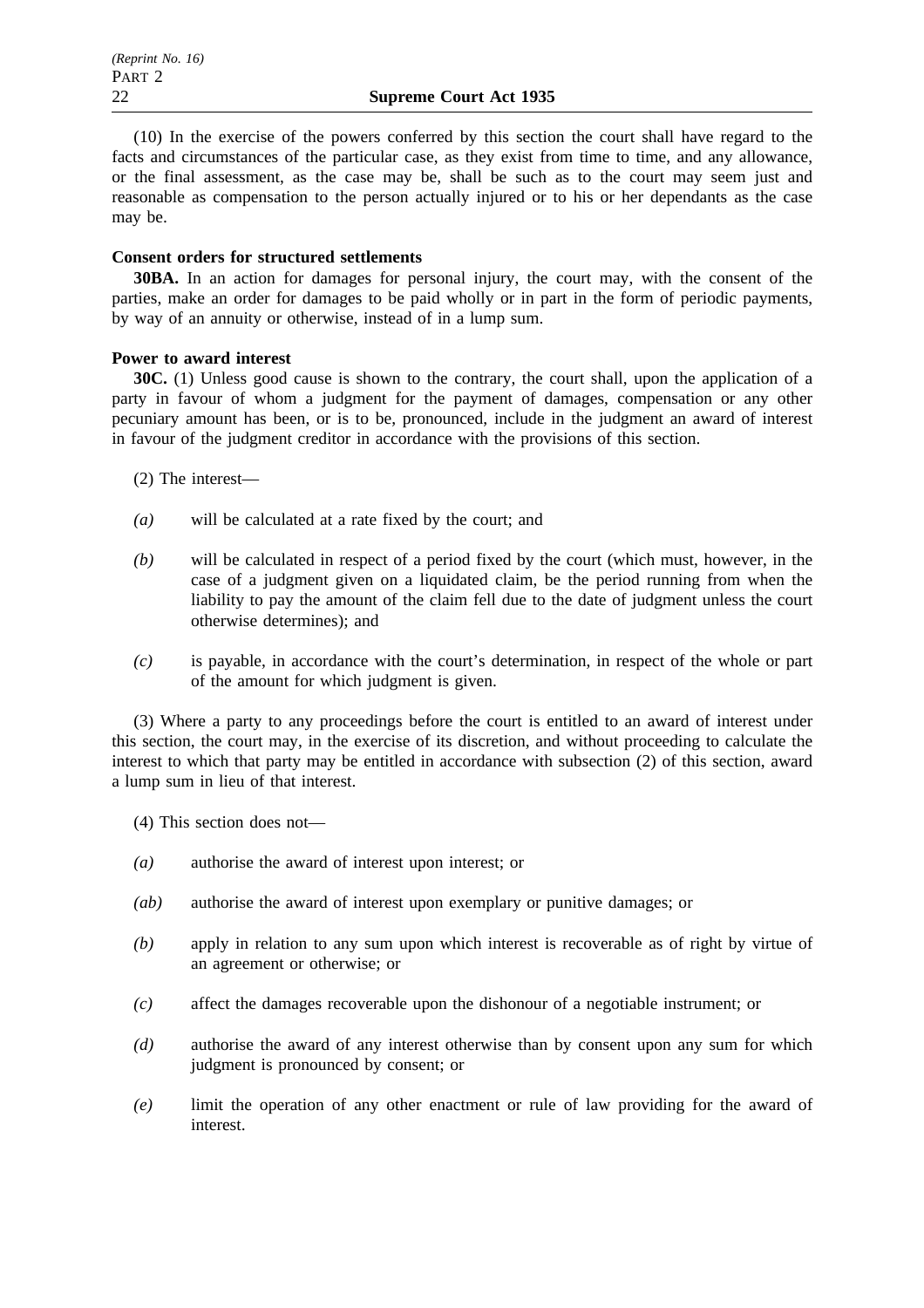#### **Declaratory orders**

**31.** No action or proceeding shall be open to objection on the ground that a merely declaratory judgment or order is sought thereby, and the court shall have power to make binding declarations of right whether any consequential relief is or could be claimed or not.

#### **Court may order mortgage instead of sale in certain cases**

**32.** In any proceeding in which the court has power to order a sale of any real or personal property, the court shall have power, instead of ordering a sale, to make such order, as is just and convenient, for a mortgage of the property, with power of sale to the mortgagee; and, for the purpose of perfecting such mortgage, to order the execution of all deeds and documents in the same manner as in the case of a sale of property.

\*\*\*\*\*\*\*\*\*\*

#### **Court may direct sale of mortgaged property etc**

**34.** In any action for the foreclosure of the equity of redemption in any mortgaged property, and upon the request of the mortgagee, or of any subsequent encumbrancer, or of the mortgagor, or any person claiming under any such person, the court may direct a sale of the property, or a transfer of the mortgage debt and security, instead of a foreclosure of the equity of redemption, on such terms as the court thinks fit, and, if the court thinks fit, without previously determining the priorities of encumbrances, or giving the usual or any time to redeem: Provided that if the request is made by any subsequent encumbrancer, or by the mortgagor, or by any person claiming under such encumbrancer or mortgagor, no such sale shall be directed without the consent of the mortgagee or the persons claiming under him, unless the party making such request deposits in court a reasonable sum of money, to be fixed by the court, for the purpose of securing the performance of such terms as may be imposed on the party making such request.

#### **Power to require attendance of witnesses and production of evidentiary material**

**35.** (1) The court may, on the application of a party to proceedings or on its own initiative, issue a subpoena requiring a person to appear before the court at a specified time and place to give evidence or to produce evidentiary material (or both).

(2) A subpoena to produce evidentiary material may, instead of providing for production of the material before the court, provide for production of the material to an officer of the court nominated in the subpoena.

 $(3)$  If—

- *(a)* a person fails to comply with a subpoena under subsection (1); or
- *(b)* there are grounds for believing that, if such a subpoena were issued, a person would not comply with it,

the court may issue a warrant to have the person arrested and brought before the court.

### **Appointment of commissioners for taking affidavits**

**36.** (1) Any two or more judges of the court of whom the Chief Justice shall be one, may by commission under the seal of the court from time to time empower such persons as they think fit and necessary, whether within or outside the State, to take all such affidavits as any person desires to make before any person so empowered in or concerning any cause, matter or thing pending in the court.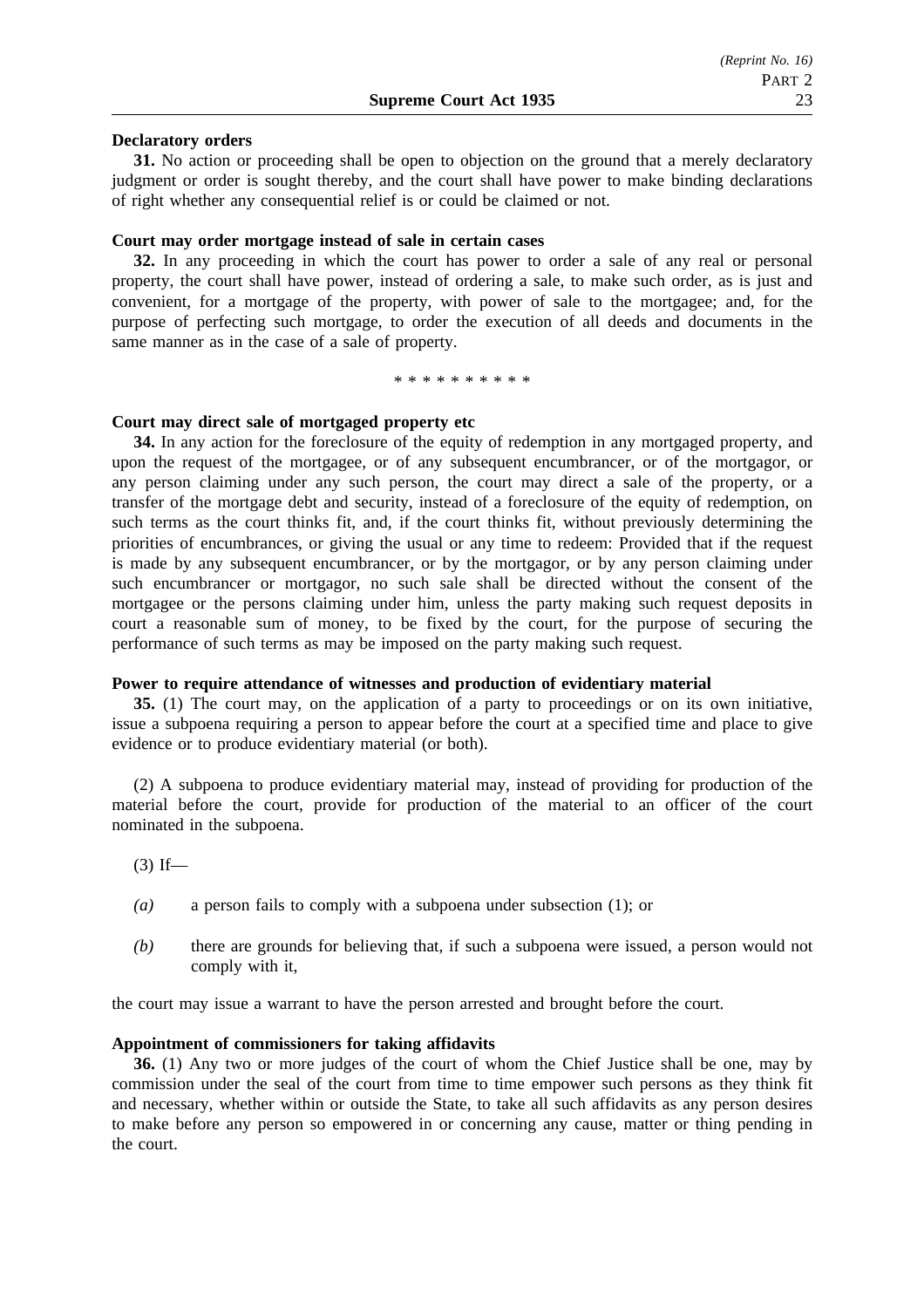(2) Every person so appointed shall be a commissioner for taking oaths in all causes and matters whatsoever in every jurisdiction of the court.

\*\*\*\*\*\*\*\*\*\*

### **Inspection of property in legal proceedings**

**38.** (1) For the purpose of any proceeding therein, the court may order a view or inspection of any land or chattel, and any judge, juryman, or other person authorised by the order, may enter on any land or premises which it is necessary or convenient to enter on for the purpose of such inspection.

(2) Every person in possession of any such land or premises shall allow such entry for the purposes aforesaid, and in case of any obstruction or refusal of such entry, the person or persons so obstructing or refusing such entry, shall be deemed guilty of a contempt of court, and be liable to punishment accordingly.

### **Vexatious proceedings**

**39.** (1) If, on the application of the Attorney-General or any other interested person, the court is satisfied that a person has persistently instituted vexatious proceedings, the court may make either or both of the following orders:

- *(a)* an order prohibiting the person by whom the vexatious proceedings were instituted from instituting further proceedings, or further proceedings of a particular class, without leave of the court;
- *(b)* an order staying proceedings already instituted by that person.

(2) Where it appears to the Supreme Court or any other court of the State that there are proper grounds for an application under this section, it may refer the matter to the Attorney-General for consideration.

(3) An order under this section remains in force (subject to variation by the court)—

- *(a)* if a period for the operation of the order is fixed—until the expiration of that period or the revocation of the order (whichever first occurs);
- *(b)* if no such period is fixed—until revocation of the order.

(4) Where an order is made under this section, a copy of the order must be published in the *Gazette*.

(5) For the purposes of this section, proceedings are vexatious—

- *(a)* if instituted to harass or annoy, to cause delay, or for any other ulterior purpose; or
- *(b)* if instituted without reasonable ground.

(6) A reference in this section to proceedings extends to both civil and criminal proceedings whether instituted in the court or some other court of the State.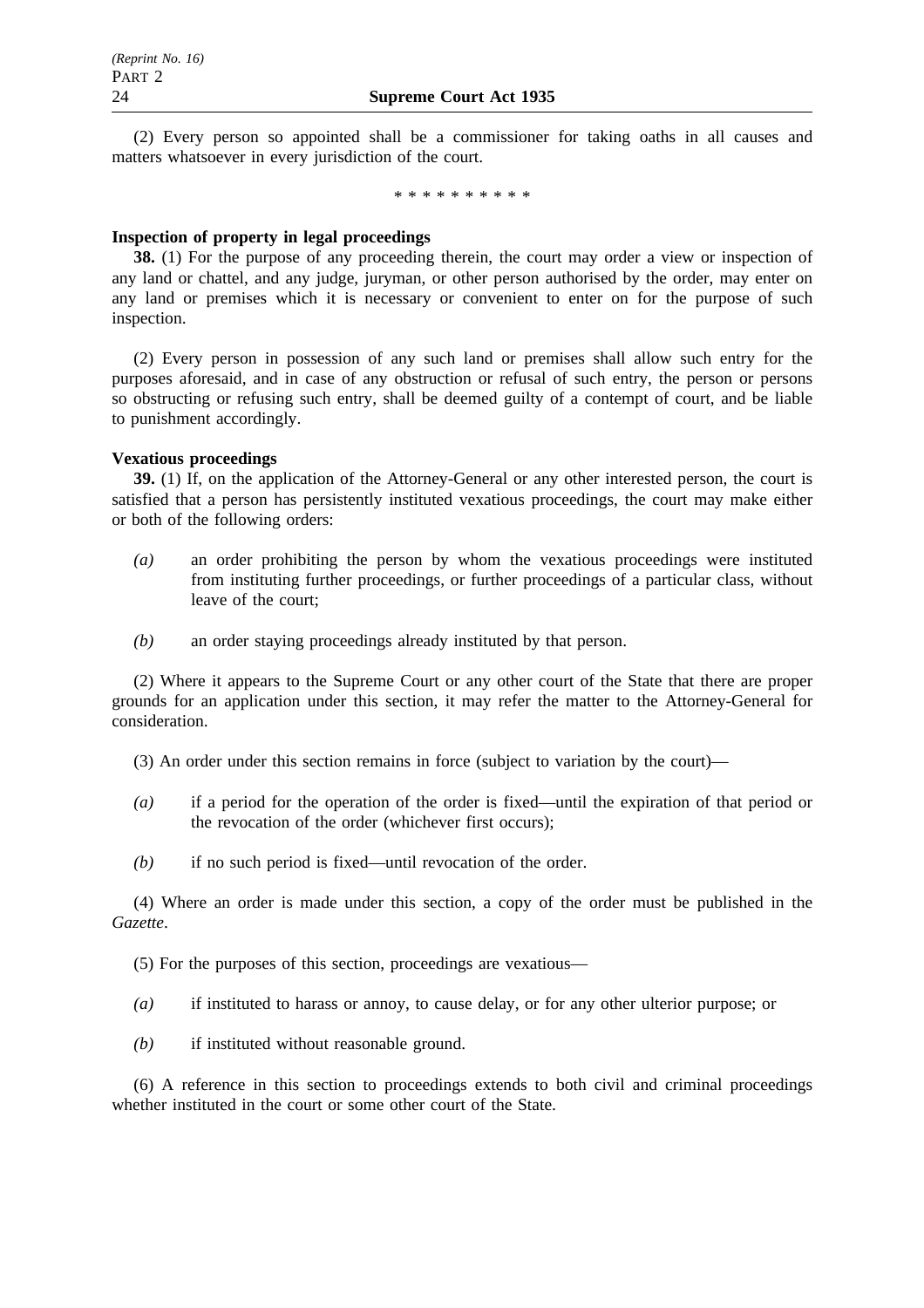### **Power of court with regard to costs**

**40.** Subject to the express provisions of this Act, and to the rules of court, and to the express provisions of any other Act whenever passed, the costs of and incidental to all proceedings in the court, including the administration of estates and trusts, shall be in the discretion of the court or judge, and the court or judge shall have full power to determine by whom and to what extent such costs are to be paid.

 $(2)$  If—

- *(a)* an action for the recovery of damages or any other monetary sum is brought in the court; and
- *(b)* the action might have been brought in the District Court; and
- *(c)* the plaintiff recovers less than an amount fixed by the rules for the purposes of this paragraph,

no order for costs will be made in favour of the plaintiff unless the court is of the opinion that it is just, in the circumstances of the case, that the plaintiff should recover the whole or part of the costs of action.

### **Power to revive orders on abatement of cause**

**41.** When any judgment or order for the payment of any costs or money has been made in any cause or matter, and the suit afterwards becomes abated, it shall be lawful for the court or a judge, upon the application of any person interested under the judgment or order, to make an order reviving the cause or matter, and permitting the applicant to prosecute and enforce the judgment or order, upon such terms (if any) as the court or judge thinks fit.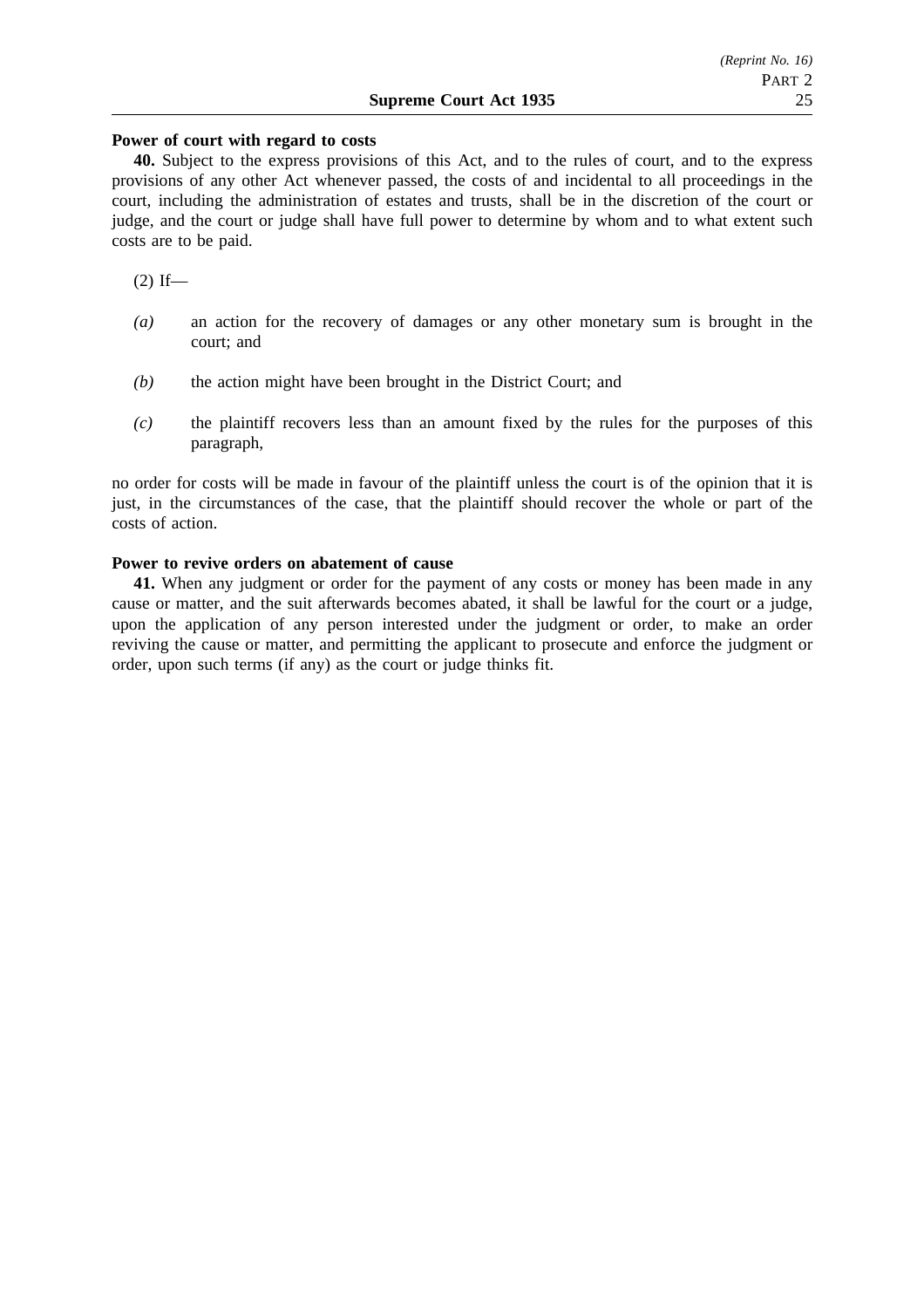# **Part 3—Sittings and distribution of business**

### **Abolition of terms**

**42.** The division of the legal year into terms is abolished as far as relates to the administration of justice, and there shall be no terms applicable to any sitting or business of the court.

### **Reference to terms for computing time**

**43.** In all cases in which the terms, into which the legal year was formerly divided, are used as a measure for determining the time at or within which any act is required to be done, those terms may continue to be referred to for the same or the like purpose, unless provision is otherwise made by law.

### **Sitting in vacation**

**44.** Provision shall be made by rules of court for the hearing during vacation of all such applications as require to be immediately or promptly heard.

### **Time and place of sittings**

**45.** (1) The court may sit at any time (including a Sunday).

- (2) The court may sit at any place (either within or outside the State).
- (3) The court will sit at such times and places as the Chief Justice may direct.
- (4) Registries of the court will be maintained at such places as the Governor may determine.

### **Adjournment from time to time and place to place**

**46.** The court may—

- *(a)* adjourn proceedings from time to time and from place to place; or
- *(b)* adjourn proceedings to a time, or a time and place, to be fixed; or
- *(c)* order the transfer of proceedings from place to place.

### **Sittings in open court or in chambers**

**46A.** Subject to any provision of an Act or any rule to the contrary, the court's proceedings must be open to the public.

### **Sittings required by proclamation**

**46B.** The Governor may, by proclamation, require that sittings of the court (other than civil sittings) be held with a specified frequency in specified parts of the State.

### **Power to sit in several jurisdictions at one time**

**47.** Any two or more of the judges may sit at the same time, as separate courts or divisions of the court, for the despatch of its business, either in the same jurisdiction or in different jurisdictions, and, in particular, the Full Court may sit in more than one division.

### **Jurisdictional of Full Court, single judge and master**

**48.** (1) Subject to any express enactment, and to the rules of court, the jurisdiction vested in, or exercisable by the court, shall be exercisable either by the Full Court or by a single judge sitting in court.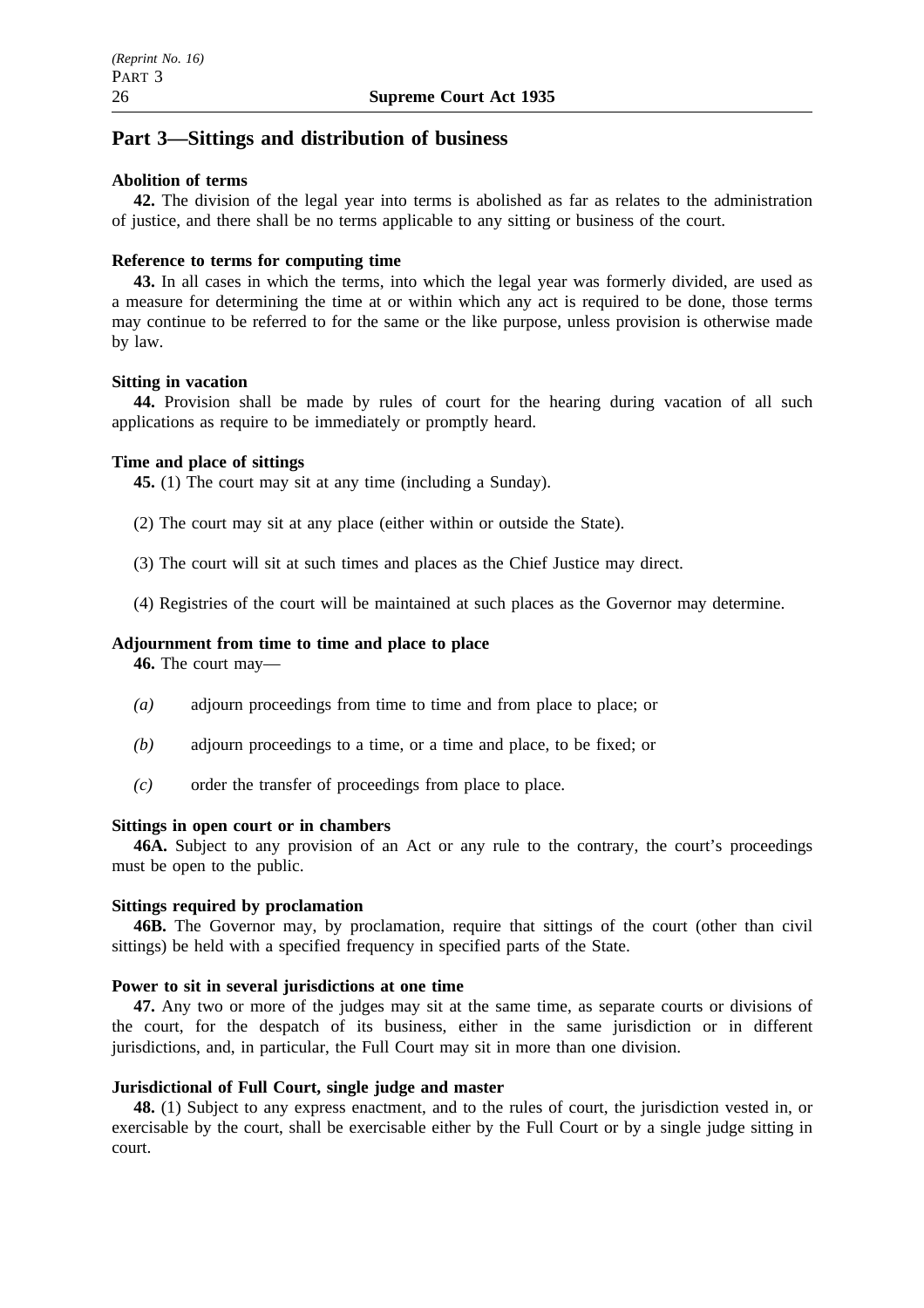### (2) However—

- *(a)* the Full Court shall hear and determine—
	- (i) all motions for new trials;
	- (ii) all appeals from a single judge whether sitting in court or chambers;
	- (iii) all rules and orders to show cause returnable before the Full Court;
	- (iv) all special cases and points and questions of law referred to or reserved for the consideration of, or directed to be argued before the Full Court;
	- (v) all trials at bar;
	- (vi) all causes and matters which are required by the rules of court, or by the express provision of any other Act, to be heard or determined by the Full Court;
- *(b)* the jurisdiction of the court may be exercised by a judge in chambers in all such causes or matters, and in all such proceedings in any cause or matter, as are authorised by statute or by the rules or practice of the court;
- *(c)* the jurisdiction of the court may be exercised by a master to the extent authorised by this Act or any other Act, or by rules of court made under this Act or any other Act.

### **Cases or points of law reserved for Full Court**

**49.** (1) Any judge of the court sitting in the exercise of any jurisdiction may reserve any case or any point in a case for the consideration of the Full Court, or may direct any case or point in a case to be argued before the Full Court, and the Full Court may hear and determine any such case or point so reserved or so directed to be argued.

(2) Subject to any express enactment the like powers may be exercised in relation to any appeal or matter whatsoever, which comes before a judge, under any enactment by which a judge of the court is designated as the judge, arbitrator, or person appointed to hear and determine the appeal or matter, notwithstanding that the determination of the judge is expressed to be final or without appeal.

### **Appeals against decisions of judges and masters**

**50.** (1) Subject to the rules of court an appeal shall lie to the Full Court against every judgment, including every declaratory judgment entered pursuant to section 30B of this Act and any final assessment made thereon, order, or direction of a judge, whether in court or chambers, and also from the refusal of any judge to make any order.

(1a) However—

- *(a)* no appeal shall lie from—
	- (i) an order allowing an extension of time to appeal from a judgment or order;
	- (ii) an order giving unconditional leave to defend an action;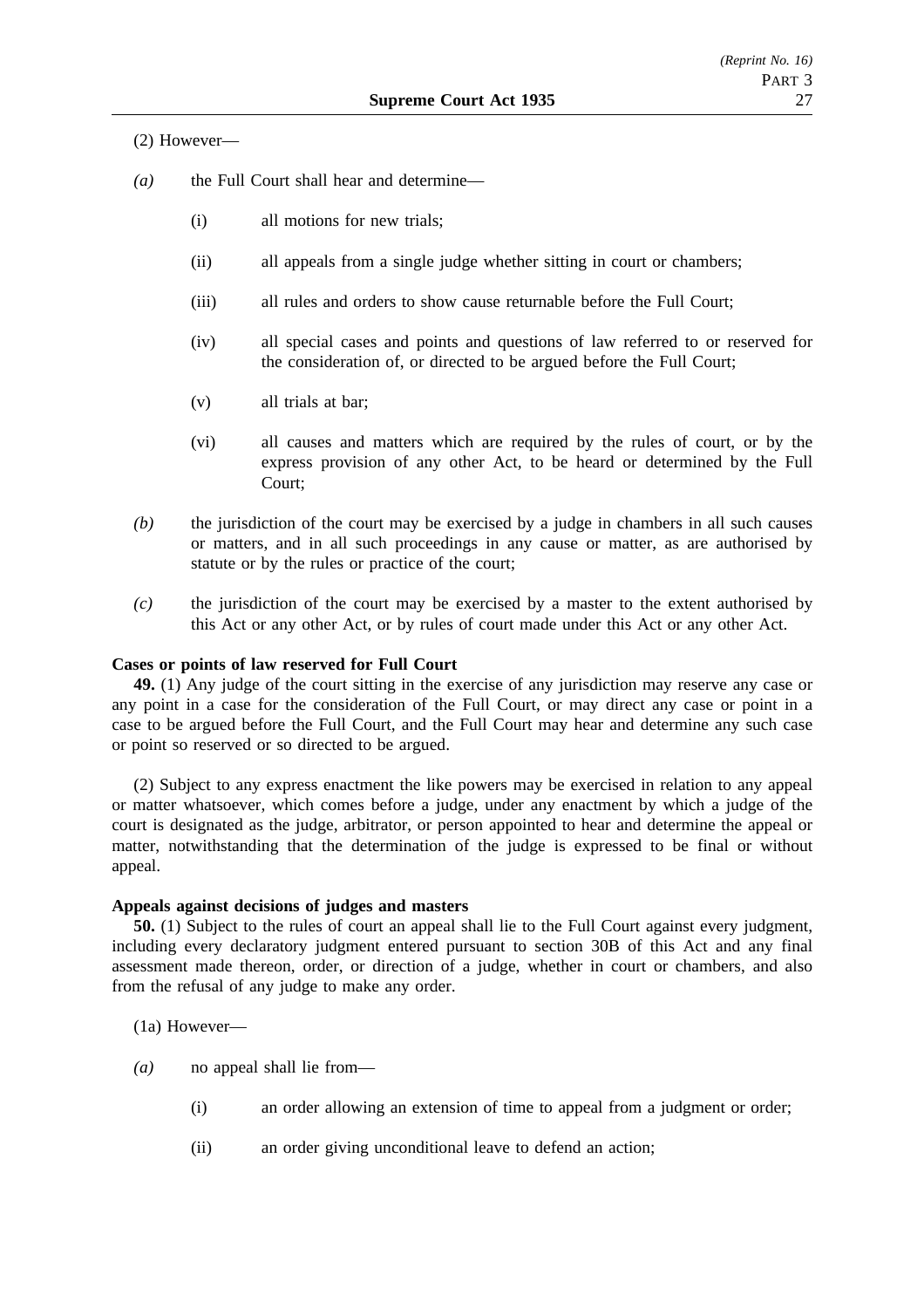- (iii) any judgment or order which is by statute, or by agreement of the parties, final or without appeal;
- *(b)* no appeal shall lie without the leave of the judge from any order—
	- (i) made by consent of the parties;
	- (ii) as to costs only which by law are left to the discretion of the judge;
- *(c)* no appeal shall lie without the leave of the judge or of the Full Court from—
	- (i) an order on appeal from the Magistrates Court;
	- (ii) any interlocutory order or interlocutory judgment except in the following cases, namely;
		- (A) any order refusing unconditional leave to defend;
		- (B) where the liberty of the subject or the custody of infants is concerned;
		- (C) where an injunction or the appointment of a receiver is granted or refused;
		- (D) any decision determining the claim of any creditor or the liability of any contributory or the liability of any director or other officer under the *Companies Act 1962*, as amended, or under any corresponding previous enactment, in respect of misfeasance or otherwise;
		- (E) the grant or refusal of a decree or order *nisi* in a matrimonial cause;
		- (F) any assessment of damages not being a final assessment made pursuant to section 30B of this Act;
		- (G) such other cases to be prescribed by rules of court as are, in the opinion of the authority making such rules, of the nature of final decisions.

(2) Subject to the rules of court, an appeal shall lie to a judge against a judgment, order, direction or decision of a master.

#### **Applications for leave to appeal**

**51.** Any application for leave to appeal may be made *ex parte* unless the judge or the Full Court otherwise directs.

\*\*\*\*\*\*\*\*\*\*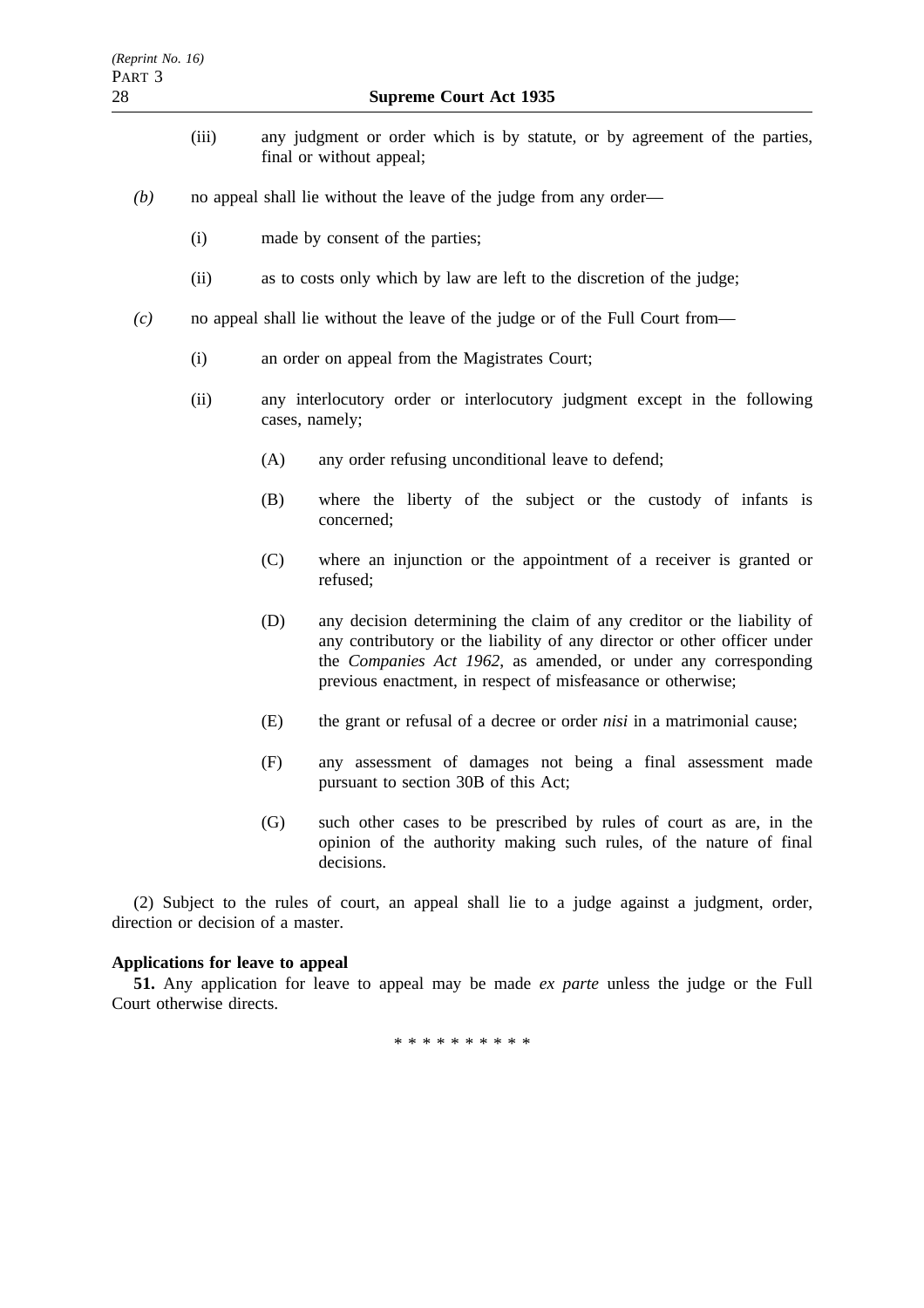# **Part 3A—The Land and Valuation Court**

#### **Interpretation**

**62A.** In this Part, unless the contrary intention appears—

"**the Court**" means the Land and Valuation Court constituted under this Part;

"**the complementary amending Acts**" means the *Crown Lands Act Amendment Act 1969*, the *Encroachments Act Amendment Act 1969*, the *Highways Act Amendment Act 1969*, the *Land Settlement (Development Leases) Act Amendment Act 1969*, the *Land Tax Act Amendment Act 1969*, the *Law of Property Act Amendment Act 1969*, the *Local Government Act Amendment Act 1969*, the *Pastoral Act Amendment Act 1969*, the *Planning and Development Act Amendment Act 1969*, the *Renmark Irrigation Trust Act Amendment Act 1969*, the *Sewerage Act Amendment Act 1969*, the *South-Eastern Drainage Act Amendment Act 1969*, the *Water Conservation Act Amendment Act 1969* and the *Waterworks Act Amendment Act 1969*.

### **Transitional provisions**

**62B.** (1) Notwithstanding the enactment of this Part and the complementary amending Acts, any appeal, reference, proceeding or other matter instituted or commenced, but not finally disposed of, at the commencement of the *Supreme Court Act Amendment Act (No. 3) 1969*, and the complementary amending Acts, that would, if it had been instituted or commenced after the commencement of those Acts, have proceeded in, and been heard and determined by the Court, shall, subject to this section, proceed in or before, and be heard and determined by, the court, board, tribunal, arbitrator, or other person or authority having cognizance of it, in all respects as if those Acts had not been enacted.

(2) The Court may, upon application by a party to a matter of the kind described in subsection (1) of this section, direct that the matter shall proceed in, and be heard and determined by, the Court, and may give and make all such consequential directions and orders as it deems just for disposing of the matter.

(3) The Court is hereby invested with all powers that are reasonably necessary or expedient to dispose of any such matter according to law.

(4) Subject to this section, the operation of section 16 of the *Acts Interpretation Act 1915* in relation to this Part and the complementary amending Acts is unaffected.

#### **Establishment of Land and Valuation Court**

**62C.** (1) There shall be a court entitled the "Land and Valuation Court" which shall be a division of the Supreme Court of South Australia.

(2) The Court shall be constituted of a judge upon whom the jurisdiction of the Court has, in accordance with this section, been conferred.

(3) The Governor may, by proclamation, confer the jurisdiction of the Court upon any judge of the Supreme Court.

(3a) The Governor may, by proclamation, divest any judge of the jurisdiction of the Court and confer that jurisdiction upon any other judge.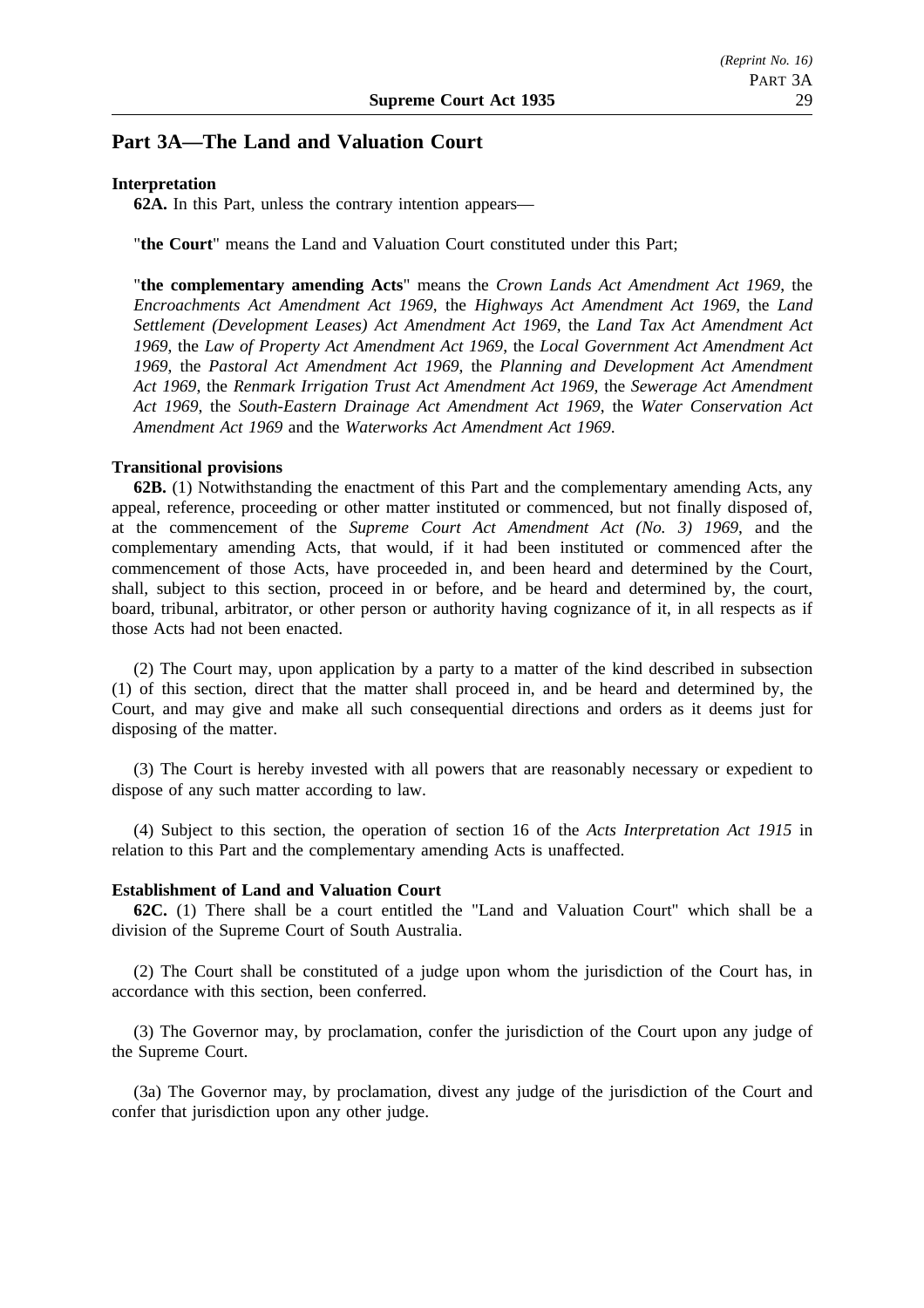- (4) Where—
- *(a)* the judge upon whom the jurisdiction of the Court has been conferred deems it improper or undesirable that he should hear and determine any proceeding before the Court, or he is, by reason of ill health or any other cause, unable, wholly or in part, to perform the duties of his office; or
- *(b)* the Governor is of the opinion that it is in the interests of the administration of justice to do so,

the Governor may, by proclamation confer temporarily or permanently the jurisdiction of the Court upon any additional judge.

(5) A judge upon whom the jurisdiction of the Court has been conferred is not thereby precluded from performing and discharging any other functions and duties of a judge of the Supreme Court.

### **Jurisdiction of the Court**

**62D.** (1) The Court has the jurisdiction conferred upon it under the following Acts:

the *Crown Lands Act 1929*;

the *Encroachments Act 1944*;

the *Highways Act 1926*;

the *Land Settlement (Development Leases) Act 1949*;

the *Land Tax Act 1936*;

the *Law of Property Act 1936*;

the *Local Government Act 1934*;

the *Pastoral Act 1936*;

the *Planning and Development Act 1966*;

the *Renmark Irrigation Trust Act 1936*;

the *Sewerage Act 1929*;

the *South-Eastern Drainage Act 1931*;

the *Water Conservation Act 1936*;

the *Waterworks Act 1932*.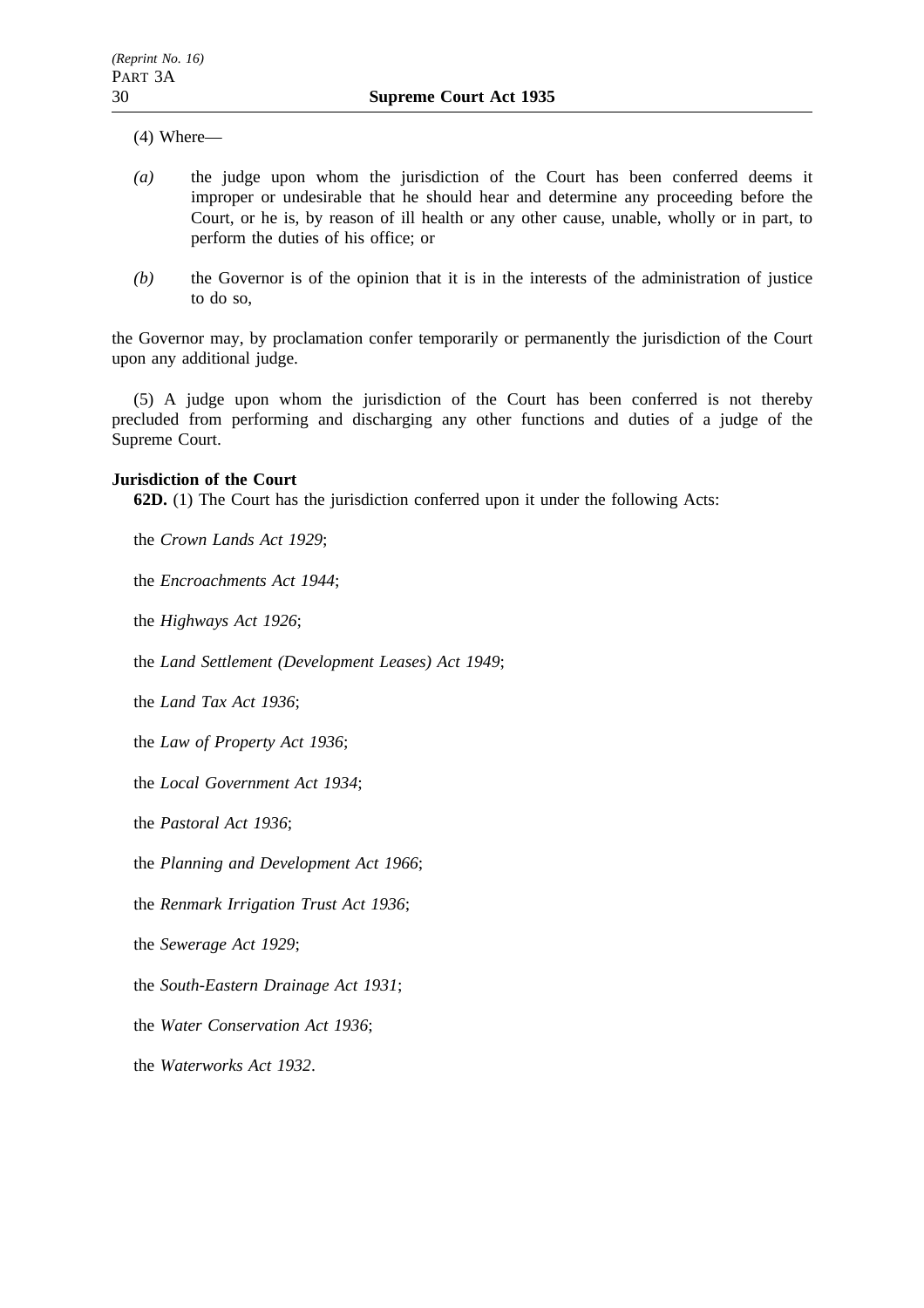(2) The Court shall have jurisdiction to hear and determine all actions, matters and proceedings in which compensation is to be assessed under and pursuant to the *Compulsory Acquisition of Land Act 1925* (as amended from time to time) or under and pursuant to any Act passed in substitution for that Act (as it may be amended from time to time), whether or not that Act is expressly, or impliedly, to be read, or incorporated with another Act or Acts (with or without qualification or modification) and whether or not the action, matter or proceeding would, but for this subsection, have been heard or determined by any other court or by arbitrators, or in any other manner.

(3) The Court shall have such additional jurisdiction as may be conferred upon it by any Act or any regulation under an Act.

(4) The Court shall, in the exercise of its jurisdiction, have all the powers and authority of the Supreme Court of South Australia and a judgment or order of the Court shall be regarded as, and shall have the force and validity of, a judgment or order of the Supreme Court of South Australia.

(5) The Court shall have the full jurisdiction exercisable by a single judge of the Supreme Court, but that jurisdiction shall be exercised by the Court only in respect of any cause, matter or proceeding that is before the Court in pursuance of this Part, or any other Act or any regulation under an Act.

#### **Reference of matters involving question of valuation**

**62E.** (1) Where any judge is of the opinion that in any cause, pending or part-heard, in the Supreme Court, a question has arisen, or is likely to arise, (whether as a preliminary point or in the course of the hearing), as to the value of land, that judge may, on the application of a party to the cause, or of his own motion, refer the cause to the Court for hearing and determination.

(2) The Court shall hear and determine any cause referred to it under subsection (1) of this section.

#### **Appeals and cases stated**

**62F.** The provisions of sections 49 and 50 of this Act shall extend and apply to and in relation to the Land and Valuation Court and any judgment, order or direction thereof.

#### **Right of crown**

**62G.** The Crown shall be entitled to appear before the Court in any matter or proceeding in which the public interest, or any right or interest of the Crown, may be involved or affected.

#### **Rules of Court**

**62H.** (1) Rules of Court may be made under this Act by the judge upon whom the jurisdiction of the Court has been conferred to regulate the practice and procedure of the Court and to provide for any matters necessary or expedient for the purposes of this Part.

(2) The power to make rules under this section includes power to make rules in respect of any jurisdiction conferred on the Court by this or any other Act, whenever passed.

(3) The rules may confer or impose on the registrar such powers, authorities, functions and duties in relation to the administration of the business of the court as may be necessary or expedient for the purposes of this Part.

(3a) A master may exercise such jurisdiction of the court as may be conferred on him by the rules.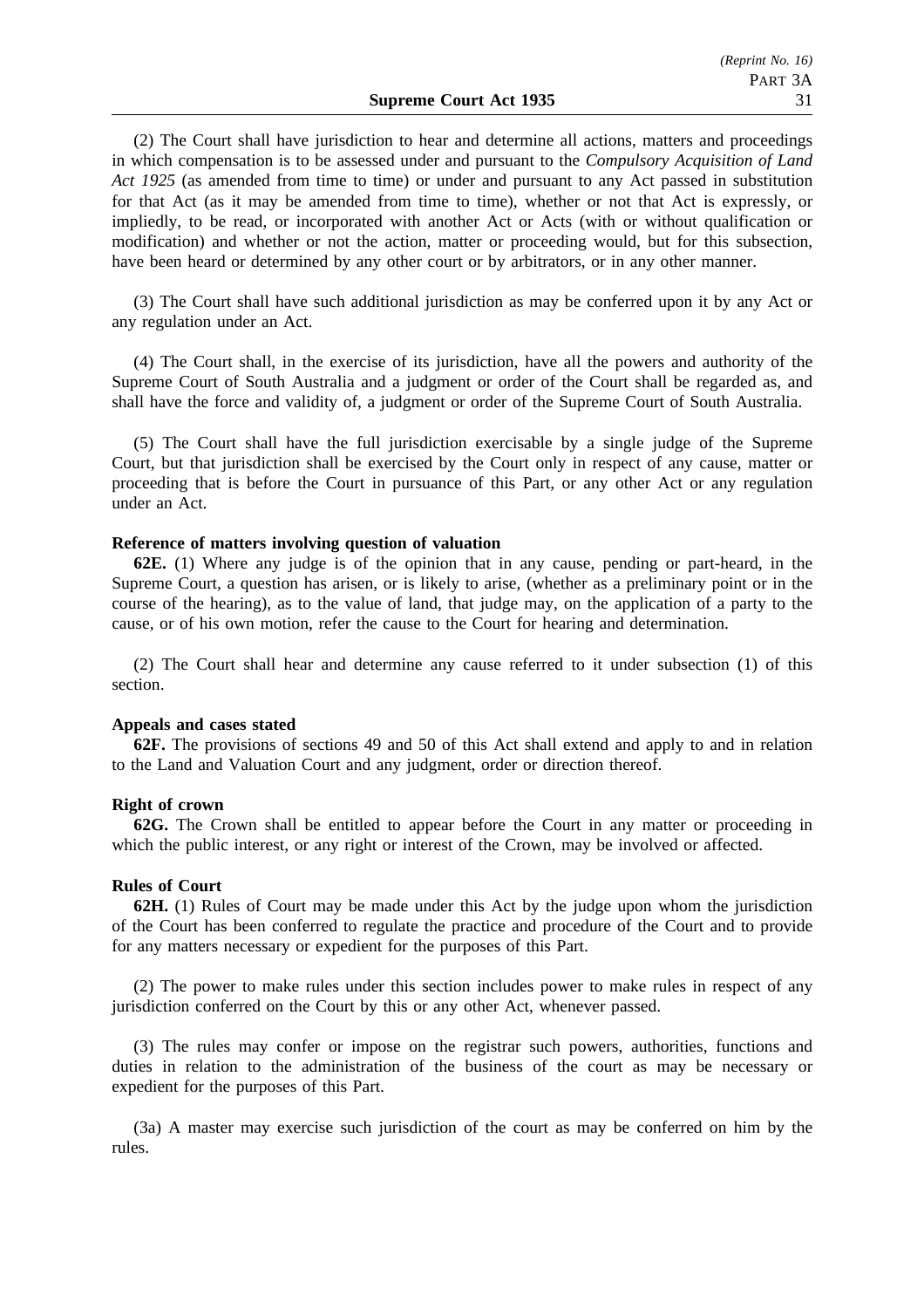(3b) Subject to the rules, an appeal from a judgment, order, direction or decision of a master made in the exercise of a jurisdiction conferred by the rules shall lie to a judge upon whom the jurisdiction of the court has been conferred.

(4) Where provisions in respect of the practice or procedure of the Court are contained in this, or any other Act, or in general orders or rules made under the authority of this or any other Act, rules of Court may be made under this section for modifying those provisions to any extent that may be necessary or expedient.

(5) Rules of Court made under this section take effect from the date of publication in the *Gazette* or some later date specified in the rules.

\*\*\*\*\*\*\*\*\*\*

### **Sittings of Court**

**62I.** The Court shall sit at such times and places as the judge exercising the jurisdiction of the Court directs.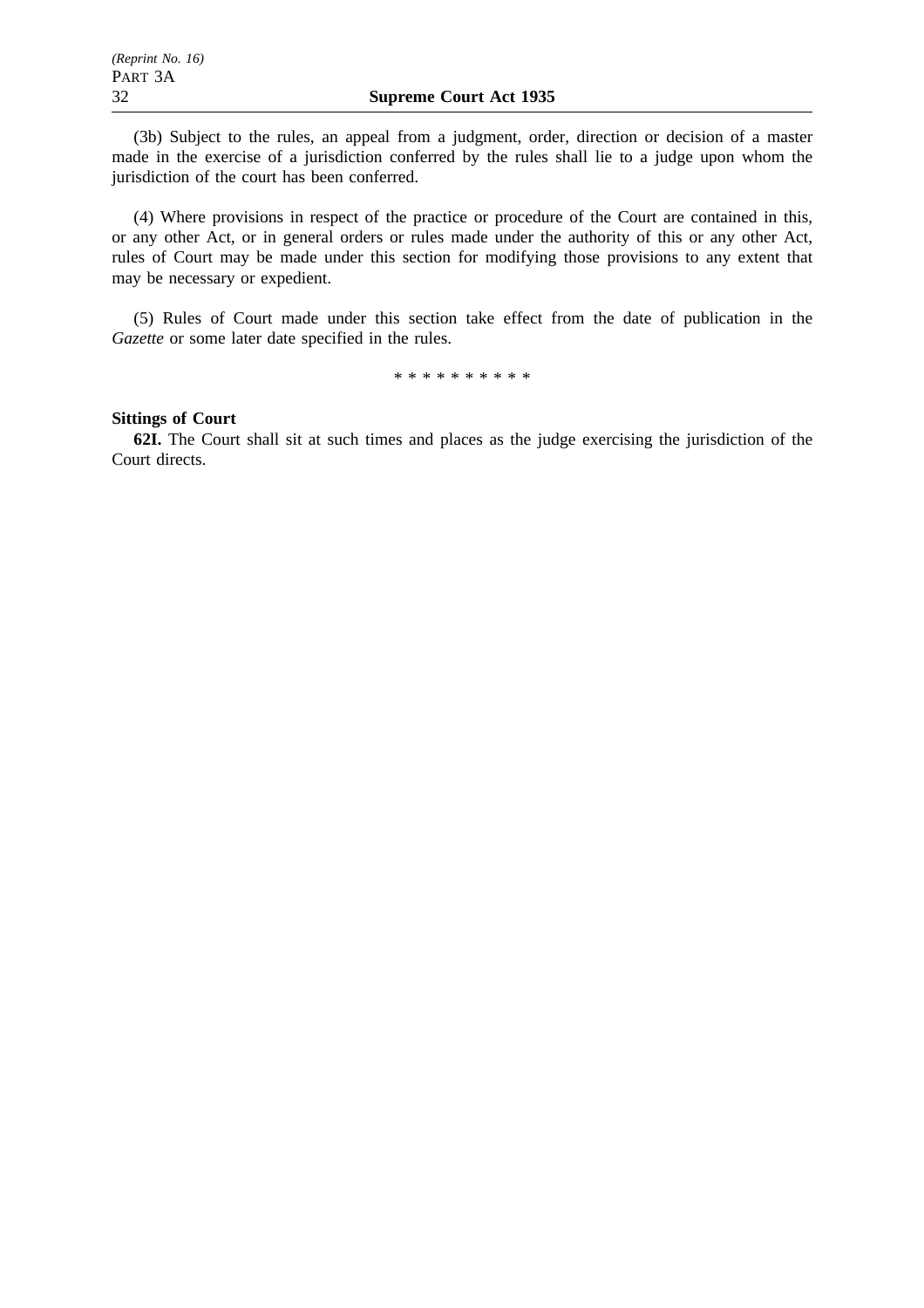### **Part 4—Procedure generally**

#### **Criminal procedure**

**63.** (1) The practice and procedure in all criminal causes and matters, including the practice and procedure upon appeal, except as expressly altered by this Act, shall be the same as the practice and procedure in similar causes and matters before the passing of this Act.

(2) Proceedings in *quo warranto* shall be deemed to be civil proceedings whether for the purposes of appeal or otherwise.

#### **Saving of existing procedure**

**64.** Save as is otherwise provided in this or any other Act, the practice and procedure of the court shall be as prescribed in the existing rules, and in all matters, for which no other provision is made, all forms and methods of procedure, which, under or by virtue of any law, general order or rules whatsoever, were formerly in force in the court, may continue to be used in the like cases and for the like purposes:

Provided that nothing in this section shall be deemed to affect the power of the judges to make rules of court repealing or altering the existing rules.

\*\*\*\*\*\*\*\*\*\*

#### **Mediation and conciliation**

**65.** (1) Subject to and in accordance with the rules of court, the court constituted of a judge may, with or without the consent of the parties, and a master or the registrar may, with the consent of the parties, appoint a mediator and refer a civil proceeding or any issues arising in a civil proceeding for mediation by the mediator.

(2) A mediator appointed under this section has the privileges and immunities of a judge and such of the powers of the court as the court may delegate.

(3) A mediator appointed under this section must not, except as required or authorised to do so by law, disclose to another person any information obtained in the course or for the purposes of the mediation.

(4) The court may itself endeavour to achieve a negotiated settlement of a civil proceeding or resolution of any issues arising in a civil proceeding.

(5) A judge or master who attempts to settle a proceeding or to resolve any issues arising in a proceeding is not disqualified from taking further part in the proceeding but will be so disqualified if he or she is appointed as a mediator in relation to the proceeding.

(6) Evidence of anything said or done in an attempt to settle a proceeding by mediation under this section is not subsequently admissible in the proceeding or in related proceedings.

(7) If a case is settled under this section, the terms of the settlement may be embodied in a judgment.

#### **Trial of issues by arbitrator**

**66.** (1) The court may refer a civil proceeding or any issues arising in a civil proceeding for trial by an arbitrator.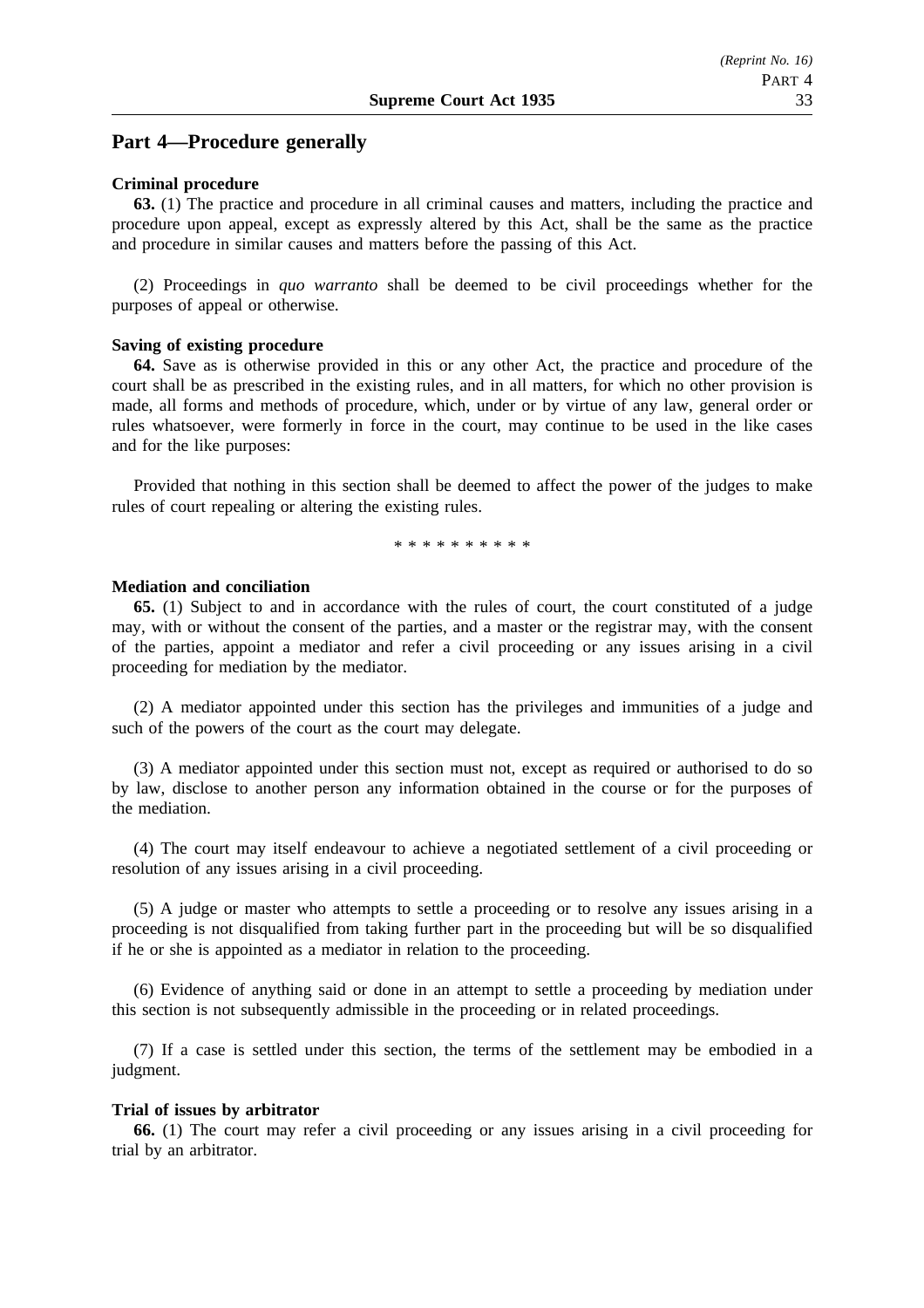(2) The arbitrator may be appointed either by the parties to the proceeding or by the court.

(3) The arbitrator becomes for the purposes of the reference an officer of the court and may exercise such of the powers of the court as the court delegates to the arbitrator.

(4) The court will, unless good reason is shown to the contrary, adopt the award of the arbitrator as its judgment on the action or issues referred.

(5) The costs of the arbitrator will be borne, in the first instance, equally by the parties or in such other proportions as the court may direct, but the court may subsequently order that a party be reimbursed wholly or in part by another party for costs incurred under this subsection.

#### **Expert reports**

**67.** (1) The court may refer any question arising in a civil proceeding for investigation and report by a referee who is an expert in the relevant field.

(2) A person to whom a question is referred under this section becomes for the purposes of the investigation an officer of the court and may exercise such of the powers of the court as the court delegates.

(3) The court may adopt a report obtained under this section in whole or part.

(4) The costs of the expert's investigation and report will be borne, in the first instance, equally by the parties or in such other proportions as the court may direct, but the court may subsequently order that a party be reimbursed wholly or in part by another party for costs incurred under this subsection.

\*\*\*\*\*\*\*\*\*\*

### **Assessors**

**71.** (1) Subject to any rules of court, and to the right of having cases submitted to the verdict of a jury in accordance with the *Juries Act 1927*, the court may in any cause or matter before the court, in which it thinks it expedient so to do, call in the aid of one or more assessors, specially qualified, and try and hear such cause or matter wholly or partially, with the assistance of such assessors.

(2) The remuneration, if any, to be paid to such assessors shall be determined by the court, and the sum so fixed shall be paid by the sheriff in the same manner as jury fees are paid.

\*\*\*\*\*\*\*\*\*\*

#### **Rules of court**

**72.** (1) Rules of court may be made under this Act by any three or more judges of the Supreme Court for any of the following purposes:

- *(a)* for regulating the sittings of the court, and of the judges sitting in chambers and the vacations to be observed by the court and the officers of the court;
- *(b)* for regulating the pleading practice and procedure of the court in any jurisdiction, and the initiating of actions and proceedings therein;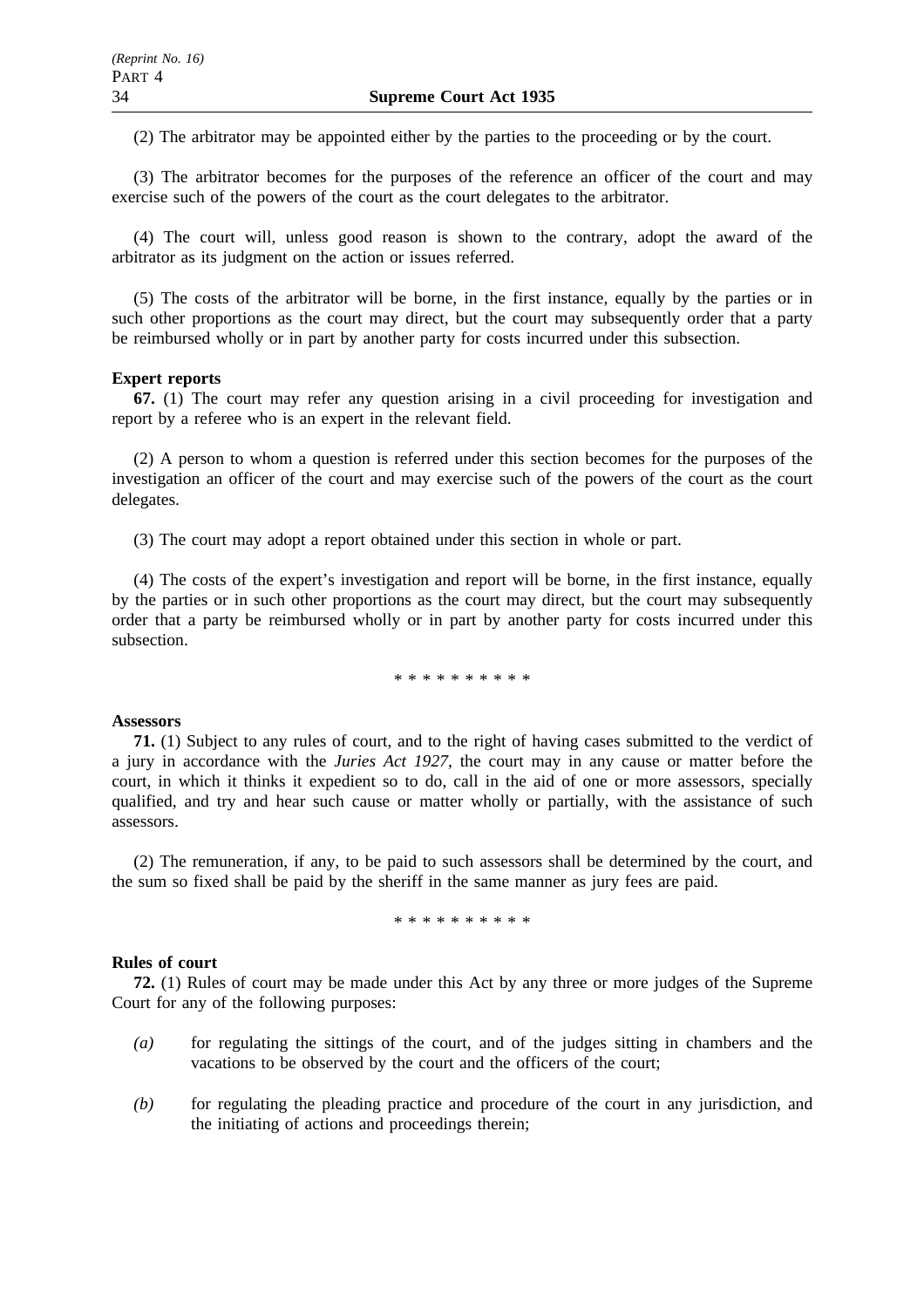- *(c)* for imposing mutual obligations on parties to proceedings in the court to disclose to each other the contents of expert reports or other material of relevance to the proceedings before the proceedings are brought to trial;
- *(d)* for regulating any matters relating to the referral of a proceeding or issues arising in a proceeding to a mediator or arbitrator, the conduct of mediations or arbitrations or the referral of questions for investigation and report by an expert (whether appointed under section 67 or otherwise);
- *(e)* for regulating and directing the means by which particular facts may be proved, and the mode in which evidence thereof may be given in any proceedings, or at any stage of the proceedings, and in relation to the purposes aforesaid for allowing examinations, affidavits, or depositions to be read at any trial or hearing, or in any cause or matter, or allowing secondary evidence to be given, and for providing that the court or a judge may give special directions or make special orders in relation to any of the matters aforesaid;
- *(f)* for empowering a master to do any such thing and to transact any such business and to exercise any such authority and jurisdiction in respect of the same, including the jurisdiction to refer a bill of costs for taxation, or to refer any other matter to a master, as by virtue of any statute, custom, or rule or practice of court may be done, transacted, or exercised by a judge;
- *(g)* for regulating any matters relating to the business, authority and jurisdiction that may be transacted or exercised by the master;
- *(h)* for regulating the duties of the officers of the court and the costs of proceedings therein (including the costs to be allowed to practitioners of the court in respect of business transacted in the court or the offices thereof), and the conduct of any business coming within the cognizance of the court, for which provision is not expressly made by any Act;
- *(i)* for conferring on the registrar or other member of the non-judicial staff of the court the power to tax costs;
- *(j)* for regulating the admission of barristers, solicitors, attorneys, and proctors of the court;
- *(k)* and generally for any purpose mentioned in this Act or for carrying its provisions into effect.

(2) The power to make rules conferred by this section shall be deemed to include power to make rules in respect of any jurisdiction conferred upon the court or a judge thereof by any Act whenever passed.

(3) Where any provisions in respect of the practice or procedure of the court are contained in this or any other Act of Parliament, or in general orders or rules made under the authority of any Act, rules of court may be made for modifying such provision to any extent that may be deemed necessary.

(4) Rules of Court made under this section take effect from the date of publication in the *Gazette* or some later date specified in the rules.

\*\*\*\*\*\*\*\*\*\*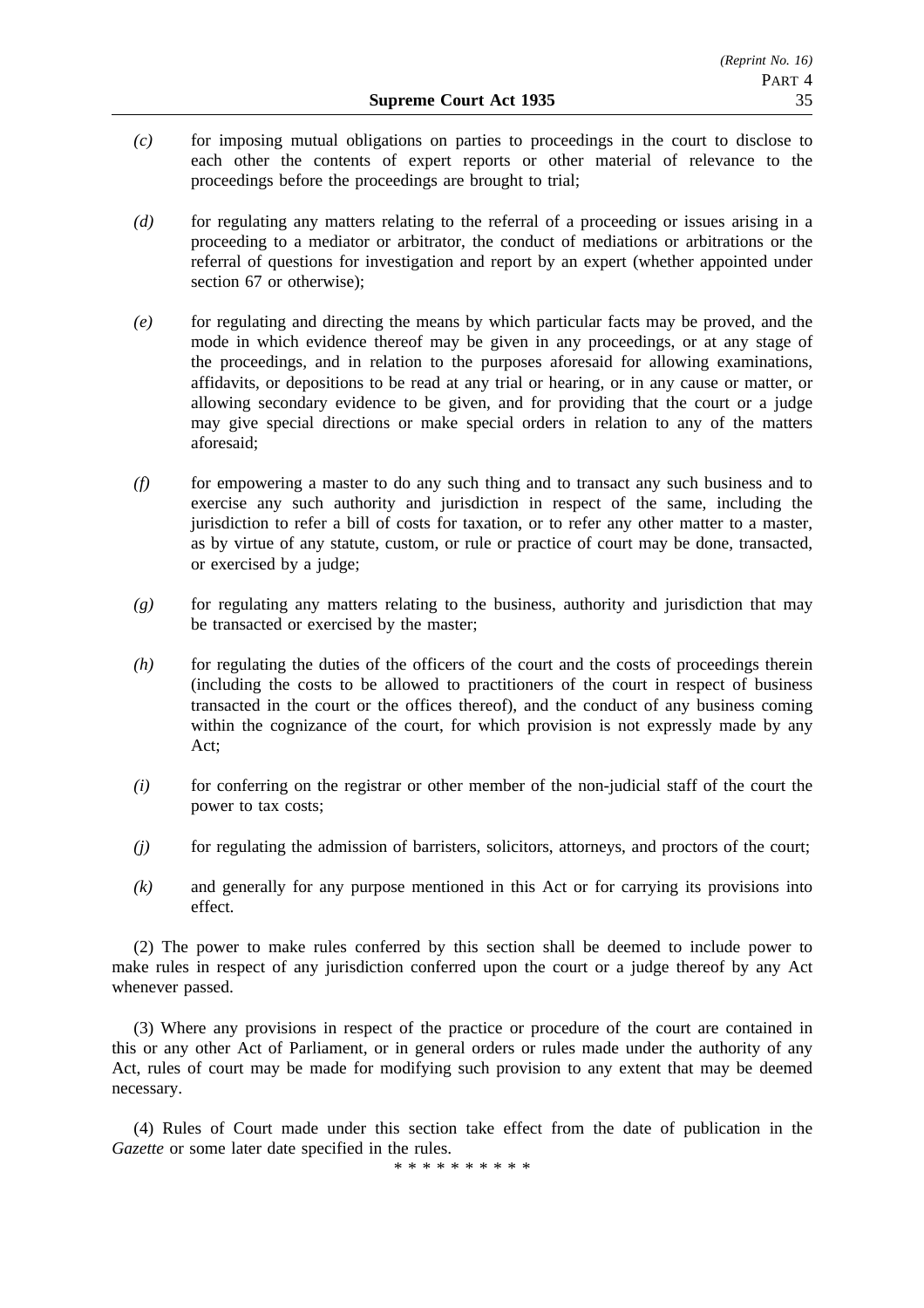# **Part 6—Officers of the court**

### **Division 1—Registrar**

### **The registrar**

**82.** (1) There shall be a registrar of the court.

(2) No registrar shall be appointed, dismissed or reduced in status, nor shall the office of registrar be abolished, except upon the recommendation, or with the concurrence, of the Chief Justice.

(3) The registrar is the court's principal administrative officer.

(3a) The registrar may, in addition to exercising the functions and duties assigned to him or her by this Act or any other Act, exercise any procedural or non-judicial powers of the court assigned by the Chief Justice or by rules of court under this or any other Act.

(4) The registrar shall, in relation to the performance and discharge of his functions and duties (so far as they relate to the business of the court), be subject to the control and direction of the Chief Justice.

\*\*\*\*\*\*\*\*\*\*

### **Division 2—Tipstaves**

#### **Appointment of tipstaves**

**106.** (1) There will be such tipstaves of the court as are necessary.

(2) No tipstaff will be appointed except on the recommendation of the Chief Justice.

#### **Duty of tipstaves**

**107.** The tipstaves of the court shall be in attendance on the sittings of the court, and any tipstaff may, without warrant, apprehend and lodge in prison all persons who, by the court or any judge, are ordered to be apprehended or committed into prison for contempt of court or otherwise.

#### **Other duties**

**108.** Every tipstaff shall perform all such other duties as from time to time are by the court or a judge or rules of court directed to be performed by him.

# **Division 3—Further provisions as to officers**

#### **Appointment of other officers**

**109.** (1) The court shall have such other officers as are necessary for the administration of justice therein, and for the due execution of the judgments, decrees, orders, and processes thereof.

(2) Subject to subsection (3), no such other officer will be appointed except on the recommendation of the Chief Justice.

(3) The associates to the judges will be appointed and may be removed from office by the Chief Justice, but otherwise will be subject to the *Courts Administration Act 1993* in the same way as other staff of the court appointed under that Act.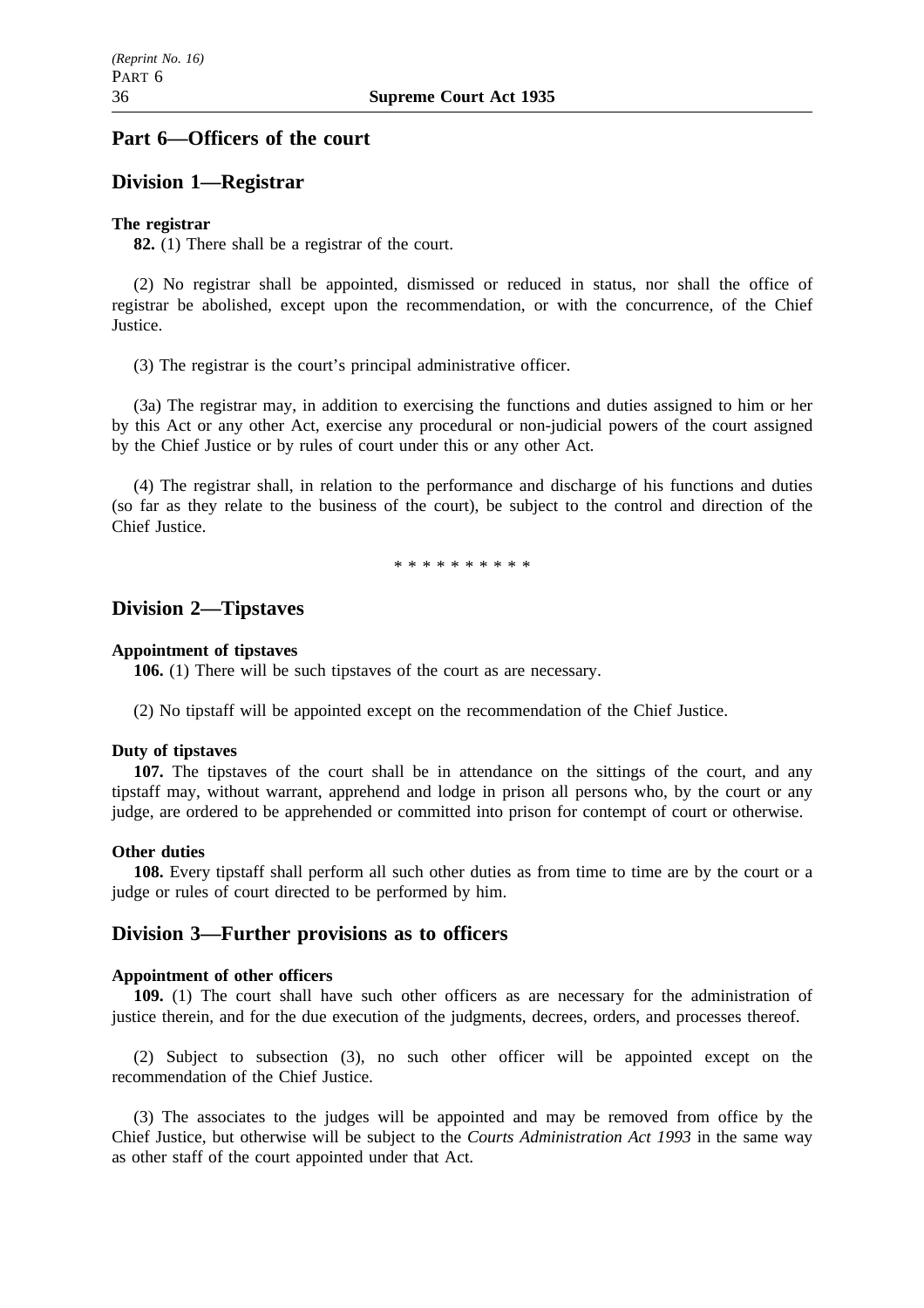#### **Supreme Court Act 1935** 37

### **Duties of officers**

**110.** Subject to this Act, the business to be performed in the court, or in the chambers of any judge, other than that performed by the judges, shall be distributed among the officers of the court, in such manner as is directed by rules of court, or, in any cases not provided for by rules of court, as the court or any judge thereof may direct, and such officers shall perform such duties in relation to such business as is directed by this Act or by rules of court, or by such court or any judge thereof; and, subject to this Act and such rules of court, all such officers respectively shall continue to perform the same duties as nearly as may be in the same manner as if this Act had not passed.

### **Administrative and ancillary staff**

**110A.** (1) The court's administrative and ancillary staff consists of—

- *(a)* the registrar; and
- *(b)* any other persons appointed to the non-judicial staff of the Court.

\*\*\*\*\*\*\*\*\*\*

(2) The Court's administrative and ancillary staff (other than judges' associates) will be appointed under the *Courts Administration Act 1993*.

#### **Responsibilities of non-judicial staff**

**110B.** A member of the court's administrative or ancillary staff is responsible to the Chief Justice (through any properly constituted administrative superior) for the proper and efficient discharge or his or her duties.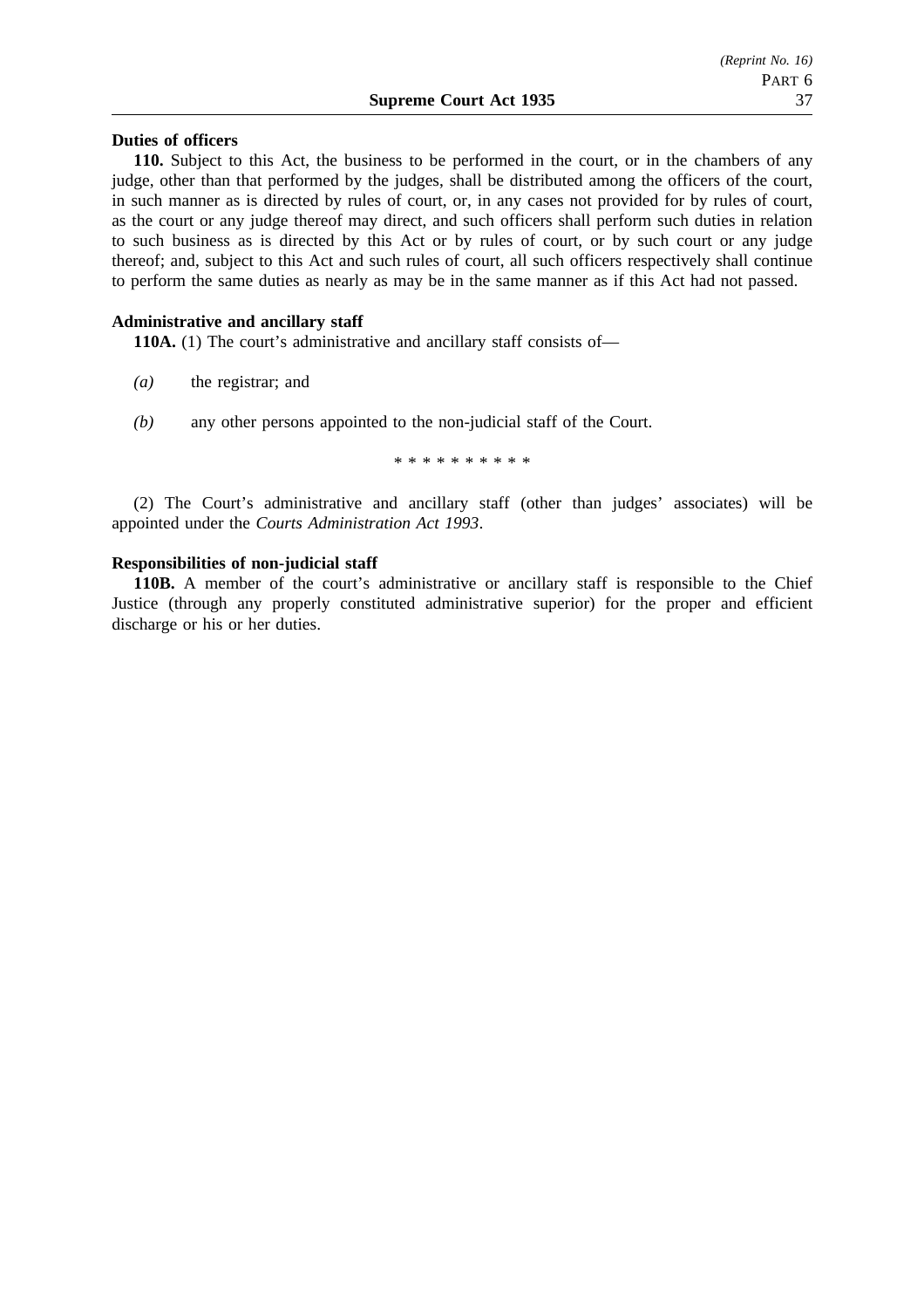# **Part 7—Miscellaneous provisions**

### **Rules as to division of loss upon collision at sea**

**111.** (1) Where, by fault of two or more vessels, damage or loss is caused to one or more vessels, to their cargoes or freight, or to any property on board, the liability to make good the damage or loss shall be in proportion to the degree in which each vessel was in fault:

Provided that, if, having regard to all the circumstances of the case, it is not possible to establish different degrees of fault, the liability shall be apportioned equally.

(2) Nothing in this section shall operate so as to render any vessel liable for any loss or damage to which her fault has not contributed.

(3) Nothing in this section shall affect the liability of any person under a contract of carriage or any contract, or shall be construed as imposing any liability upon any person from which he is exempted by any contract or by any provision of law or as affecting the right of any person to limit his liability in manner provided by law.

(4) For the purposes of this section, the expression "**freight**" includes passage money and hire, and references to damage or loss caused by the fault of a vessel shall be construed as including references to any salvage or other expenses consequent upon that fault, recoverable at law by way of damages.

### **Damages for personal injuries**

**112.** (1) Where loss of life or personal injuries are suffered by any person on board a vessel owing to the fault of that vessel and of any other vessel or vessels, the liability of the owners of the vessels shall be joint and several.

(2) Nothing in this section shall be construed as depriving any person of any right of defence on which, independently of this section, he might have relied in an action brought against him by the person injured or any person or persons entitled to sue in respect of such loss of life, or shall affect the right of any person to limit his liability in cases to which this section relates in the manner provided by law.

### **Right of contribution**

**113.** (1) Where loss of life or personal injuries are suffered by any person on board a vessel owing to the fault of that vessel, and any other vessel or vessels, and a proportion of the damages is recovered against the owner of one of the vessels which exceeds the proportion in which she was in fault, he may recover by way of contribution the amount of the excess from the owners of the other vessels to the extent to which those vessels were respectively in fault:

Provided that no amount shall be so recovered which could not, by reason of any statutory or contractual limitation of, or exemption from, liability, or which could not for any other reason, have been recovered in the first instance as damages by the persons entitled to sue therefor.

(2) In addition to any other remedy provided by law, the persons entitled to any contribution as provided by subsection (1) of this section shall, for the purpose of recovering the contribution, have subject to the provisions of this Act, the same rights and powers as the persons entitled to sue for damages in the first instance.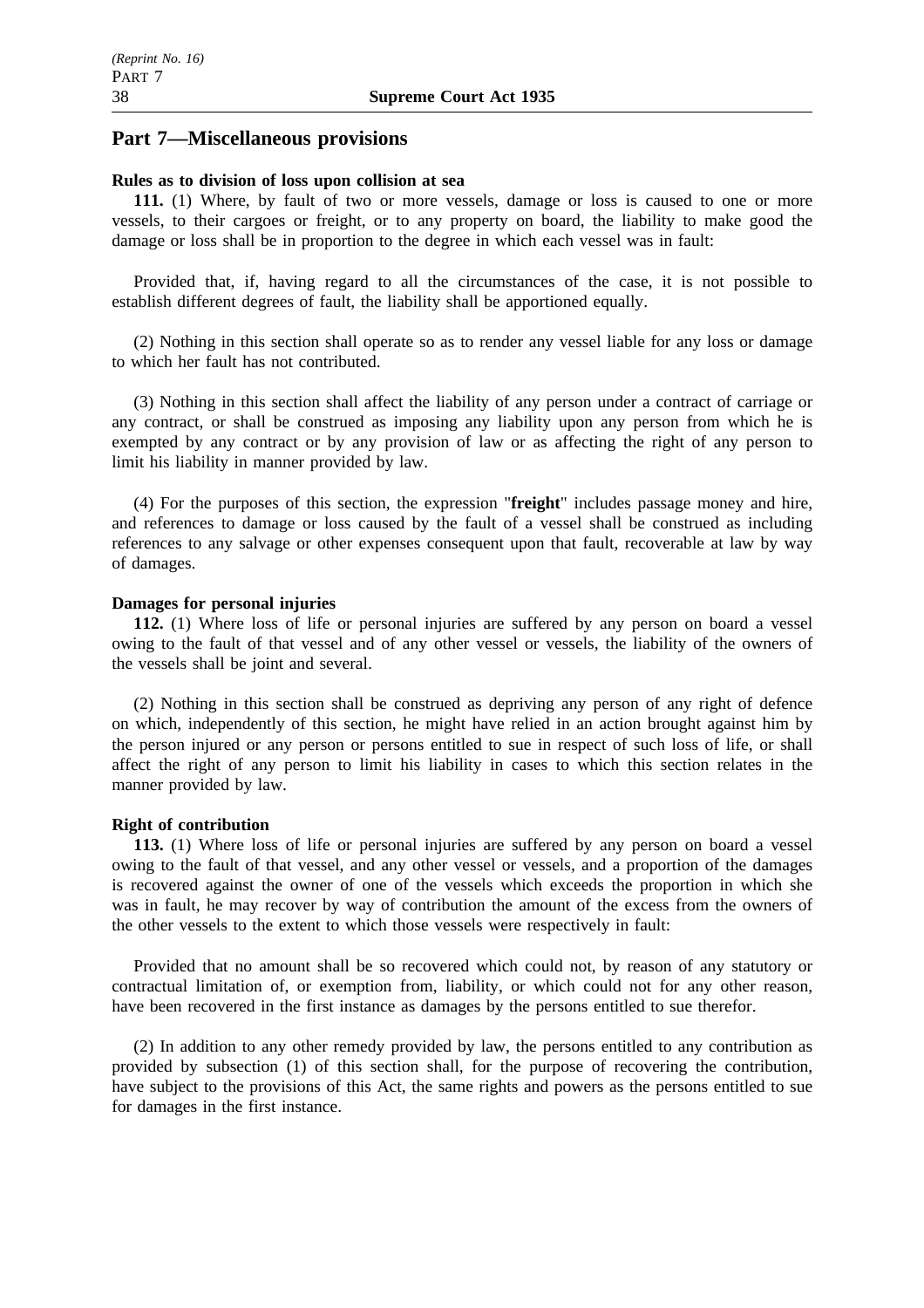### **Interest on judgement debts**

**114.** (1) All money, including costs, payable under any judgment or order shall bear interest at the rate from time to time prescribed by the rules of court.

(2) The interest shall be computed from the following times:

- *(a)* in the case of money other than taxed costs, from the time specified in the judgment or order, and if no time is so specified from the date of the judgment or order:
- *(b)* in the case of taxed costs, from the date of the certificate of the taxing officer by whom the costs were taxed or an earlier date specified by the taxing officer in the certificate.

\*\*\*\*\*\*\*\*\*\*

#### **Orders to bring prisoners for examination**

**117.** (1) Any sheriff, gaoler, or other officer, having the custody of any prisoner, whose evidence is required in any action, trial, or proceeding, civil or criminal, shall upon receiving an order of a judge for that purpose, take such prisoner for examination before the court, or any judge thereof, or before any official or special referee or arbitrator or other person appointed to take any examination.

(2) Such an order may be obtained upon affidavit by the party requiring the attendance of such prisoner, and shall set forth the time when and place where such prisoner is to be taken for the purpose of the examination.

(3) The officer so ordered as aforesaid shall be entitled to be paid the like travelling and other expenses, and compensation for loss of time, as upon attendance at a trial.

#### **Legal process**

**118.** (1) Any process of the court may be issued, served or executed on a Sunday as well as any other day.

(2) The validity of process is not affected by the fact that the person who issued it dies or ceases to hold office.

#### **Service**

**118A.** (1) If it is not practicable to serve any process, notice or other document relating to civil or criminal proceedings in the manner otherwise prescribed or contemplated by law, the court may, by order—

- *(a)* provide for service by post; or
- *(b)* make any other provision that may be necessary or desirable for service.

(2) Any process, notice or other document served in accordance with an order under subsection (1) will, despite any other law, be taken to have been duly served.

\*\*\*\*\*\*\*\*\*\*\*\*\*\*\*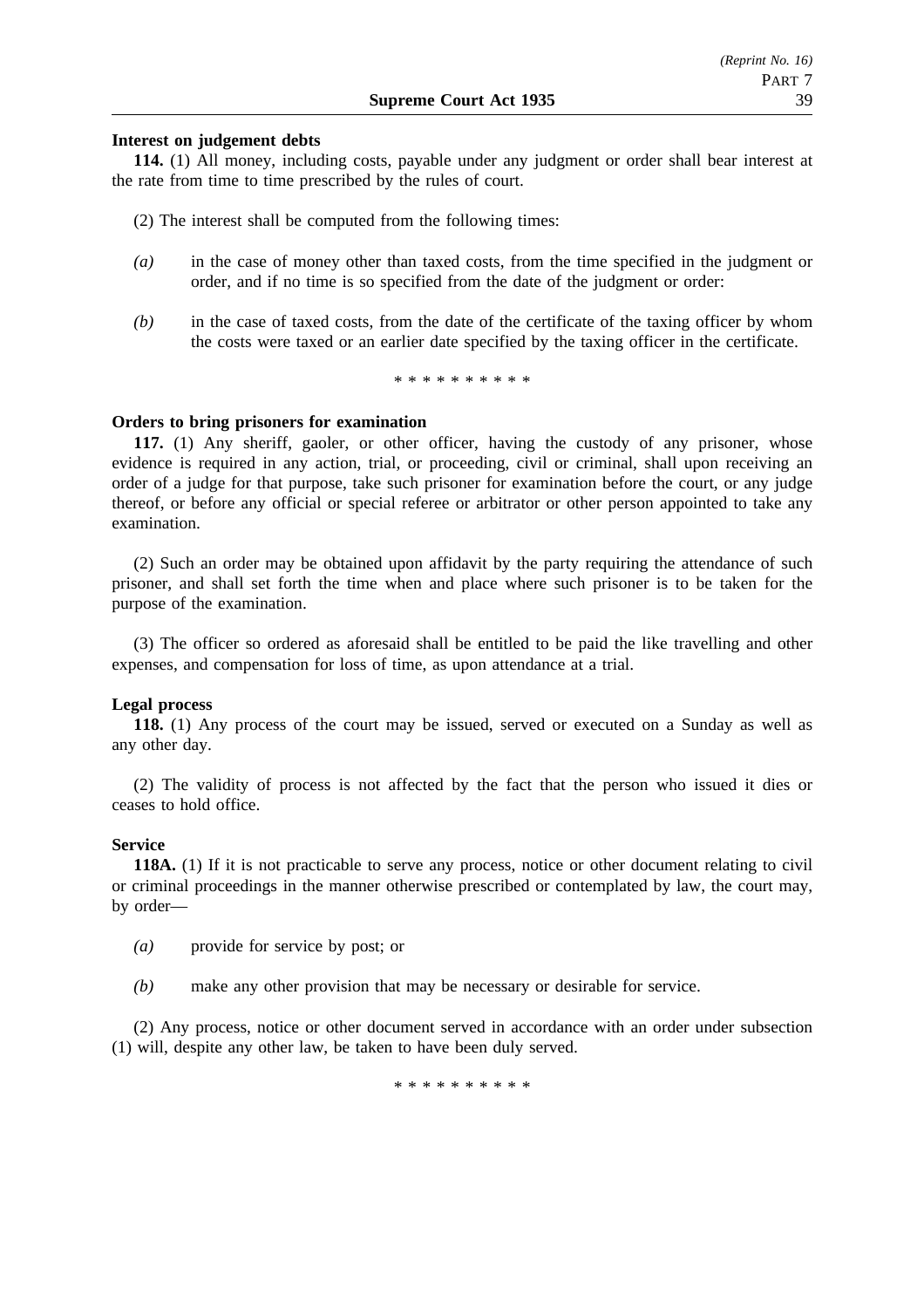### **Suitors' funds to vest in master**

**119.** All suitors' funds shall be vested in the registrar on behalf of the court and shall be dealt with by him in accordance with this Act and the rules of court, and any order of the court or a judge.

#### **Securities in court**

**120.** All securities standing in court or at any time deposited in court shall be held by the registrar in trust to apply the same in accordance with law.

#### **Liability of Treasurer for default of master**

121. (1) The Treasurer shall be liable to make good to the suitors of the court all suitors' funds and securities in court, and for that purpose may by authority of this Act, and without any further appropriation, make any necessary payments out of the general revenue of the State.

(2) If the Chief Justice certifies to the Treasurer in writing that the registrar has failed to pay any money in court or to transfer or deliver any securities in court required by law or by any order of the court to be paid, transferred, or delivered by him, or has been guilty of any default with respect to any such money or securities, the Treasurer shall pay out of the general revenue to such persons as are named by the Chief Justice in the certificate, such sums as the Chief Justice certifies in writing to be required for the purpose of paying the money so required to be paid or of replacing the securities so required to be transferred or delivered, or of making good such default.

#### **Banking and investment of suitors' funds**

**122.** (1) All suitors' funds shall, as soon as practicable after payment into, or deposit in court, be paid into the Treasury or an ADI in Adelaide.

(2) Such funds or such part thereof as the rules direct shall be invested in such manner and at such times as the rules of court prescribe.

(3) The interest or other income from such investment shall be dealt with as prescribed by rules of court.

(4) Until rules of court are made under this section the law and practice relating to the deposit, payment, delivery and transfer in into and out of court of suitors' funds and securities which belong to suitors, shall continue as at the commencement of this Act.

#### **Investments made under order of the court**

**123.** Any money in court which under the rules of court or under the order of the court is required to be laid out in any particular investment shall be so laid out notwithstanding anything in this Act.

#### **Validity of payments etc pursuant to rules of court**

**124.** All acts done by the registrar with reference to funds in court pursuant to and in accordance with rules of court shall be as valid and effectual as if they had been done in pursuance of an order of the court.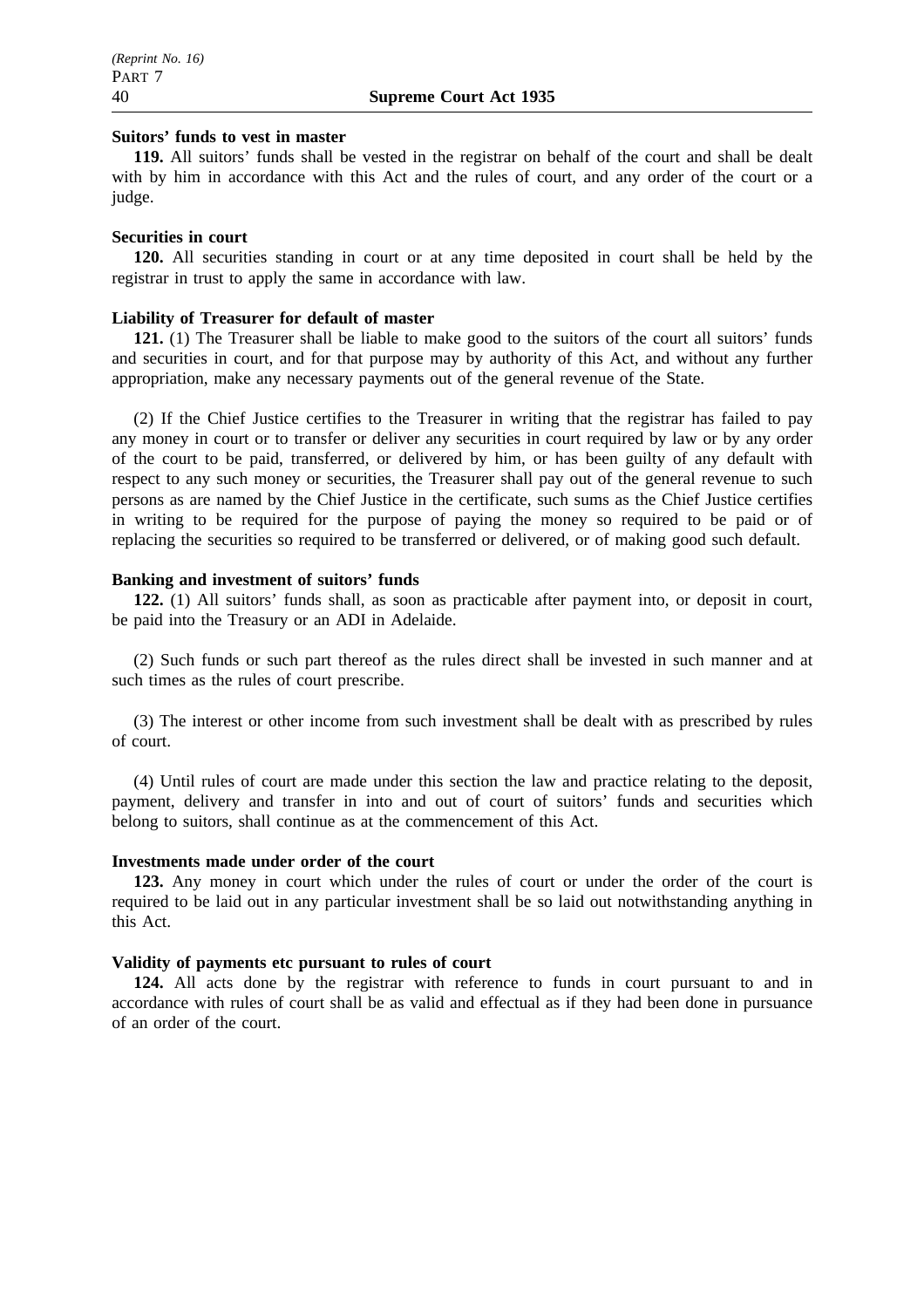### **Remittances by post**

**125.** Where by rules of court the registrar is authorised to make payments of money to persons entitled thereto upon their request by transmitting to them by post crossed cheques or other documents intended to enable them to obtain payment of the sums expressed therein, the posting of a letter containing the cheque or document and addressed to the person entitled thereto at the address given by him in his request shall, as respects the liability of the registrar and of the Treasurer respectively, be equivalent to the delivery of the cheque or document to that person himself.

#### **Power to appoint deputies**

**126.** In sections 120 to 126, inclusive, the term registrar shall not include an acting registrar, but the registrar may do any act, sign or execute any instrument and exercise any authority required or authorised to be done, signed, executed, or exercised by him in relation to suitors' funds, by a deputy of the registrar appointed by the Chief Justice.

#### **Rules of Court**

**127.** The judges may make rules of court in accordance with the provisions for making rules of court contained in this Act for regulating—

- *(a)* the deposit, payment, delivery and transfer in, into, and out of court of money and securities which belong to suitors or are otherwise capable of being deposited in or paid or transferred into court or under the custody of the court;
- *(b)* the investment of and other dealings with money and securities in court;
- *(c)* the disposal of the interest or other income from such investments;
- *(d)* the execution of the orders of the court and the powers and duties of the registrar with reference to such money and securities; and
- *(e)* any other matters incidental to or connected with the matters previously mentioned in this section.

#### **Payment to the Treasurer of unclaimed suitors' funds**

**128.** (1) In the month of July in every year the registrar shall pay to the Treasurer, as part of the general revenue of the State, all suitors' funds which, on the first day of that month, have been unclaimed for the period of six years next preceding.

(2) Such moneys shall not be afterwards claimable from the Treasurer unless the court otherwise orders.

### **Party subsequently claiming may petition the Supreme Court etc**

**129.** (1) If at any time after any such money has been so paid to the Treasurer, any person applies to the court, by summons, for the payment to him of that money or any part thereof, and the court is satisfied upon affidavit or other sufficient evidence adduced that the applicant is entitled to the whole or any part of the money claimed by him, the court shall make an order for payment of the sum to which the applicant is entitled, with or without such additional amount as would have accrued (whether as interest or otherwise) had that sum been retained by the court from the time when it was paid to the Treasurer to the time of the court order.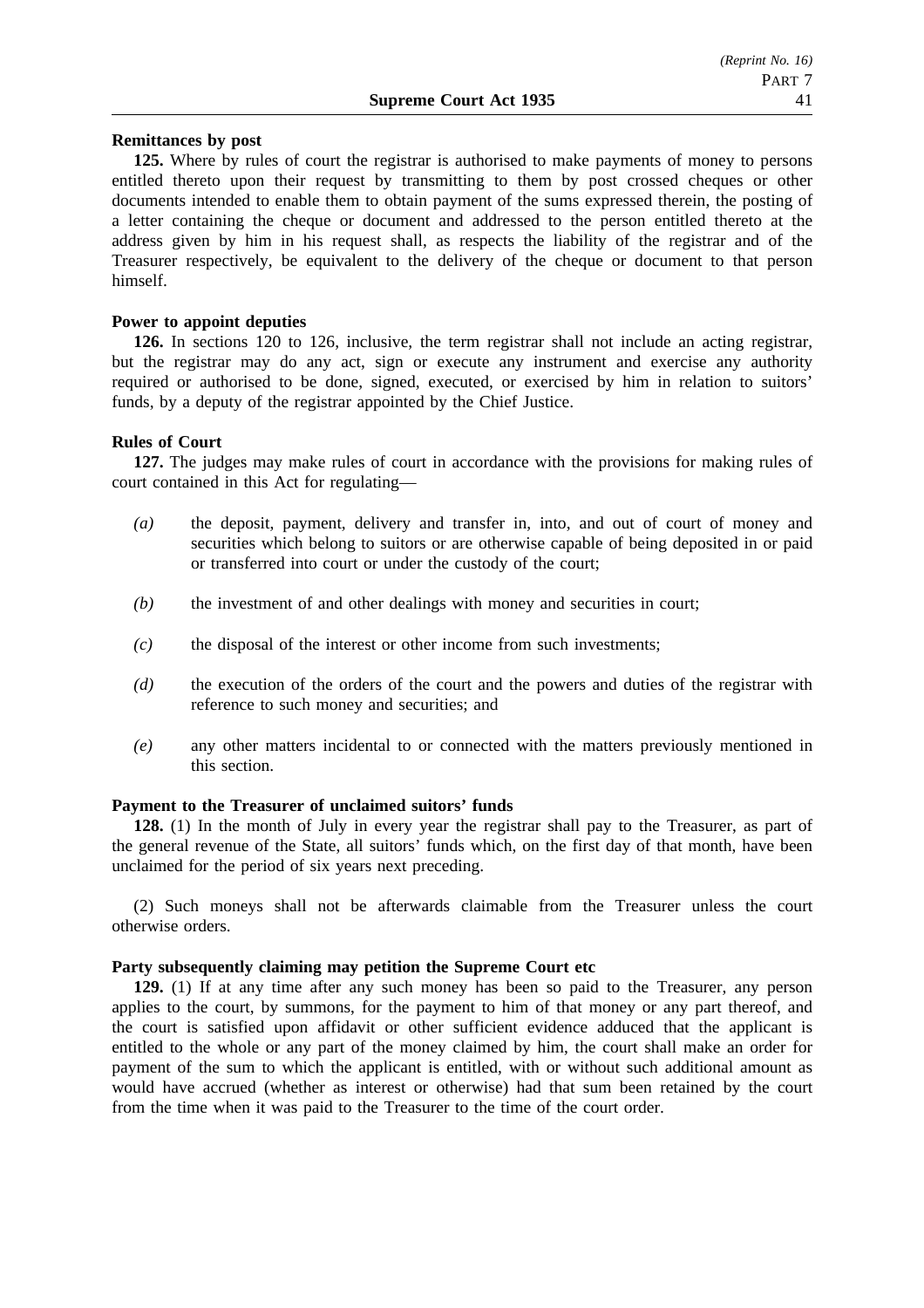(2) On any such order being served on the Treasurer he shall issue and pay the money mentioned in the order to the persons to whom it is payable by virtue of the order, and the receipt of any person to whom any such money is so paid shall be a full and valid discharge for the sum stated in the receipt to have been received.

### **Court fees**

**130.** (1) The Governor may, by regulation, prescribe and provide for the payment of fees in respect of proceedings in the court, or any step in such proceedings.

(2) The court may remit or reduce a fee on account of the poverty of the party by whom the fee is payable or for any other proper reason.

\*\*\*\*\*\*\*\*\*\*

### **Accessibility of evidence etc**

**131.** (1) Subject to this section, the court must, on application by any member of the public, allow the applicant to inspect or obtain a copy of—

- *(aa)* any process relating to proceedings and forming part of the court's records;
- *(a)* a transcript of evidence taken by the court in any proceedings;
- *(b)* any documentary material admitted into evidence in any proceedings;
- *(c)* a transcript of submissions by counsel;
- *(d)* a transcript of the judge's summing up or directions to the jury, in a trial by jury;
- *(e)* a transcript of reasons for judgment (including remarks made by the court on passing sentence);
- *(f)* a judgment or order given or made by the court.

(2) A member of the public may inspect or obtain a copy of the following material only with the permission of the court:

- *(a)* material that was not taken or received in open court;
- *(b)* material that the court has suppressed from publication;
- *(c)* material placed before the court during sentencing proceedings (including material furnished under section 7 of the *Criminal Law (Sentencing) Act 1988*);
- *(d)* documentary material filed in connection with a preliminary examination;
- *(e)* a transcript of any oral evidence taken at a preliminary examination;
- *(f)* a photograph, slide, film, video tape, audio tape or other form of recording from which a visual image or sound can be produced;
- *(g)* material of a class prescribed by the regulations.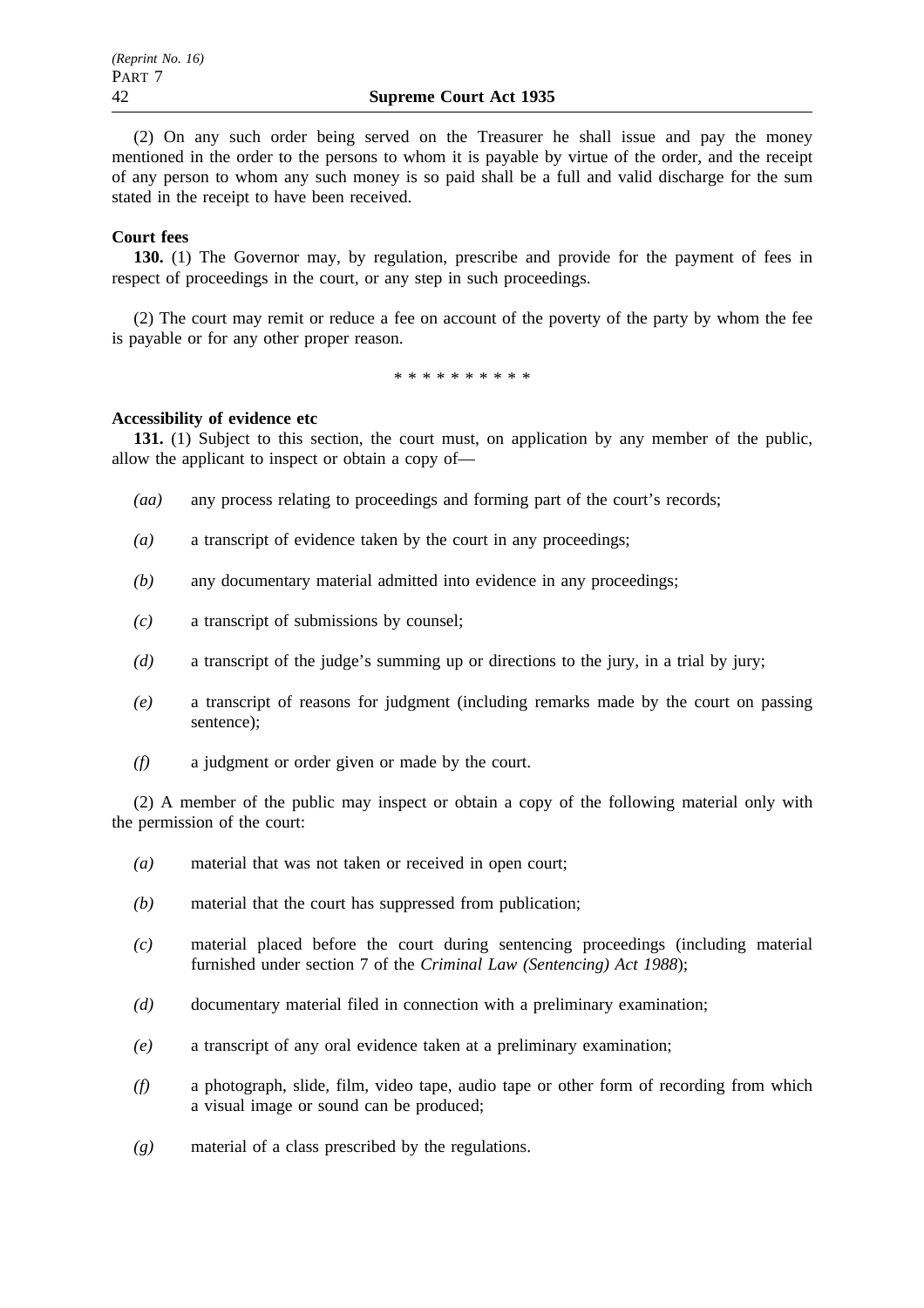(3) The court may permit inspection or copying of material referred to in subsection (2) subject to any condition it considers appropriate, including a condition limiting the publication or use of the material.

(4) A decision by the court on an application under this section is administrative and is final and not subject to any form of review.

(5) The court may charge a fee, fixed by regulation, for inspection or copying of material under this section.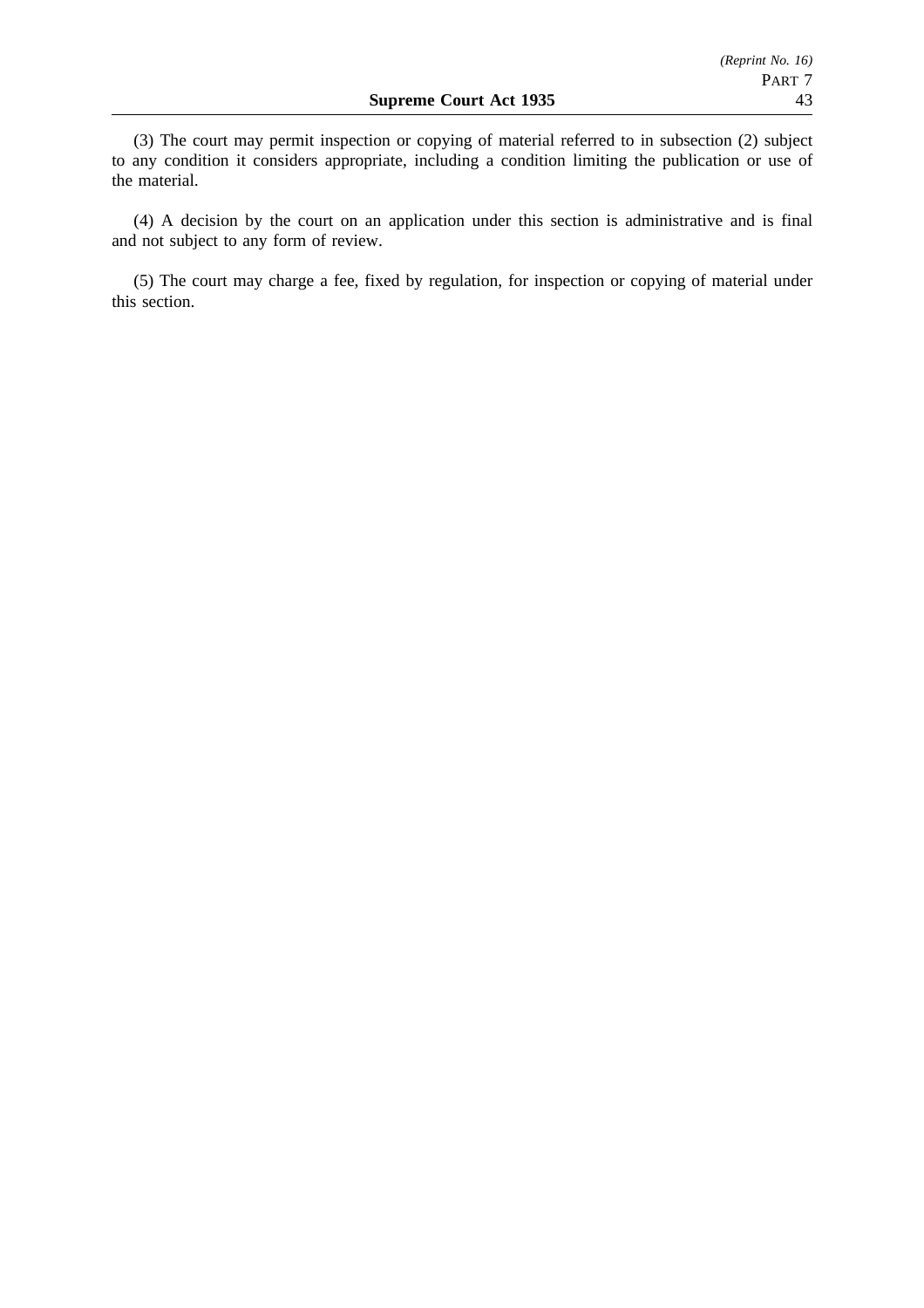# **Schedule—Acts repealed**

| Number and year<br>of Act | Short or long title of Act                                                                                                                                                                                                                                                                                                                                                                                                                                               | Extent of repeal                             |
|---------------------------|--------------------------------------------------------------------------------------------------------------------------------------------------------------------------------------------------------------------------------------------------------------------------------------------------------------------------------------------------------------------------------------------------------------------------------------------------------------------------|----------------------------------------------|
| 15 of 1842                | An Act to regulate the Appointment and the Duties of the Sheriff of<br>the Province of South Australia                                                                                                                                                                                                                                                                                                                                                                   | The whole                                    |
| 3 of 1843                 | An Ordinance to amend an Ordinance intituled "An Act to regulate the<br>Appointment and Duties of the Sheriff of the Province of South<br>Australia                                                                                                                                                                                                                                                                                                                      | The whole                                    |
| 9 of 1845                 | An Ordinance for adopting in South Australia certain parts of an Act<br>made and passed in the Imperial Parliament which was held in the<br>First and Second Years of the Reign of Her present Majesty intituled<br>"An Act for abolishing Arrest on mesne Process in Civil Actions,<br>except in certain cases; for extending the remedies of Creditors against<br>the property of Debtors; and for amending the laws for the relief of<br>Insolvent Debtors in England | The whole                                    |
| 14 of 1845                | An Ordinance to provide for the performance of certain matters in the<br>Supreme Court during the occasional absence of the Judge at a<br>distance from Adelaide                                                                                                                                                                                                                                                                                                         | The whole                                    |
| 20 of 1852                | An Act to enable the Sheriff to appoint a Deputy to perform the Duties<br>of his Office, and to abolish the Poundage now payable on taking the<br>body in execution                                                                                                                                                                                                                                                                                                      | The whole                                    |
| 5 of 1853                 | Supreme Court Procedure Amendment Act                                                                                                                                                                                                                                                                                                                                                                                                                                    | The whole except secs.<br>162-172, inclusive |
| 6 of 1853                 | An Act to give relief to Persons having Claims against the Local<br>Government of South Australia by authorising them to try the validity<br>of such Claims in a Court of Law or Equity                                                                                                                                                                                                                                                                                  | The whole                                    |
| 24 of 1855-6              | The Supreme Court Procedure Act 1855                                                                                                                                                                                                                                                                                                                                                                                                                                     | The whole                                    |
| 30 of 1855-6              | An Act to facilitate Actions against Persons absent from the colony<br>and against persons sued as Joint Contractors                                                                                                                                                                                                                                                                                                                                                     |                                              |
| 31 of 1855-6              | An Act to consolidate the several Ordinances relating to the<br>establishment of the Supreme Court of the Province of South Australia                                                                                                                                                                                                                                                                                                                                    | The whole                                    |
| 4 of 1858                 | The Summary Procedure on Bills of Exchange Act 1858                                                                                                                                                                                                                                                                                                                                                                                                                      | The whole                                    |
| 5 of 1858                 | Supreme Court Procedure Further Amendment Act of 1858                                                                                                                                                                                                                                                                                                                                                                                                                    | The whole                                    |
| 13 of 1858                | The Third Judge and District Courts Act                                                                                                                                                                                                                                                                                                                                                                                                                                  | The whole                                    |
| 23 of 1859                | An Act to provide for the appointment of Commissioners to take<br>Affidavits as well in South Australia as elsewhere, to be made use of<br>in the Supreme Court of South Australia and for the more easy<br>Administration of Oaths to persons appointed to act as Justices of the<br>Peace in South Australia                                                                                                                                                           | The whole                                    |
| 5 of 1861                 | An Act to amend the Laws regulating the Court of Appeals of the<br>Province of South Australia, and to extend the Powers thereof                                                                                                                                                                                                                                                                                                                                         | The whole                                    |
| 3 of 1862                 | The Common Law Procedure Act 1862                                                                                                                                                                                                                                                                                                                                                                                                                                        | The whole, except<br>sections 1, 2, and 3    |
| 15 of 1865                | The Court of Appeals Amendment Act 1865                                                                                                                                                                                                                                                                                                                                                                                                                                  | The whole                                    |
| 12 of 1865-6              | An Act to provide for the more speedy administration of justice by<br>means of the Supreme Court                                                                                                                                                                                                                                                                                                                                                                         | The whole                                    |
| 2 of 1866                 | An Act to protect certain persons from actions by reason of their being<br>elected to Parliament while members of the Court of Appeals                                                                                                                                                                                                                                                                                                                                   |                                              |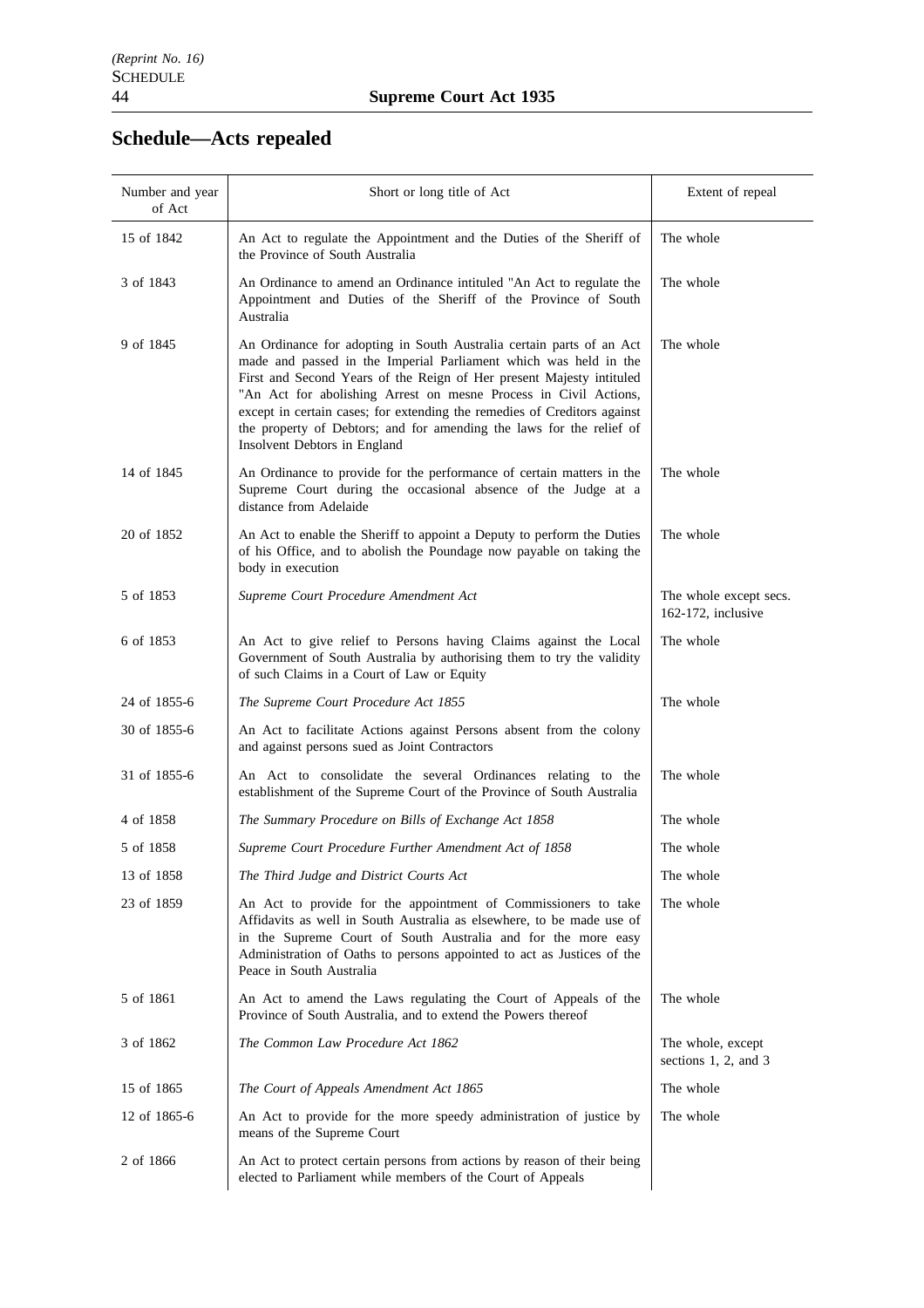| 7 of 1866     | An Act to regulate and amend the Practice and Procedure of the<br>Supreme Court of the Province of South Australia in its Revenue<br>Jurisdiction                                                                                                                | The whole, except<br>sections 15 and 26                           |
|---------------|------------------------------------------------------------------------------------------------------------------------------------------------------------------------------------------------------------------------------------------------------------------|-------------------------------------------------------------------|
| 20 of 1866-7  | The Equity Act 1866                                                                                                                                                                                                                                              | The whole, except<br>sections 150 and 151                         |
| 8 of 1867     | Supreme Court Act 1867                                                                                                                                                                                                                                           | The whole                                                         |
| 6 of 1868-9   | An Act to repeal Act No. 11 of 1866-7 intituled "An Act to amend<br>The Third Judge and Districts Courts Act, and for other purposes" and<br>to make further provision for the trial of Causes, and trial of Offences<br>at places remote from the Supreme Court | The whole                                                         |
| 7 of 1868-9   | An Act to amend the "Supreme Court Act 1867"                                                                                                                                                                                                                     | The whole                                                         |
| 23 of 1870-71 | An Act to fix the tenure of office of the Primary Judge in Equity, and<br>to provide for the performance of the duties of the office of Primary<br>Judge in Equity in certain cases                                                                              | The whole                                                         |
| 28 of 1873    | An Act to increase the salaries of the Judges of the Supreme Court,<br>and of certain officers of the Civil Service of the Province of South<br>Australia                                                                                                        | The whole                                                         |
| 116 of 1878   | Supreme Court Act 1878                                                                                                                                                                                                                                           | The whole, except<br>paragraphs I-VII,<br>inclusive, of section 6 |
| 120 of 1878   | An Act to amend "The Equity Act 1866"                                                                                                                                                                                                                            | The whole                                                         |
| 286 of 1883   | An Act to amend "The Third Judge and District Courts Act" and the<br>Act No. 6 of 1868-9                                                                                                                                                                         | The whole                                                         |
| 514 of 1891   | The Suitors Unclaimed Funds Act 1891                                                                                                                                                                                                                             | The whole                                                         |
| 1358 of 1919  | Fourth Judge Act 1919                                                                                                                                                                                                                                            | The whole                                                         |
| 1564 of 1923  | Acts Interpretation Act Amendment Act 1923                                                                                                                                                                                                                       | The whole                                                         |
| 1739 of 1926  | Supreme Court Act Amendment Act 1926                                                                                                                                                                                                                             | The whole                                                         |
| 1761 of 1926  | Fifth Judge Act 1926                                                                                                                                                                                                                                             | The whole                                                         |
| 1864 of 1928  | Supreme Court Act 1928                                                                                                                                                                                                                                           | The whole                                                         |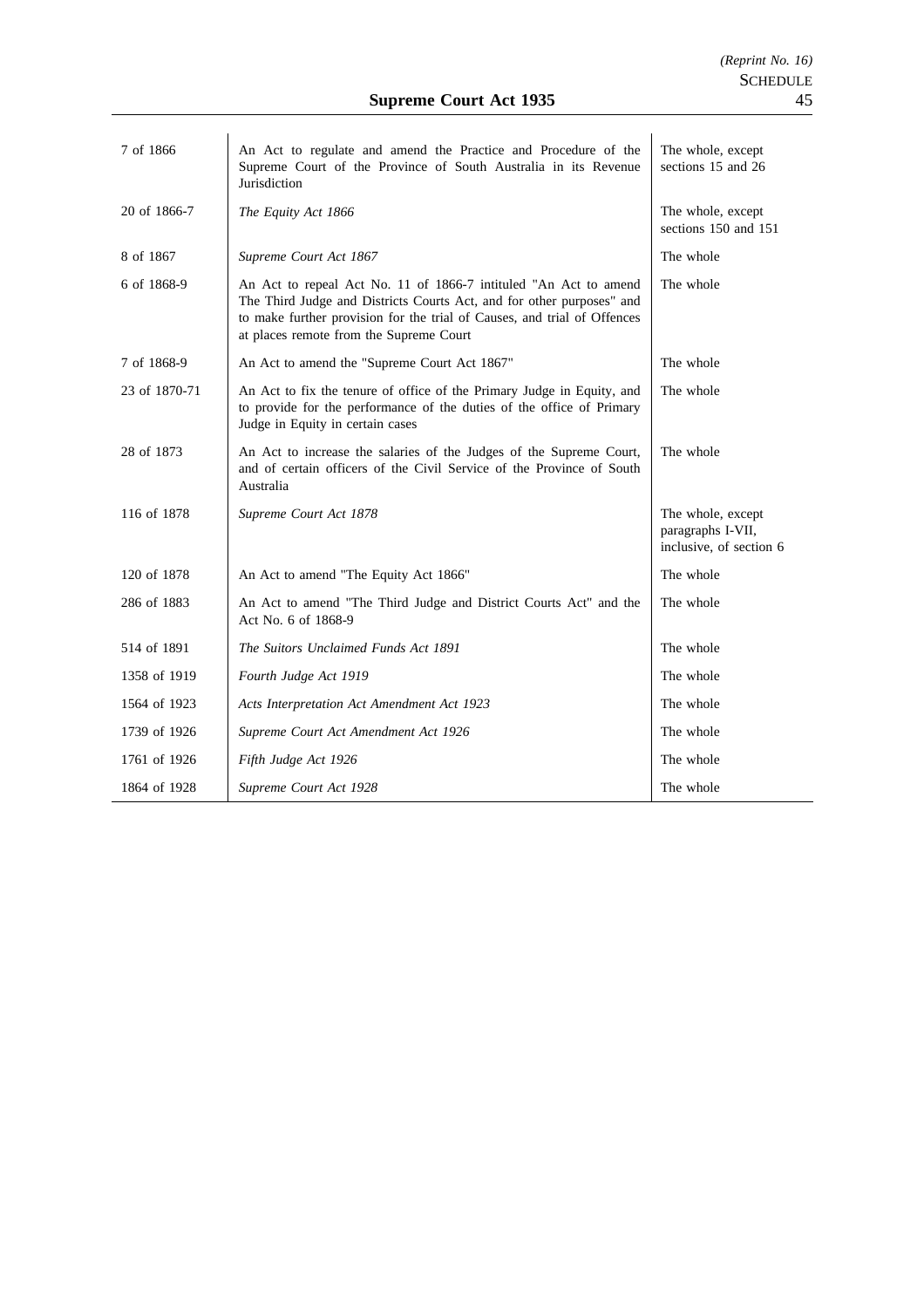# **APPENDIX**

#### **LEGISLATIVE HISTORY**

#### **Transitional Provisions**

(*Transitional provision from Statutes Amendment (Courts Administration Staff) Act 1995, s. 20*)

20. (1) An appointment to a non-judicial office or position made or purportedly made before the commencement of this Act in accordance with an Act that is amended by this Act will be taken to have been duly made under the statutory provisions that, as amended by this Act, provide for the making of such an appointment as if this Act had been enacted and in force at the relevant time.

#### **Legislative History**

- $\ddot{\phantom{0}}$ Legislative history prior to 3 February 1976 appears in marginal notes and footnotes included in the consolidation of this Act contained in Volume 10 of The Public General Acts of South Australia 1837-1975 at page 718.
- Legislative history since 3 February 1976 (**entries in bold type indicate amendments incorporated since the last reprint**) is as follows:

| Part A1 heading:                | inserted by 44, 2003, s. 3(1) (Sched. 1)                                  |
|---------------------------------|---------------------------------------------------------------------------|
| <b>Section 1:</b>               | amended by 44, 2003, s. 3(1) (Sched. 1)                                   |
| Section 2:                      | amended by 34, 1981, s. 5; omitted under Legislation Revision and         |
|                                 | Publication Act 2002 24.11.2003                                           |
| Section 5:                      | redesignated as s. $5(1)$ by 34, 1981, s. $6(e)$                          |
|                                 | definition of "evidentiary material" inserted by 84, 1995, s. 19          |
|                                 | definition of "jurisdiction" substituted by 34, 1981, s. 6(a)             |
|                                 | definition of "master" substituted by 34, 1981, s. 6(b)                   |
|                                 | definition of "registrar" inserted by 34, 1981, s. 6(c)                   |
|                                 | definition of "suitors' funds" substituted by 34, 1981, s. 6(d)           |
| Section $5(2)$ :                | inserted by 34, 1981, s. 6(e)                                             |
| Section 7:                      | substituted by 34, 1981, s. 7                                             |
| Section $7(4)$ :                | inserted by $69$ , 1991, s. $9(a)$                                        |
| Section $8(3)$ :                | inserted by 34, 1981, s. 8                                                |
| Section $8(4)$ :                | inserted by 95, 1988, Sched. 1                                            |
| Section 9:                      | substituted by 34, 1981, s. 9                                             |
| Section 9A:                     | inserted by 67, 1996, s. 34                                               |
| Section 11:                     | substituted by 34, 1981, s. 10                                            |
| Section $11(1)$ :               | substituted by 70, 1985, s. $3(a)$                                        |
| Section $11(1a)$ :              | inserted by 70, 1985, s. $3(a)$ ; substituted by 95, 1988, Sched. 1       |
| Section $11(1b)$ :              | inserted by 95, 1988, Sched. 1                                            |
| Section $11(4)$ :               | repealed by 70, 1985, s. 3(b)                                             |
| Section $11(6)$ :               | inserted by 70, 1985, s. $3(c)$                                           |
| Section 12:                     | substituted by 34, 1981, s. 11; 92, 1982, s. 3(1); amended by 59, 1985,   |
|                                 | s. 21; substituted by 95, 1988, Sched. 1                                  |
| Section 13A:                    | amended by 53, 1980, s. 2; substituted by 34, 1981, s. 12                 |
| Section 13B:                    | inserted by 34, 1981, s. 12; repealed by 75, 1993, s. 27; inserted by 43, |
|                                 | 1994, s. 22                                                               |
| Heading preceding section 13H:  | repealed by 44, 2003, s. 3(1) (Sched. 1)                                  |
| Section $13H(1)$ :              | amended by 82, 1982, s. 2(a)                                              |
| Section $13H(2)$ :              | amended by 82, 1982, s. 2(b), (c)                                         |
| Section $13H(3)$ :              | amended by 82, 1982, s. 2(a)                                              |
| Section $13H(4)$ :              | amended by 82, 1982, s. 2(a)                                              |
| Section 13H(4) second sentence: | amended by 82, 1982, s. 2(a); redesignated as s. 13H(4a) by 44, 2003, s.  |
|                                 | $3(1)$ (Sched. 1)                                                         |
| Section 13H(4) third sentence:  | amended and redesignated as s. 13H(4b) by 44, 2003, s. 3(1) (Sched.<br>1) |
| Section 13H(4) fourth sentence: | amended and redesignated as s. $13H(4c)$ by 44, 2003, s. 3(1) (Sched. 1)  |
| Section $13H(5)$ :              | amended by 82, 1982, s. 2(a)                                              |
| Section $13H(6)$ :              | inserted by 82, 1982, s. 2(d)                                             |
| Section 14:                     | amended by 34, 1981, s. 13                                                |
|                                 |                                                                           |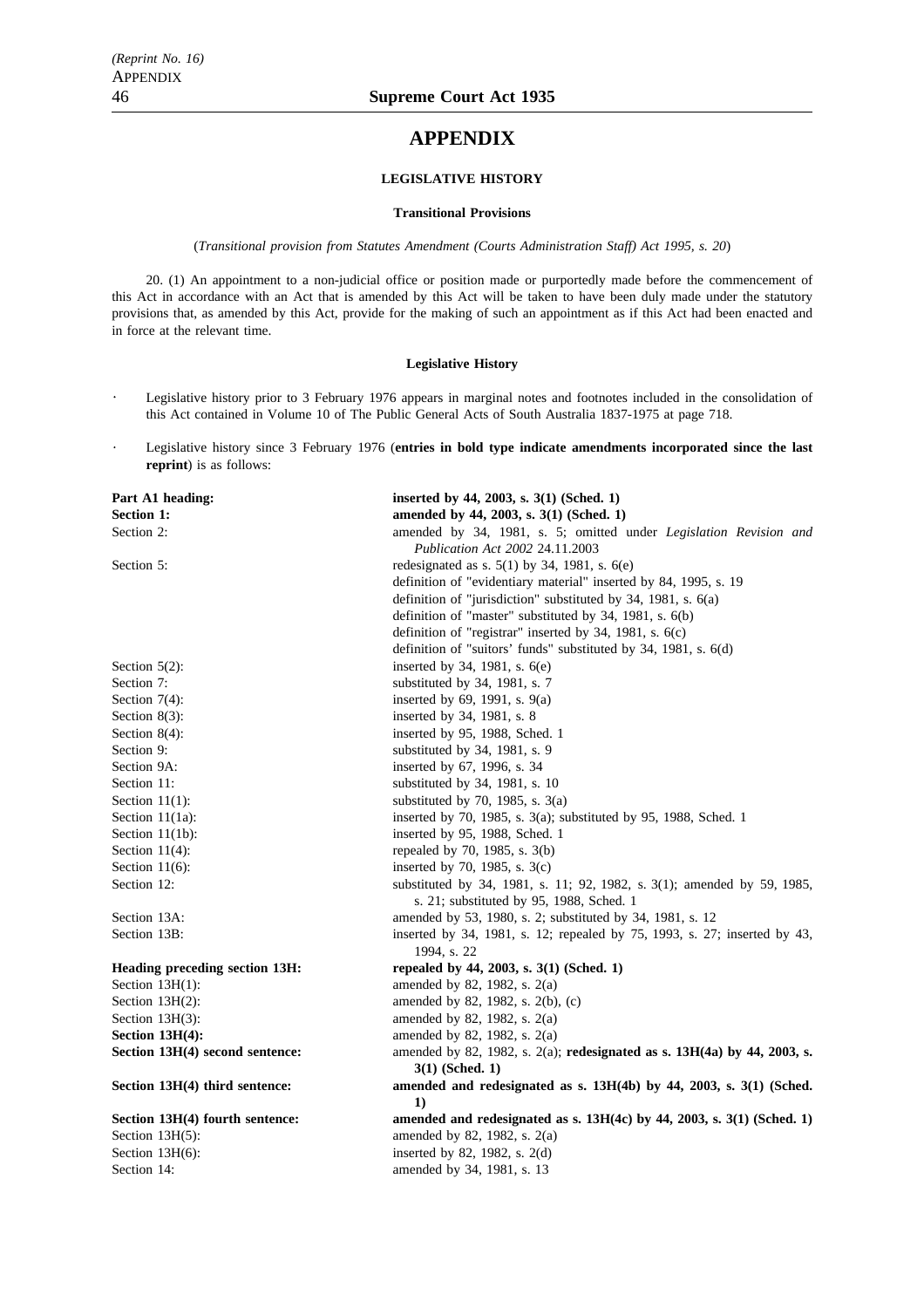Section 15(1): amended by 34, 1981, s. 14 Section 30BA: inserted by 16, 2002, s. 6 Section  $30C(2)$ : substituted by 62, 1993, s. 4 Section 33: repealed by 67, 1978, s. 3 Section 37: repealed by 56, 1984, s. 8 Section 39: Section 39: Substituted by 80, 1987, s. 2 Section 39(1): amended by 84, 1995, s. 20 Section  $40(2)$ : inserted by 69, 1991, s. 9(c) Sections 45 and 46: substituted by 67, 1996, s. 35 Sections 46A and 46B: inserted by 67, 1996, s. 35 Section 47: **amended** by 34, 1981, s. 15 Section 50(2): inserted by 34, 1981, s. 17 Heading preceding section 52: repealed by 67, 1996, s. 36 Sections 52 - 53A: repealed by 67, 1996, s. 36 Sections 55 - 57: repealed by 67, 1996, s. 36 Section 60: repealed by 67, 1996, s. 36 Section 61: repealed by 6, 1985, s. 8(d) Section 62: repealed by 67, 1996, s. 36 Section  $62H(3)$  and  $(3a)$ : substituted by 34, 1981, s. 18 Section 62H(3b): inserted by 34, 1981, s. 18 Section 62H(5): substituted by 21, 1994, s. 29 Section  $62H(6)$ : repealed by 21, 1994, s. 29 Sections 65 - 67: substituted by 46, 1996, s. 10 Sections 69 and 70: repealed by 46, 1996, s. 10 Section  $72(4)$ : substituted by 21, 1994, s. 30 Part 6 heading: substituted by 34, 1981, s. 20 Section 82: substituted by 34, 1981, s. 21 Section 82(3): substituted by 84, 1995, s. 21 Section 82(3a): inserted by 84, 1995, s. 21 Section 82(2): amended by 69, 1991, s.  $9(e)$ Section 83: repealed by 34, 1981, s. 21 Heading preceding section 84: repealed by 82, 1978, s. 3(1) Sections 85 - 105: repealed by 82, 1978, s. 3(1)

**Heading preceding section 17:** repealed by 44, 2003, s. 3(1) (Sched. 1) **Part 2 Division 1 heading:** inserted by 44, 2003, s. 3(1) (Sched. 1) Heading preceding section 20: repealed by 44, 2003, s. 3(1) (Sched. 1) **Part 2 Division 2 heading:** inserted by 44, 2003, s. 3(1) (Sched. 1) **Heading preceding section 29:** repealed by 44, 2003, s. 3(1) (Sched. 1) **Part 2 Division 3 heading:** inserted by 44, 2003, s. 3(1) (Sched. 1) Section 35: repealed by 69, 1991, s. 9(b); inserted by 43, 1994, s. 23 **Section 48:** amended by 34, 1981, s. 16; **amended and redesignated as subsections, paragraphs and subparagraphs by 44, 2003, s. 3(1) (Sched. 1)** Section 50: redesignated as s. 50(1) by 34, 1981, s. 17 **Section 50(1) contents commencing** amended by 66, 1999, s. 6; **amended and redesignated as "Provided that": s. 50(1a) by 44, 2003, s. 3(1) (Sched. 1)** Section 54: **amended** by 6, 1985, s. 8(a); repealed by 67, 1996, s. 36 Section 59: **amended** by 6, 1985, s. 8(b), (c); repealed by 67, 1996, s. 36 **Heading preceding section 65:** substituted by 46, 1996, s. 10; **repealed by 44, 2003, s. 3(1) (Sched. 1)** Section 68: substituted by 102, 1986, s. 3(1) (Sched.); repealed by 46, 1996, s. 10 Heading preceding section 71: repealed by 44, 2003, s. 3(1) (Sched. 1) **Heading preceding section 72:** repealed by 44, 2003, s. 3(1) (Sched. 1) **Section 72(1): amended by** 34, 1981, s. 19; 2, 1983, s. 2; 69, 1991, s. 9(d); 46, 1996, s. 11; 6, 1999, s. 3; **44, 2003, s. 3(1) (Sched. 1) Heading preceding section 82:** substituted by 34, 1981, s. 21; **repealed by 44, 2003, s. 3(1)** (Sched. 1) **Part 6 Division 1 heading:** inserted by 44, 2003, s. 3(1) (Sched. 1) Section 84: **amended** by 34, 1981, s. 22; repealed by 82, 1978, s. 3(1) Heading preceding section 106: repealed by 44, 2003, s. 3(1) (Sched. 1) **Part 6 Division 2 heading: inserted by 44, 2003, s. 3(1) (Sched. 1)** Section 106: **amended** by 34, 1981, s. 23; substituted by 85, 1995, s. 15 Heading preceding section 109: repealed by 44, 2003, s. 3(1) (Sched. 1) **Part 6 Division 3 heading:** inserted by 44, 2003, s. 3(1) (Sched. 1) Section 109: **amended** by 34, 1981, s. 24; substituted by 85, 1995, s. 16 Section 110A(1): inserted by 69, 1991, s. 9(f); amended by 85, 1995, s. 17(a)